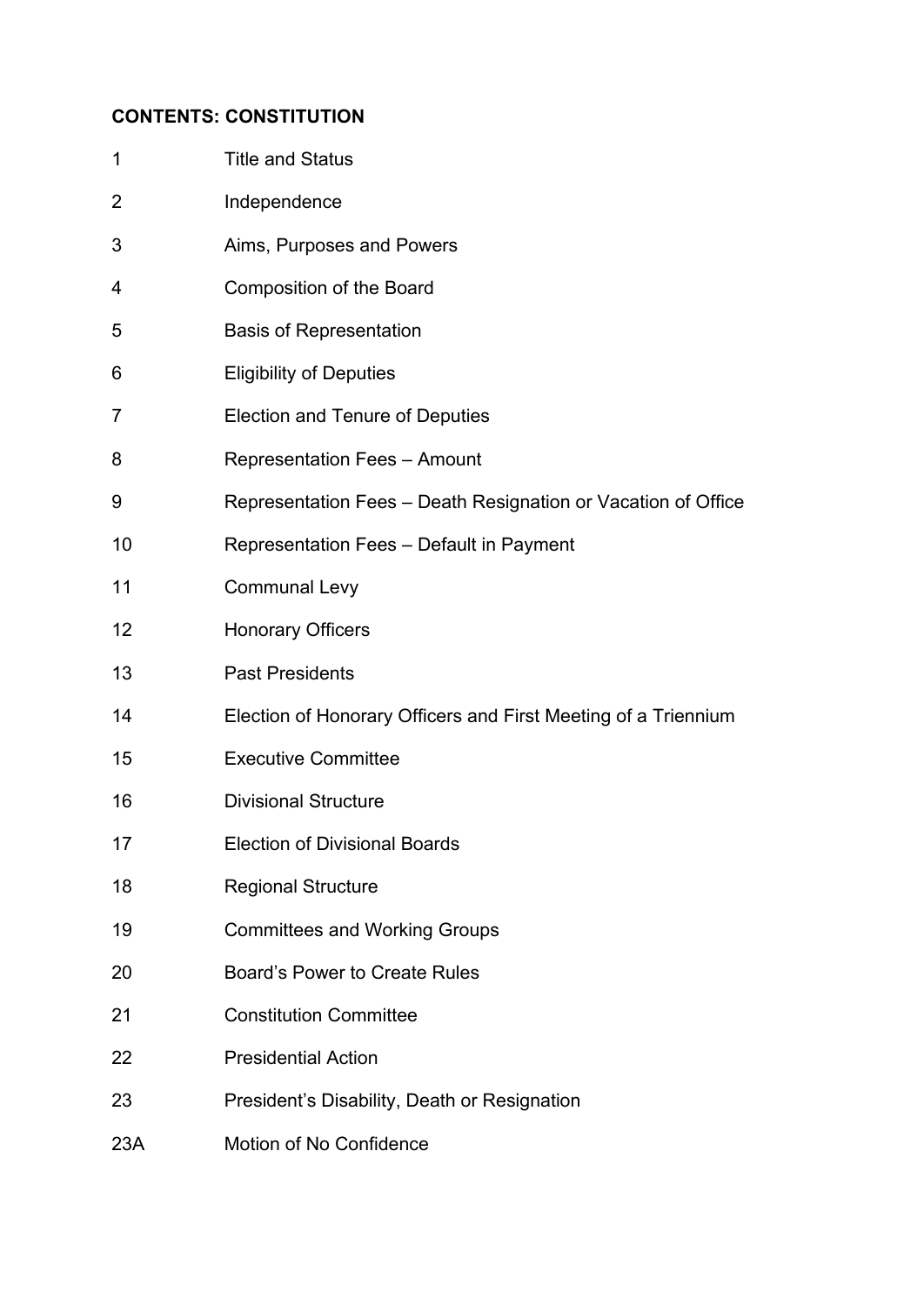| 24                | Continuation in Office of President Officers, Divisional Boards and                                        |
|-------------------|------------------------------------------------------------------------------------------------------------|
|                   | Committees                                                                                                 |
| 25                | Quorum at Meetings of the Board                                                                            |
| 26                | <b>Voting at Meetings</b>                                                                                  |
| 27                | <b>Cessation or Amalgamation of Constituencies</b>                                                         |
| 28                | <b>Advocacy of Views</b>                                                                                   |
| 29                | <b>Annual Report</b>                                                                                       |
| 30                | <b>Dissolution of the Board</b>                                                                            |
| 31                | <b>Religious Matters</b>                                                                                   |
| 32                | <b>Secretaries for Marriages</b>                                                                           |
| 33                | <b>Legacies and Gifts</b>                                                                                  |
| 34                | <b>Standing Orders</b>                                                                                     |
| 35                | <b>Changes to the Constitution</b>                                                                         |
| 36                | <b>Affiliation to other Bodies</b>                                                                         |
| 37                | Interpretation                                                                                             |
| 38                | Commencement                                                                                               |
| 39                | <b>Code of Conduct</b>                                                                                     |
| Appendix A        | Rules for the Election and Tenure of Office of Deputies                                                    |
| Appendix B        | Rules for the Election of Honorary Officers                                                                |
| Appendix C        | Rules for the Election of Divisional Boards                                                                |
| Appendix D        | Rules for the Election and Tenure of Office of Divisional Board Vice-                                      |
| Appendix E        | Chairmen and the Regional Council Chairman and Vice-Chairman<br><b>Sundry Rules relating to Committees</b> |
| <b>Appendix F</b> | Regional Deputies' Assembly and Regional Council                                                           |
| Annexe            | Code of Practice under Clause 31: Religious Matters                                                        |
|                   | Schedule Referred to in Clause 33: Legacies and Gifts                                                      |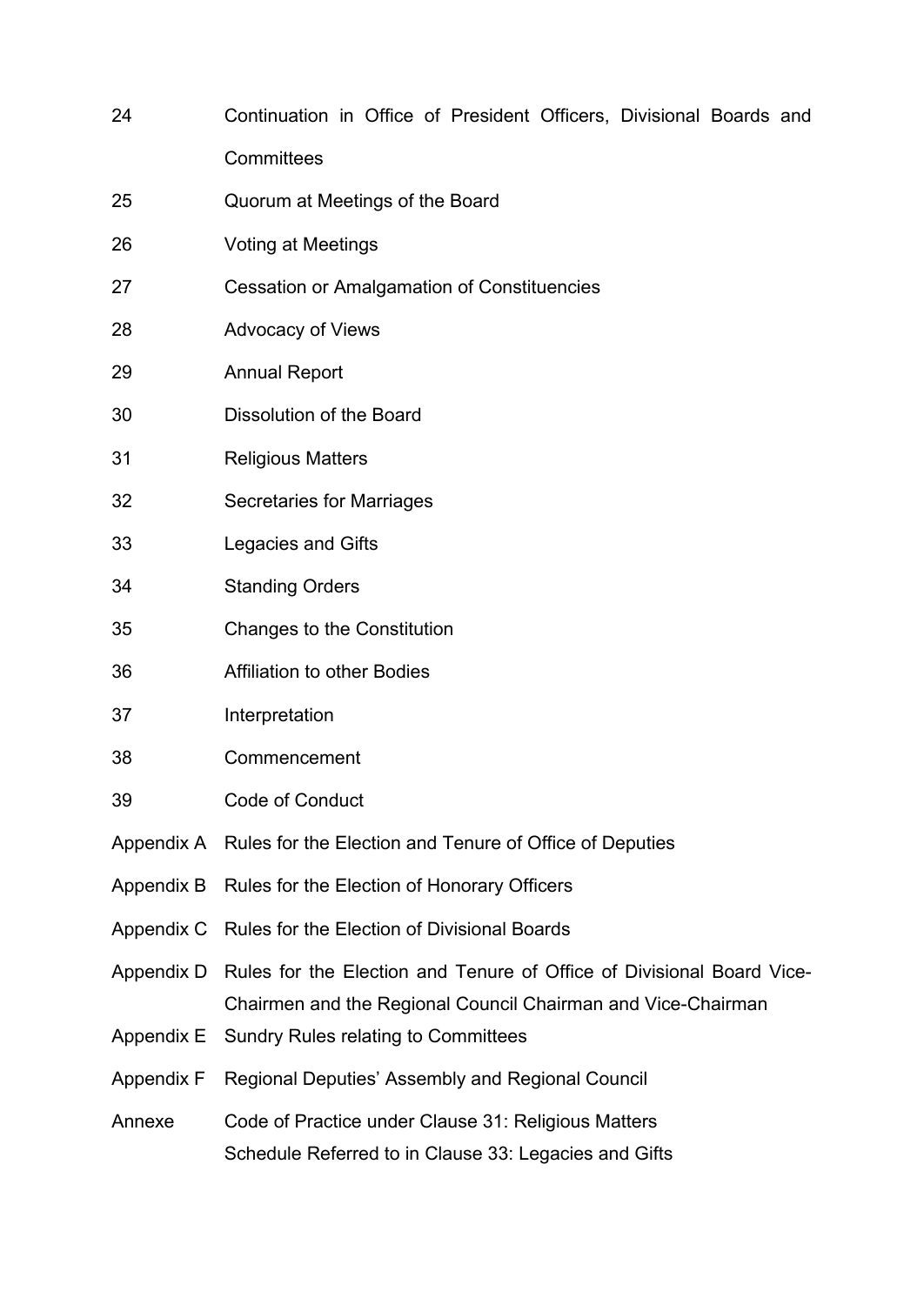# **CONSTITUTION**

*(Incorporating all amendments up to 1 January 2022) (and Standing Orders up to 1 January 2022)* 

#### **1 Title and Status**

The Board of Deputies of British Jews, known for statutory purposes as The London Committee of Deputies of the British Jews, hereinafter referred to as "the Board", is the representative body of British Jewry.

#### **2 Independence**

The Board is an independent organisation, free from outside control, and recognised as the body to make official representations on behalf of the Jewish Community of Great Britain to central and local government authorities, and other appropriate bodies.

The Board shall direct its policies to reflect the largest practicable measure of common agreement.

#### **3 Aims, Purposes and Powers**

The Board shall:

- (a) Protect, support and defend the interests, religious rights and customs of Jews and the Jewish Community.
- (b) Consider and, if necessary, make representations on and arising out of all national and local government proposals, decisions, orders, regulations, public and private Acts and other measures, including those of the European Union, to government bodies and other competent authorities.
- (c) Defend and ensure the security, safety, well-being and standing of British Jews, in co-operation with the statutory authorities and relevant parties.
- (d) Take such appropriate action as lies within its power to advance Israel's security, welfare and standing.
- (e) Support and seek to protect Jews and Jewish communities outside the United Kingdom.
- (f) Initiate, undertake and co-ordinate research into matters affecting the Jewish Community.
- (g) Promote a better understanding of the Jewish Community within the United Kingdom and, to that end, develop relations with other ethnic and minority groups.
- (h) Supply, where appropriate and requested, a co-ordinating role over Jewish communal activities.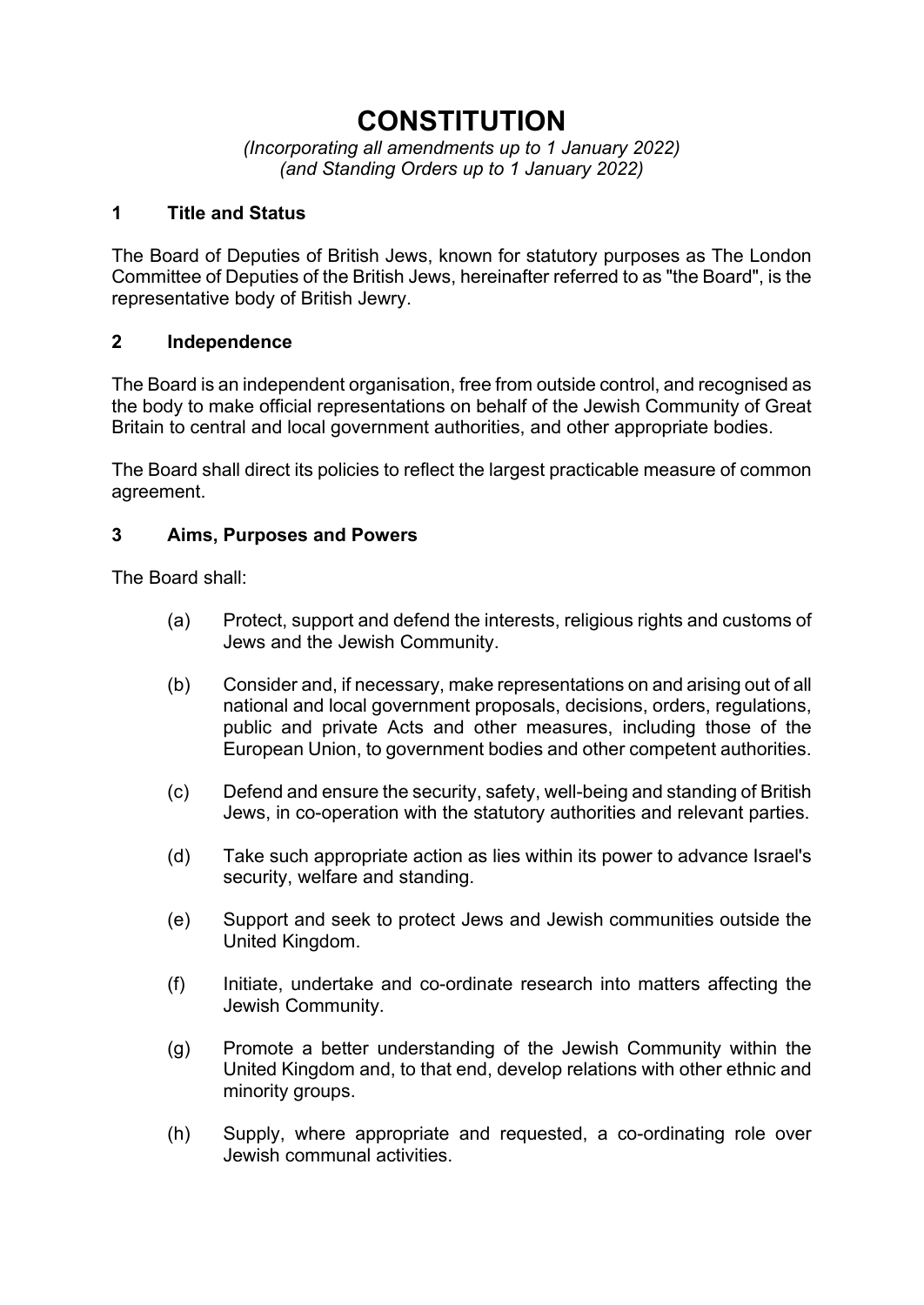(i) Have the power to borrow or raise moneys or to secure the payment of moneys for the purposes of or in connection with the activities of the Board or any one of them.

For all the purposes aforesaid, the Board may associate with such other organisations as it may from time to time consider appropriate.

## **4 Composition of the Board**

In this Clause, the "relevant date" is the first day of January of the calendar year in which triennial elections are held in accordance with Clause 7.

(a) The Board shall consist of representatives of:

# (i) **Congregations**

Any congregation of persons professing the Jewish Religion in the United Kingdom and British Islands which holds regular religious services, and which at the relevant date has not less than fifty members (save with the leave of the Board on the recommendation of the Constitution Committee), and which shall have been certified as such a congregation by one of the Ecclesiastical Authorities as defined in Clause 37(a), or in the case of a Reform congregation by the Chairman of the Reform Synagogues of Great Britain, or in the case of a Liberal congregation by the Chairman of the Union of Liberal & Progressive Synagogues, or, in the case of a Masorti congregation by the Chairman of the Assembly of Masorti Synagogues;

# (ii) **Synagogal Organisations**

Any synagogal organisation in the United Kingdom and British Islands having, at the relevant date, at least ten congregations affiliated to it, and represented on the Board. Such organisations may be admitted with the leave of the Board on the recommendation of the Constitution Committee, which recommendation shall be made within two calendar months of the relevant date, and which committee shall also have power at its discretion at any time to recommend for representation on the Board a synagogal organisation with fewer than ten individual congregations affiliated to it, provided that all such congregations are, at the date of recommendation, represented on the Board;

#### (iii) **Representative Councils or organisations with a similar purpose**

Any representative council or local Jewish organisation may be admitted with the leave of the Board on the recommendation of the Constitution Committee, which recommendation shall be made within two calendar months of the relevant date if the said Committee considers that at the relevant date such council serves the Jewish interests of the area;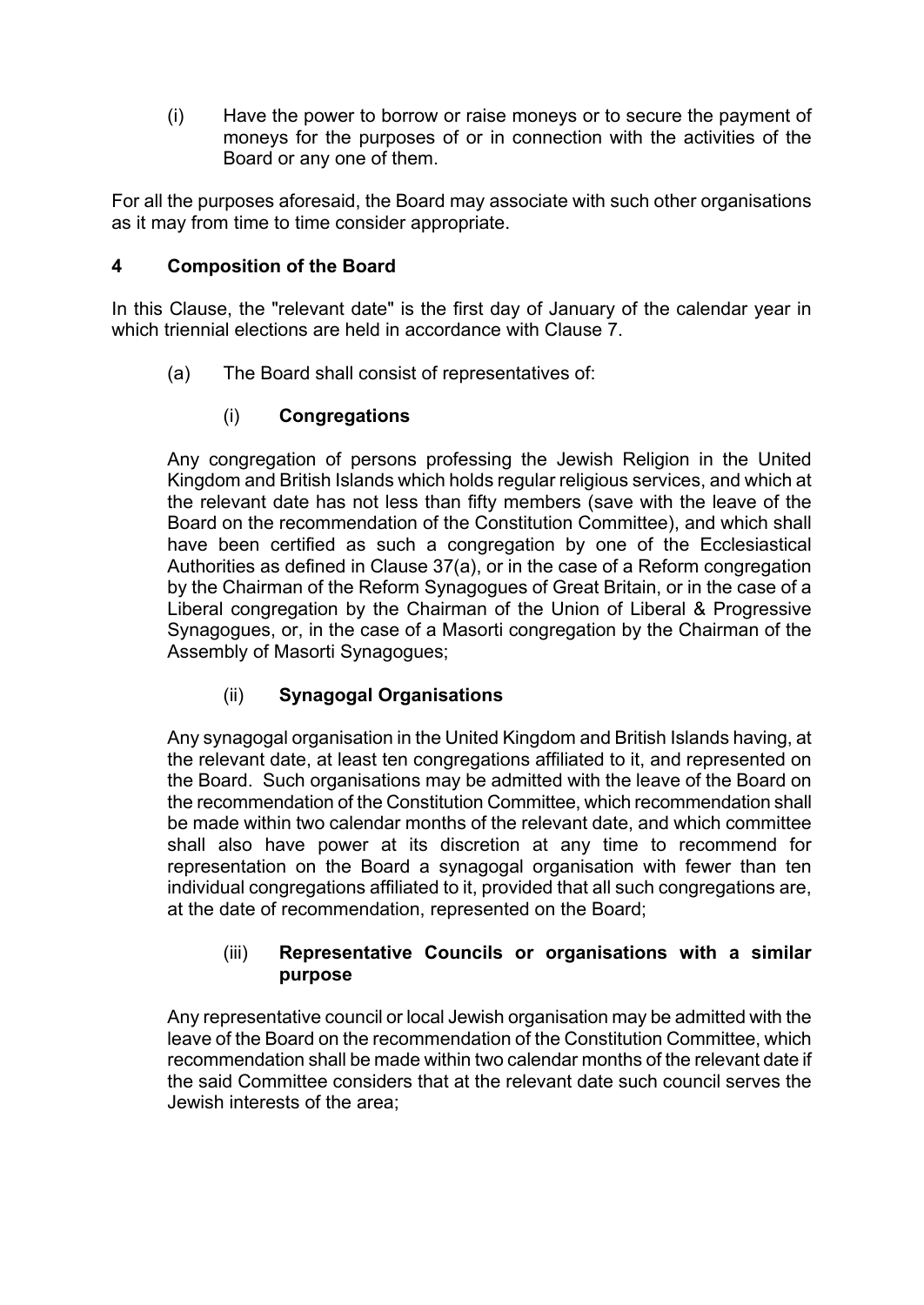# (iv) **The Managing Board of the Gibraltar Jewish Community**

so long as Gibraltar shall remain a dependent territory of the United Kingdom;

## (v) **Organisations**

Any organisation may be admitted after due application on the recommendation of the Constitution Committee which shall be made within two calendar months of the relevant date, and which Committee shall be satisfied that at the relevant date the membership of the organisation is of persons professing the Jewish religion and that it pursues a Jewish object. Any admitted organisation must further conform to the following additional conditions and satisfy the Constitution Committee that at the relevant date it continues to do so unless any of the conditions are waived by the said Committee:

- (1) that it has at least five hundred paid-up members at the time of application and has had that number for two years immediately preceding its application for membership;
- (2) that it provides at the time of submitting its Form of Return a currently dated certificate by its President or Chairman or equivalent officer and by its Auditors showing the number of its members;
- (3) that its Constitution or Standing Orders (to be provided for the Board's use) shows that members have the right to be invited to a general meeting at least once every two years;
- (4) that at such general meeting, members have the right either of directly electing Deputies or electing a governing council which itself has the right to elect Deputies.
- (b) The Constitution Committee may also at its discretion at any time recommend for representation on the Board any other Jewish organisation, whether or not it satisfies the conditions set out at Clause  $4(a)(v)$ , it if considers that any such organisation is beneficial to the interests of the community and should be represented on the Board.
- (c) Any organisation admitted under Clauses 4(a)(ii) to (v) and 4(b)above shall be admitted only with the approval of two thirds of the members present and voting at an ordinary meeting of the Board.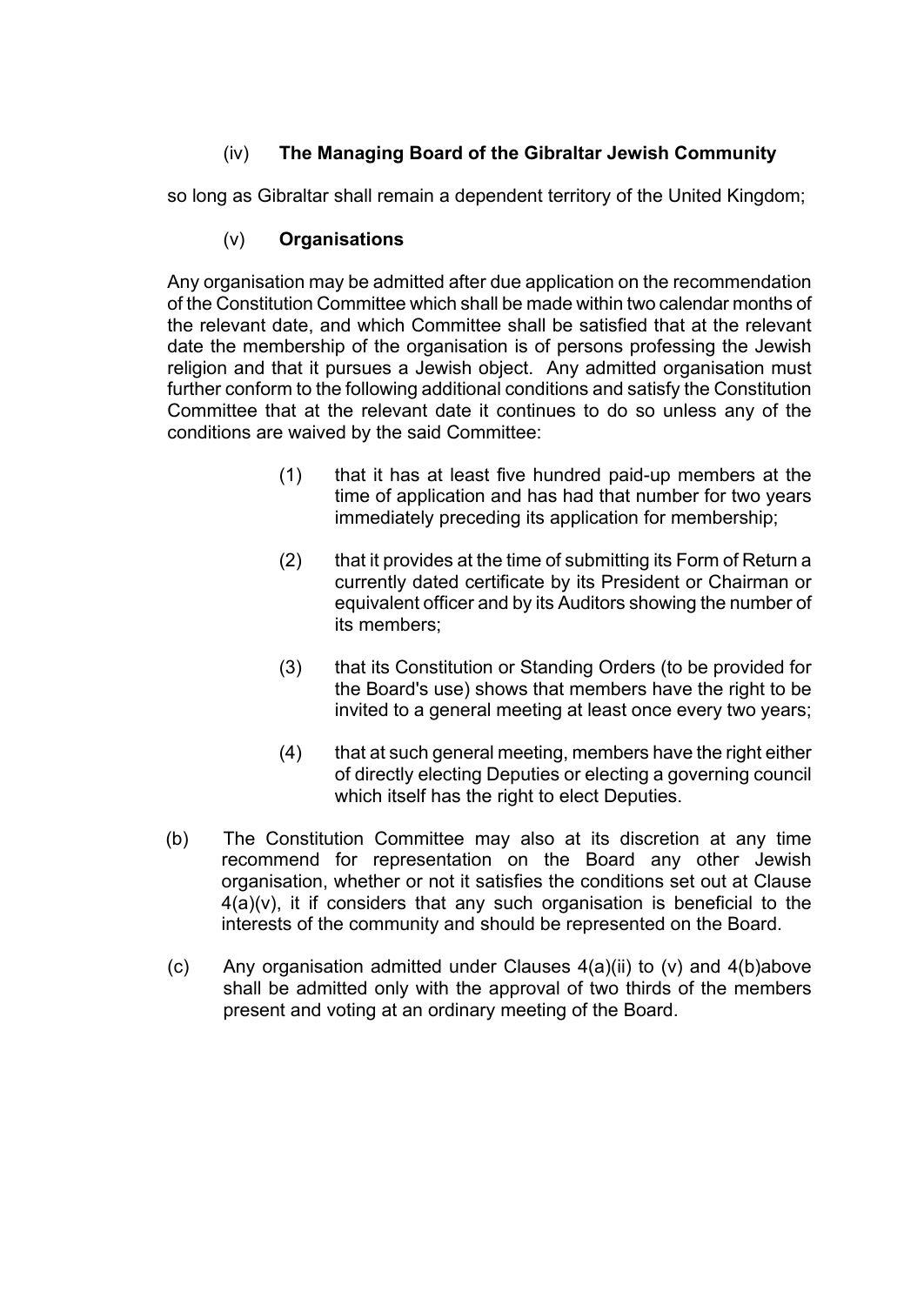#### **5 Basis of Representation**

(a) Each congregation may elect Deputies in accordance with the number of members it has, on the following basis:

| one Deputy     |
|----------------|
| two Deputies   |
| three Deputies |
| four Deputies  |
| five Deputies  |
|                |

(b) Each synagogal organisation may elect Deputies in accordance with the number of members within its congregations, on the following basis:

| up to 15,000 members     | two Deputies  |
|--------------------------|---------------|
| 15,001 to 30,000 members | four Deputies |
| over 30,000 members      | six Deputies  |

- (c) Large representative councils as defined in Clause 37(e) may elect two Deputies each; other representative councils or other organisations serving a similar purpose and the Managing Board of the Gibraltar Jewish Community may elect one Deputy each;
- (d) Organisations admitted under Clause 4(a)v) may elect Deputies on the following basis:

| 500 to 1,500 members   | one Deputy     |
|------------------------|----------------|
| 1,501 to 3,000 members | two Deputies   |
| 3,001 to 5,000 members | three Deputies |
| over 5,000 members     | four Deputies  |
|                        |                |

 save that the Union of Jewish Students (or any substituted body), may elect up to twelve deputies, and the Association of Jewish Ex- Servicemen and Women may elect up to six Deputies

- (e) Organisations admitted under Clause 4(b) may elect one Deputy.
- (f) Notwithstanding anything contained in Clauses 5(c), (d) and (e), the Board may, on the recommendation of the Constitution Committee, increase for the subsequent triennial session by not more than two Deputies, the number of Deputies to be elected by a constituency admitted under Clauses  $4(a)(iii)$ ,  $4(a)(v)$  or  $4(b)$ , having regard to special circumstances, the nature of the organisation or its position within the community. Such increase shall be valid only if approved by not less than two thirds of the Deputies present and voting at an ordinary meeting of the Board to be held within two months of the relevant date.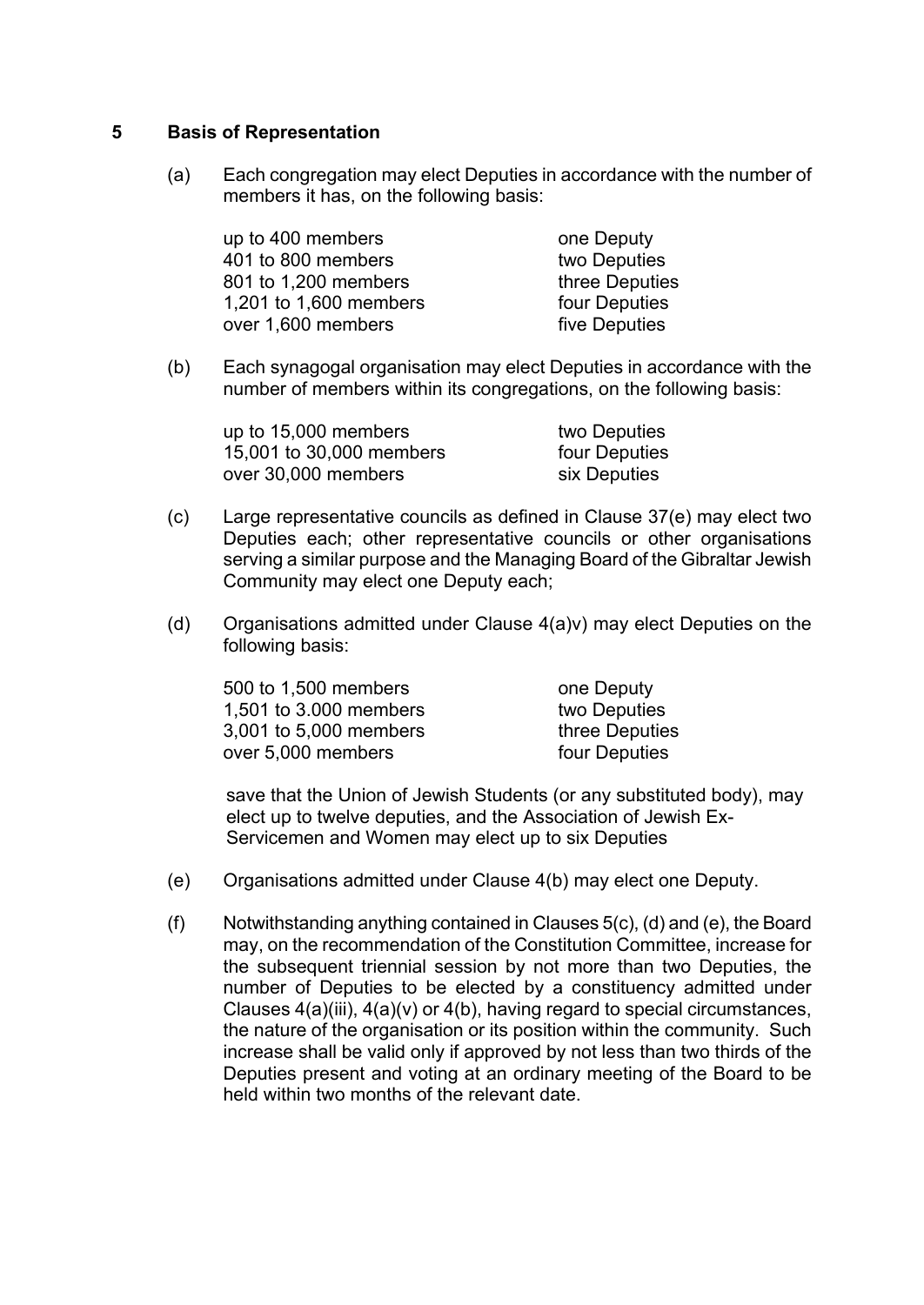# **6 Eligibility of Deputies**

- (a) A Jewish person shall be eligible for nomination and election as a Deputy and, having been elected, may continue to be a Deputy, provided that:
	- (i) he or she is over the age of eighteen; and
	- (ii) he or she has been a member of the constituency which elects him or her for at least one year prior to the date of his or her election (or since that constituency's inception if shorter) or is a paid official of the constituency which elects him or her; and
	- (iii) he or she is not in the paid service of the Board; and
	- (iv) he or she is not an undischarged bankrupt, or
	- (v) he or she has not been convicted of a serious criminal offence; and
	- (vi) his or her membership of the Board has not been terminated during the previous or present Session under the terms of Rule 13 of Appendix A.
- (b) In this Clause, the provision at  $6(a)(ii)$  shall not apply to a person representing a youth or student organisation or congregation
- (c) If an elected Deputy no longer qualifies under the conditions set out above or ceases to be a member of the constituency which elected him or her, he or she shall no longer be a Deputy.
- (d) The Constitution Committee shall decide whether any offence is serious under 6(a)(v) (above), and that decision shall be final.

## **7 Election and tenure of Deputies**

A triennial election of Deputies, subject to the Rules set out in Appendix A, shall be held between 1<sup>st</sup> January and 31<sup>st</sup> May 2006 and in the same period every subsequent third year.

## **8 Representation Fees - Amount**

Every constituency shall pay such Representation Fee as the Board may determine, on the recommendation of the Finance and Organisation Divisional Board, from time to time, at an ordinary meeting.

(a) All Representation Fees subsequent to that paid at the time of submitting the election return shall be paid yearly in advance on  $1<sup>st</sup>$  May, for which purpose appropriate invoices shall be sent to all constituencies.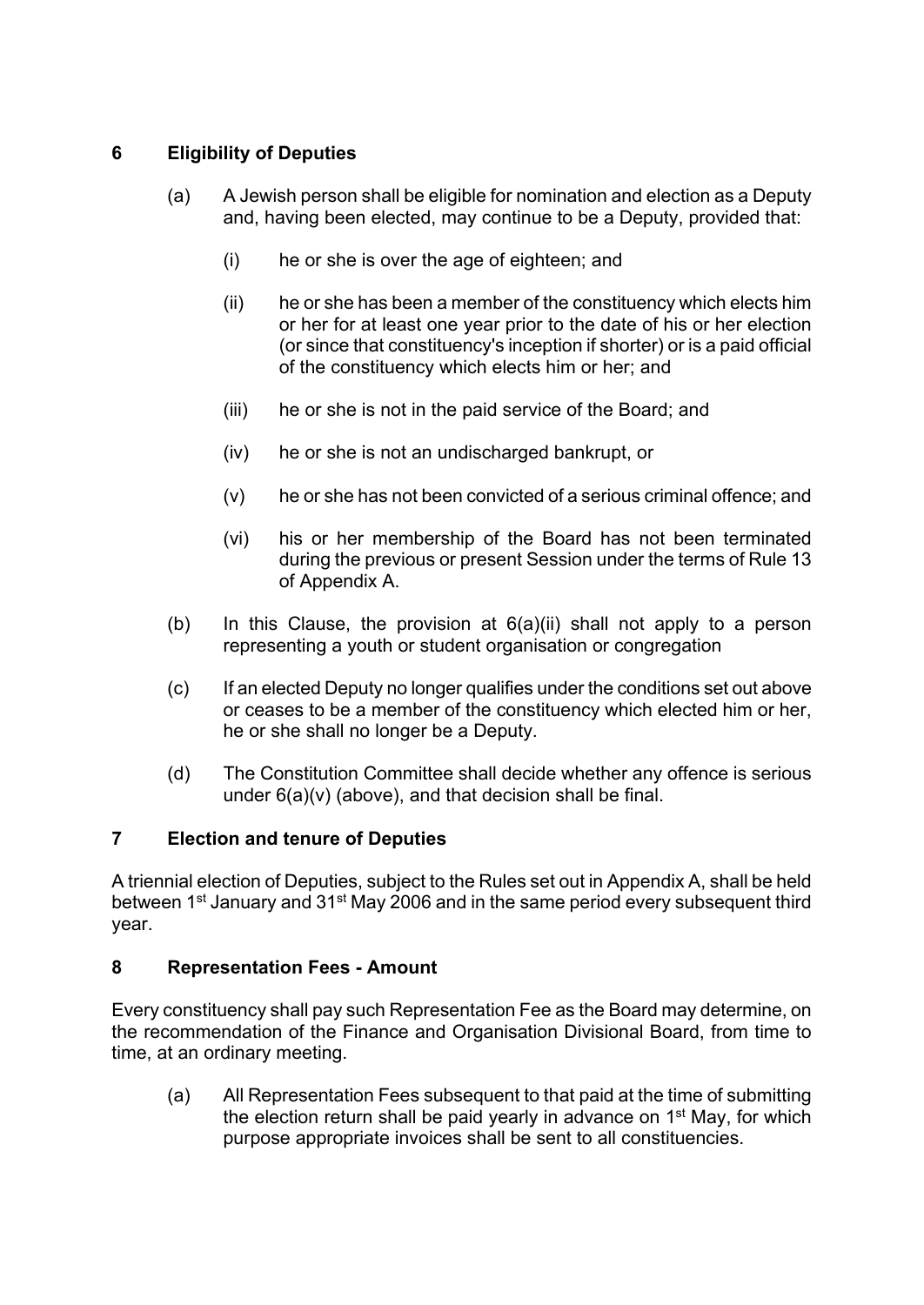- (b) On the application of any constituency, the Finance and Organisation Divisional Board may reduce the Representation Fee in respect of that constituency, having regard to the size of that constituency's membership or any other factor which might affect its ability to pay the full Fee.
- (c) Save as aforesaid, every Representation Fee assessed by the Board shall be binding on all the represented constituencies for the whole triennial session of the Board.

#### **9 Representation Fees - Death Resignation or Vacation of Office**

The death or resignation of a Deputy, or his or her vacation of office at any time during a Session, shall not take away or diminish the liability of the constituency formerly represented by him or her to pay the Representation Fee due under preceding clauses.

#### **10 Representation Fees - Default in Payment**

- (a) If the whole or any part of the Representation Fee due from a constituency shall be unpaid for one calendar month after payment has been requested, notice in writing shall be given to the President or other appropriate officer of such constituency to pay the whole amount then payable by it to the Board within one further calendar month.
- (b) If no payment shall have been received at the end of that calendar month, the Director General or other duly authorised officer of the Board shall give notice through the post, by recorded delivery, to the President or other appropriate officer of the constituency (and shall send a copy thereof to the Deputy or Deputies representing such constituency) that the Finance and Organisation Divisional Board intends to recommend to the Board that the right of such constituency to be represented on the Board shall be suspended until the whole amount then due shall have been paid.
- (c) In the case of continued non-payment within fourteen days of such notice, or in the absence of any communication from the constituency giving reasons for non-payment which shall be acceptable to the Finance and Organisation Divisional Board that Divisional Board shall recommend to the Board that the right of such constituency to be represented on the Board shall be immediately suspended. If the recommendation is approved at an ordinary meeting of the Board, notice of such suspension shall be sent by recorded delivery to the secretary or other appropriate officer of the constituency and copies shall be sent by ordinary post to its Deputy or Deputies who shall not, during such suspension, be summoned to any meeting of the Board or of its Divisional Boards or committees, or be allowed to sit or vote thereat.
- (d) Such suspension shall be terminated when the full amount due shall have been paid, and the Board shall be so informed.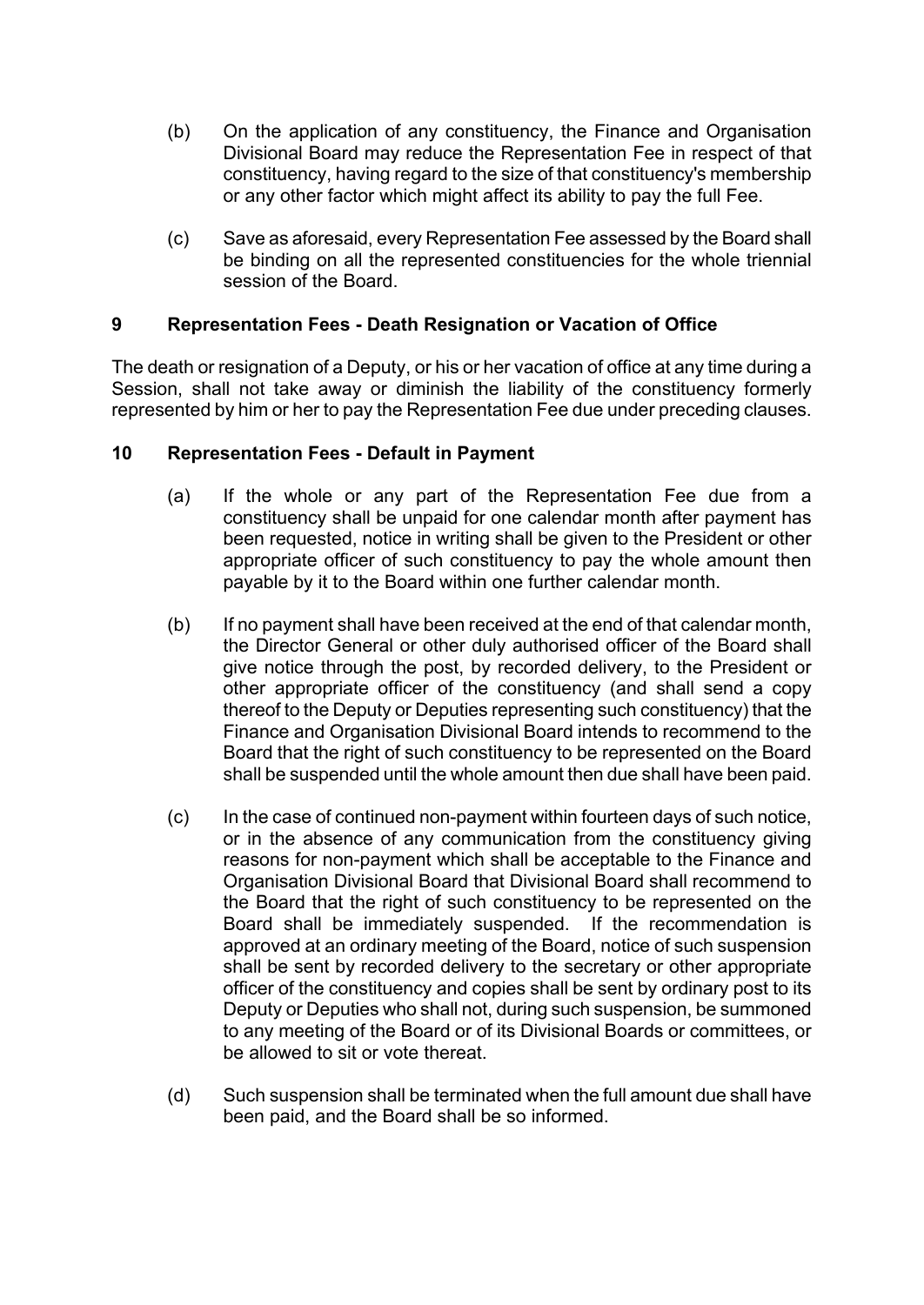#### **11 Communal Levy**

- (a) The Board shall, at an ordinary meeting to be held not later than  $31^{st}$  May of each year, and on the recommendation of the Finance and Organisation Divisional Board determine what sum of money (to be known as the Communal Levy) shall be requested from and in respect of each member of the congregations represented on the Board, for the purposes of the Board during the following calendar year.
- (b) The Director General or other officer of the Board authorised by the Honorary Officers shall, not later than 30<sup>th</sup> June immediately following the 31<sup>st</sup> May referred to above, inform the treasurer or other appropriate officer of each congregation of the sum referred to above as each member's contribution to the Communal Levy.
- (c) The Treasurer, or other appropriate officer of each congregation, shall ensure that the total sum received from that congregation in each quarter, is remitted to the Board within seven days after  $31<sup>st</sup>$  March,  $30<sup>th</sup>$  June, 30<sup>th</sup> September and 31<sup>st</sup> December of each year; but where arrangements have been made between the Board and a synagogal organisation for that synagogal organisation to remit a bulk sum in respect of the members of several congregations associated with that synagogal organisation, the treasurer or other appropriate officer of each such congregation, shall similarly ensure that the total sum so obtained is remitted to the headquarters of that synagogal organisation.

## **12 Honorary Officers**

- (a) The Honorary Officers of the Board shall consist of a President, three Vice-Presidents (subject to Clause 16) and a Treasurer, to be known as the Honorary Officers.
- (b) Seniority of Vice-Presidents shall be determined
	- (i) after a contested election by the number of votes cast for each candidate;
	- (ii) in all other cases by the total length of membership of the Board
- (c) The Senior Vice-President shall be the Deputy President
- (d) (i) The Honorary Officers shall meet on a regular basis, chaired by the President or, in his or her absence, by the Deputy President.
	- (ii) Minutes shall be taken and maintained by the Director General. They shall remain confidential unless otherwise agreed by the Honorary Officers.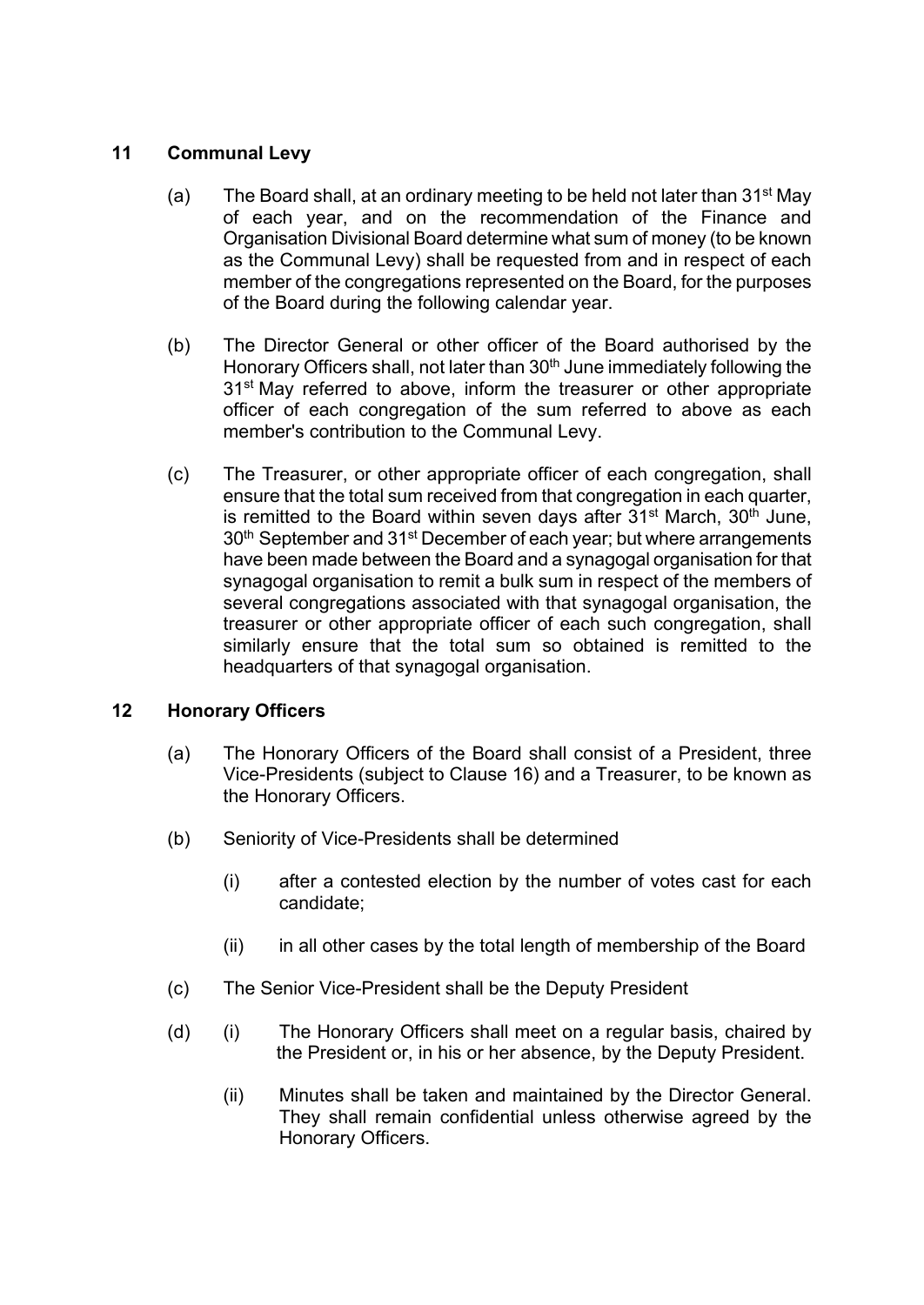- (iii) Reports of the most recent Honorary Officers' meeting(s) shall be tabled for discussion at the next meeting of the Board's Executive Committee.
- (iv) The President (or in his or her absence, the Deputy President) shall notify the other Honorary Officers of all the major or significant actions undertaken since the previous such meeting in his or her capacity as President (or acting President) under the heading of 'Presidential Action' and shall, where appropriate and necessary, ensure that such matters are included in the report of the Honorary Officers to be submitted to the Board's Executive Committee for consideration at its next meeting.

#### **13 Past Presidents**

Any person who has occupied the office of President shall be accorded life membership of the Board with the title "Past President" and shall have all the rights and privileges of an elected Deputy.

#### **14 Election of Honorary Officers and First Meeting of a Triennium**

- (a) (i) Subject to the power of the Board to postpone or adjourn an election, the Honorary Officers (as defined in Clause 12) who are to hold office during the forthcoming triennium of the Board shall be elected at the Election Meeting, which shall be so designated by the Constitution Committee and shall normally be the final meeting of the immediately preceding triennium approved by the Board under Standing Order 1. These elections, and the preliminaries thereto, and the eligibility of Deputies to stand for these posts shall be governed by the Rules set out in Appendix B.
	- (ii) In the event of a general election of Deputies following a dissolution of the Board, the retiring Constitution Committee shall decide on the date for the Election Meeting.
- (b) The first meeting of a triennium of the Board shall be held in the month of June following the expiry of the outgoing triennium and shall be convened by the Director General. All Deputies then enrolled by virtue of their election as Deputies having been validated by one or more members of the Constitution Committee pursuant to Rule A7 of Appendix A shall, together with the Honorary Officers, be entitled to meet and to act as a duly constituted Board.

#### **15 The Executive Committee**

- (a) The members of the Executive Committee shall be:
	- (i) The Honorary Officers
	- (ii) The Vice Chairman of each Divisional Board
	- (iii) The Chairman of the Regional Council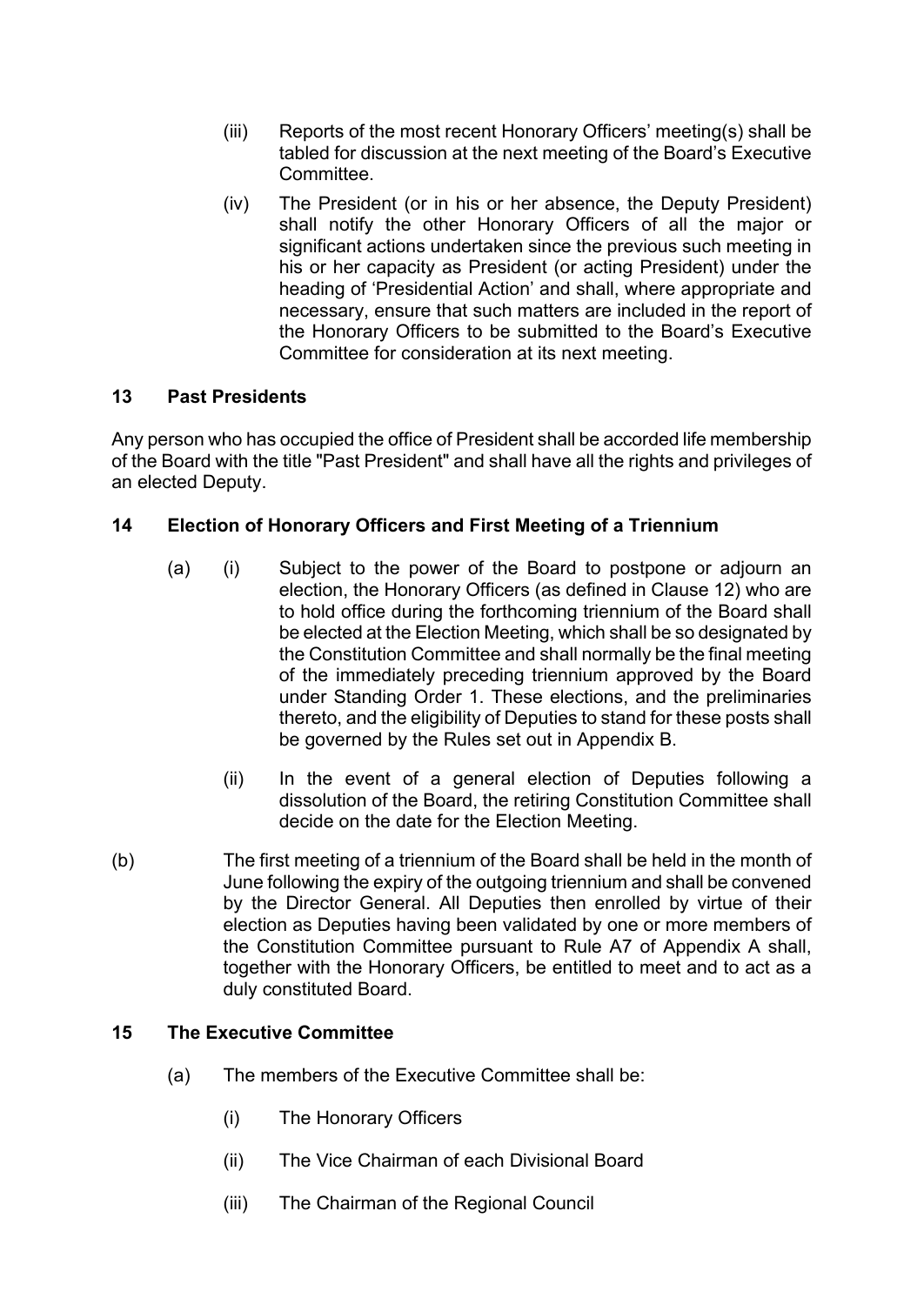- (b) The following persons shall be entitled to attend (but not to vote) at meetings of the Executive Committee
	- (i) The Past Presidents
	- (ii) The Director General
	- (iii) The Chairman of the Constitution Committee
	- (iv) such other persons, for such periods, as the Executive Committee shall decide
- (c) The President shall be the Chairman of the Executive Committee
- (d) The Executive Committee shall be responsible for and accountable to the Board for the management of the work of the Board in accordance with Clause 3
- (e) The functions and powers of Executive Committee shall include the following
	- (i) making recommendations of policy strategy and finance for approval by the Board
	- (ii) presenting to the Board for approval within three months of the commencement of each triennium (so far as practicable) a Board Plan setting out how the aims and purposes of the Board set out in Clause 3 will be implemented in that triennium
	- (iii) being responsible for implementation of the Board Plan as approved, and reporting annually on progress of the Board Plan
	- (iv) reporting regularly to the Board on the work of the Executive and Divisional Boards
	- (v) determining the terms of reference of each Divisional Board and the Regional Council in consultation with them respectively delegating responsibility to them and allocating and determining responsibility between them
	- (vi) monitoring income and expenditure against budget and approving the appointment, salaries or retirement arrangements of members of the staff
	- (vii) discharging the other responsibilities delegated to it by this constitution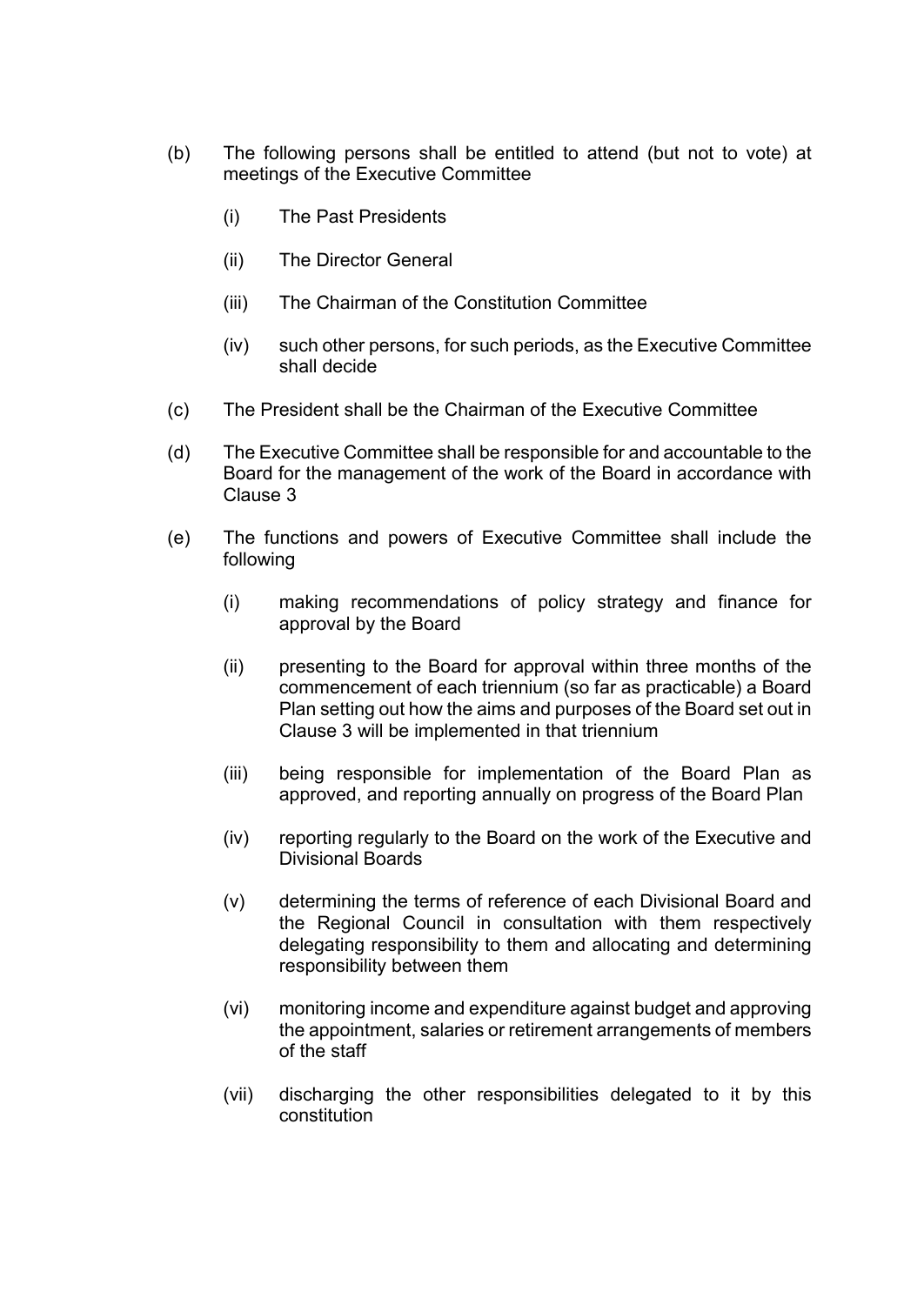#### **16 Divisional Structure**

(a) The Executive Committee shall manage the work of the Board through Divisional Boards whose titles are set out below and which shall report regularly to the Executive Committee

The Community Divisional Board The Defence Policy and Group Relations Divisional Board The Finance and Organisation Divisional Board The International Divisional Board

- (b) The Treasurer shall be the Chairman of the Finance and Organisation Divisional Board and a Vice President (to be determined by the President in the absence of agreement between the President and Vice Presidents) shall be Chairman of each of the other Divisional Boards
- (c) The Board shall have power to vary the number and titles of the Divisional Boards on the recommendation of the Executive Committee as and when necessary. When making a recommendation to establish a Divisional Board, the Executive Committee shall make further recommendations to the Board
	- (i) as to how many members shall be elected to serve on such Divisional Board.
	- (ii) as to whether a further Vice-Presidential office shall be created consequent upon the creation of such Divisional Board
	- (iii) if a further Vice Presidential office shall not be created, as to how the Chairman of such new Divisional Board shall be appointed or elected and to confirm that such Chairman (as well as the Vice-Chairman) shall be a member of the Executive Committee
	- (iv) on the arrangements for the election or elections consequent upon the foregoing
- (d) The Board may, at any time on the recommendation of the Executive Committee, determine that any Divisional Board shall cease to exist When making such a recommendation, the Executive Committee shall further recommend to the Board as whether the number of Vice Presidents shall be reduced by one from the commencement of the next triennial
- (e) At the elections to Divisional Boards to be held in 5757 (1997) eight members shall be elected to each Divisional Board. The first meeting of the Board in the triennium commencing in 5760 (2000) and in subsequent triennia as provided for in Clause 14 shall decide, after consideration of a recommendation by the outgoing Executive Committee how many members shall be elected to each of the Divisional Boards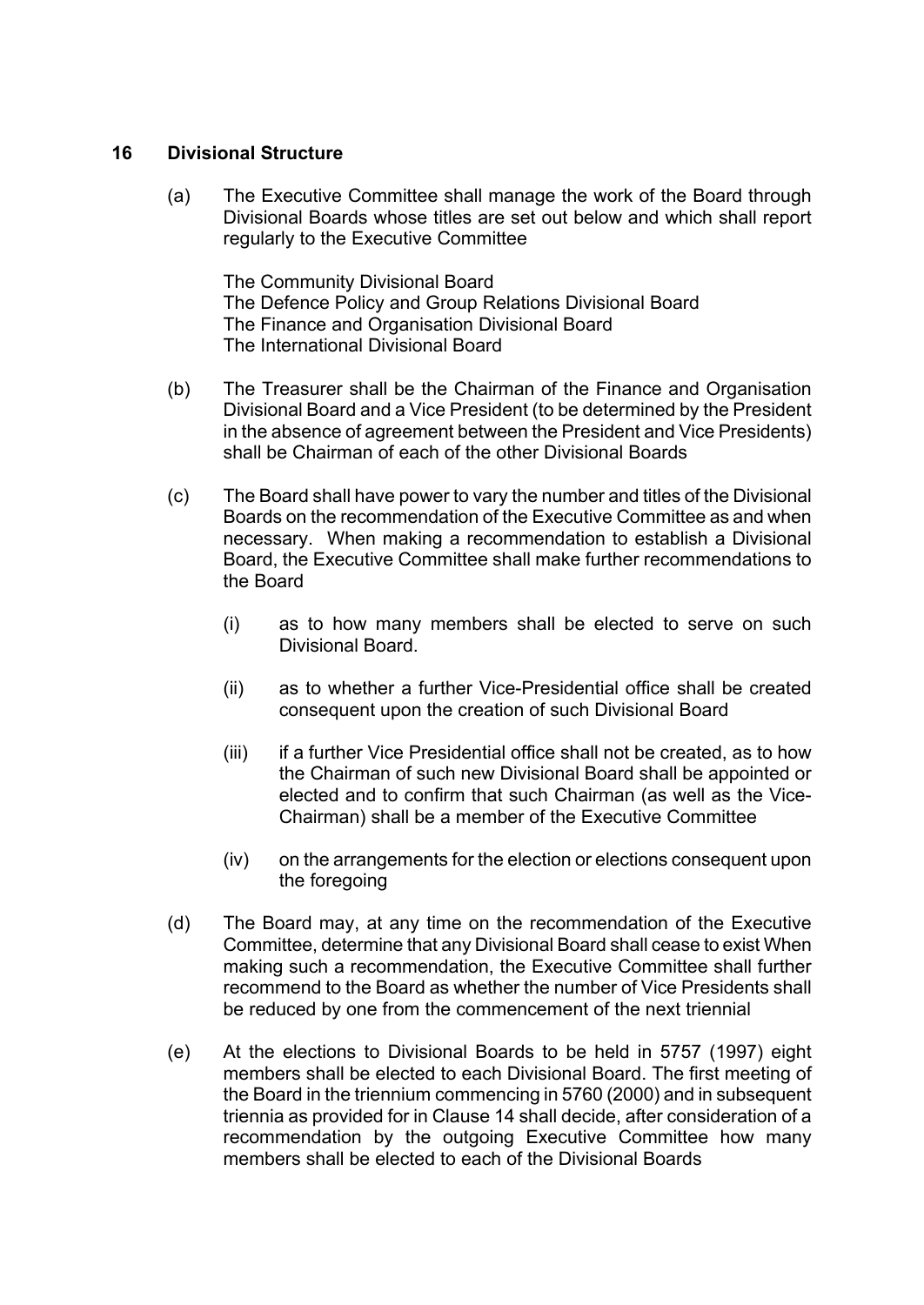(f) For each triennium commencing from 5760(2000) the Honorary Officer who has chaired each Divisional Board and the retiring Vice-Chairman thereof shall be entitled to attend (but not vote) at meetings of that Divisional Board for the session immediately following his or her retirement from such office

#### **17 Election of Divisional Boards**

- (a) Save in exceptional circumstances, the second meeting of the triennium shall be held in the month of July following the expiry of the outgoing triennium.
- (b) At such second meeting, elections shall be held for each Divisional Board, and all such elections shall conform to the Rules set out in Appendix C.
- (c) In the event of the Board's decision at a later date to establish additional Divisional Boards, members of those Divisional Boards shall also be elected in accordance with the Rules set out in Appendix C.

#### **18 Regional Structure**

There shall be a Regional Deputies' Assembly and a Regional Council, whose composition and functions shall be as set out in Appendix F.

#### **19 Committees and Working Groups**

- (a) The Executive Committee each Divisional Board the Regional Council and every other committee and working group may set up its own committees or working groups.
- (b) Each committee or working group so established shall report periodically to its principal committee, according to its terms of reference, and shall otherwise comply with such Rules as may be prescribed by the Constitution Committee.
- (c) Any such committee or working group shall cease to exist at the discretion of its principal committee.

#### **20 Board's Power to Create Rules**

- (a) The Board may make Rules, to be appended to the Constitution, to govern the elections of Deputies, Honorary Officers, Divisional Boards committees and their Chairmen and Vice-Chairmen, as well as in connection with sundry matters relating to committees and working groups, provided that such Rules are not inconsistent with this **Constitution**
- (b) The Chairman of the Constitution Committee shall rule on any question arising from the interpretation of the Rules in the Appendices.
- (c) If amendments are proposed to be made to the Rules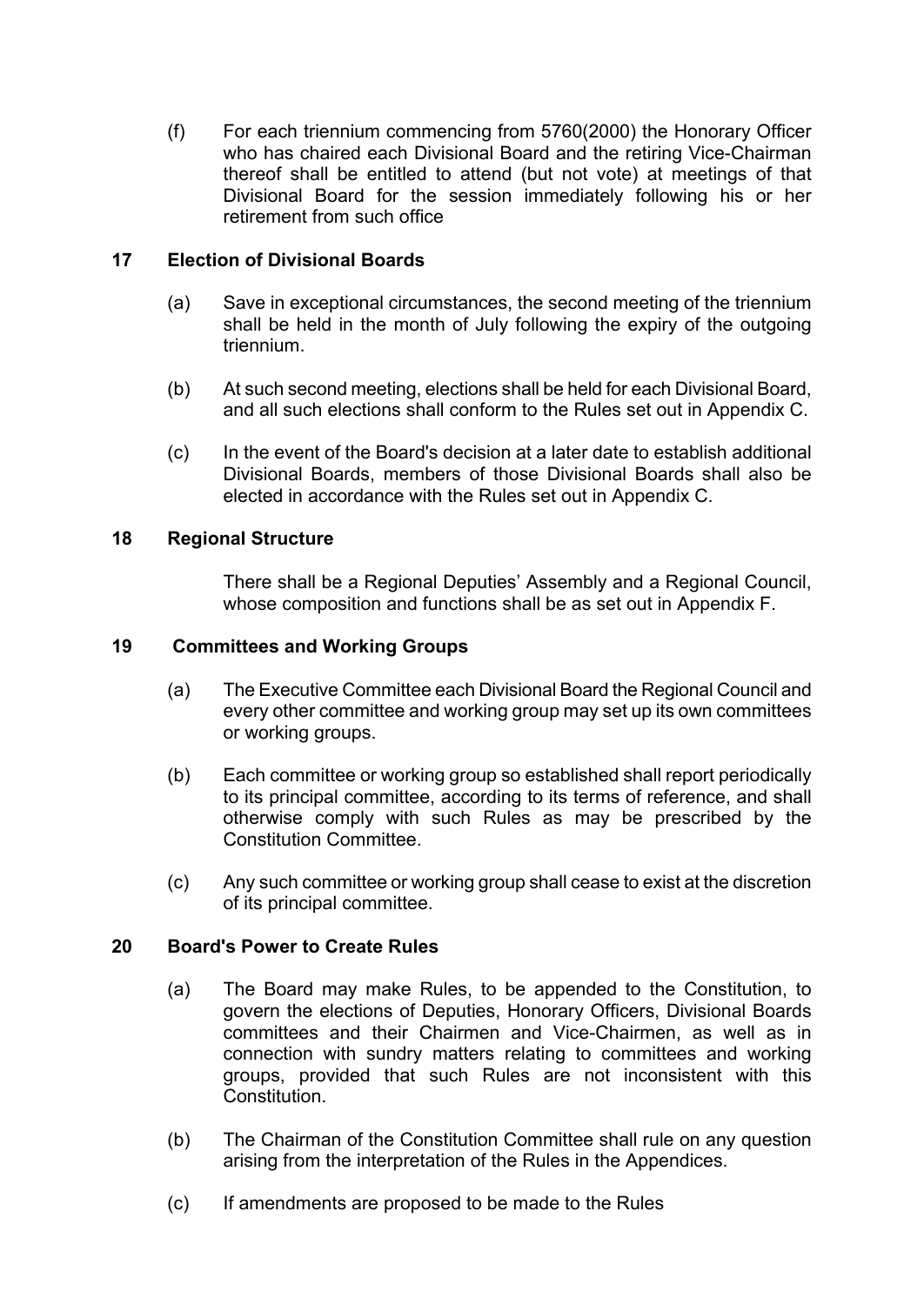- (i) Clause 35 of this Constitution shall apply and all appropriate references to the Constitution in Clause 35 will apply equally to all such Rules.
- (ii) The amendments to be considered shall be either those recommended by the Constitution Committee (the specific wording of which shall also be circulated to Deputies with the notice) or those proposed by a Deputy and to which at least eleven other Deputies have indicated their agreement in writing, the wording of which proposed amendments shall reach the Director General at least nine days before the meeting, and shall be notified to Deputies in advance of the meeting.

#### **21 Constitution Committee**

- (a) The Executive Committee shall, at its first meeting of the triennial session, elect or appoint a Constitution Committee of six Deputies, none of whom shall be voting members of the Executive Committee.
- (b) The Constitution Committee as defined above (and whose quorum shall be three) shall:
	- (i) elect its own chairman
	- (ii) consider all matters relating to the interpretation and operation of this Constitution and of the Rules contained in the Appendices, and any alleged breaches thereof; and
	- (iii) consider and propose any necessary amendments to the Constitution; and
	- (iv) report on such matters and make recommendations to the Executive Committee or the Board as this Constitution or the Rules may require.
- (c) A Deputy who has served two consecutive terms as Chairman of the Constitution Committee shall not be eligible for election as Chairman until at least one further triennial session has elapsed.

#### **22 Presidential Action**

In the event of an urgent matter arising, the President may, with the concurrence of another Honorary Officer, take such action as he or she may think fit, and may refer such matter to the appropriate Divisional Board or committee of the Board with power to act, and any exercise of such power by the President or Divisional Board or a committee shall be reported to the Board as soon as may be practicable and advisable.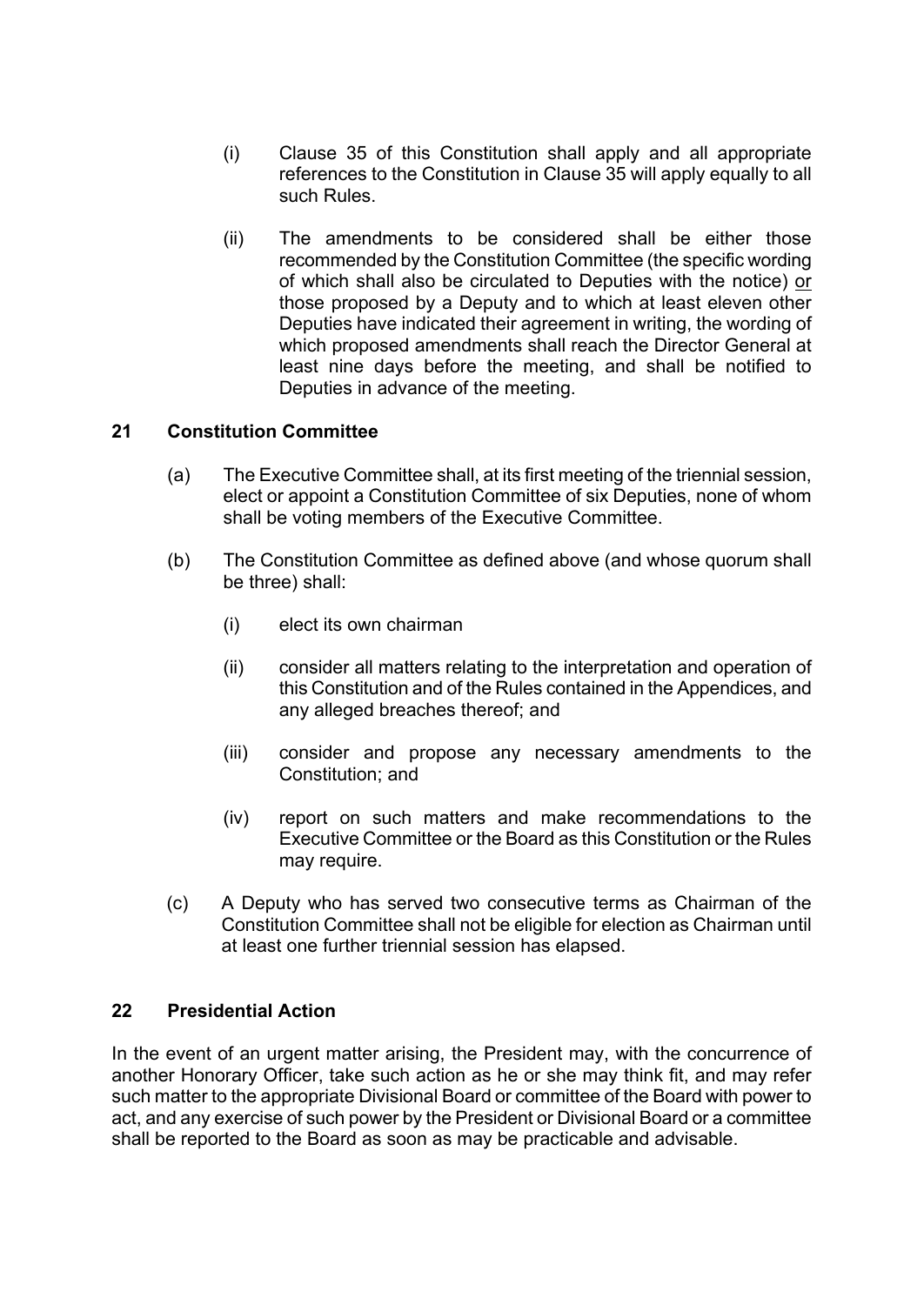## **23 President's Disability Death or Resignation**

- (a) In the event of the President's temporary inability properly to carry out his or her duties, the Deputy President or, failing him or her, the next most senior Vice-President available shall, during such period, act as President, in consultation with the other Honorary Officers.
- (b) In the event of the death or resignation from office of the President, the Deputy President or, failing him or her, the next most senior Vice-President available shall act as President until the vacancy has been filled by an election,

## **23A Motion of No Confidence**

- (a) The Board may, at any time, by Resolution passed by a two-thirds majority of Deputies present and voting at a meeting of the Board, resolve that it has no confidence in an Honorary Officer.
- (b) The following shall be pre-requisite to any such Resolution:
	- (i) The Resolution shall be submitted only by a decision of the Executive Committee or by not less than fifty Deputies. For this purpose a decision of the Executive Committee shall mean a decision taken at a meeting at which a majority of its members are present and vote in favour of the decision and in respect of which the chairman shall not have a second or casting vote
	- (ii) The Resolution when submitted must be accompanied by a written statement in support of not more than one thousand words
	- (iii) After the Resolution has been submitted in accordance with subparagraphs (i) and (ii) above, not less than twenty-eight days' notice shall be given to Deputies of the date on which the Resolution will be voted upon. The notice shall state the terms of the Resolution and whether it is submitted by the Executive Committee or by fifty or more Deputies, and if the latter their names. The notice shall include the written statement referred to in sub-paragraph (ii) above
	- (iv) The Honorary Officer named in the Resolution will be entitled to circulate, through the office of the Board, a written statement in reply of not more than one thousand words
	- (v) The debate on the Resolution will be chaired by the Chairman of the Constitution Committee or in his absence by a person nominated by the Constitution Committee
	- (vi) The debate on the Resolution will consist of one main speech on each side of up to ten minutes' duration before being opened to the floor. The Honorary Officer named in the Resolution will additionally have the right to make a closing statement at the conclusion of the debate.
- (c) If the Resolution is passed the Honorary Officer named in the Resolution will resign from office immediately and if within seven days from the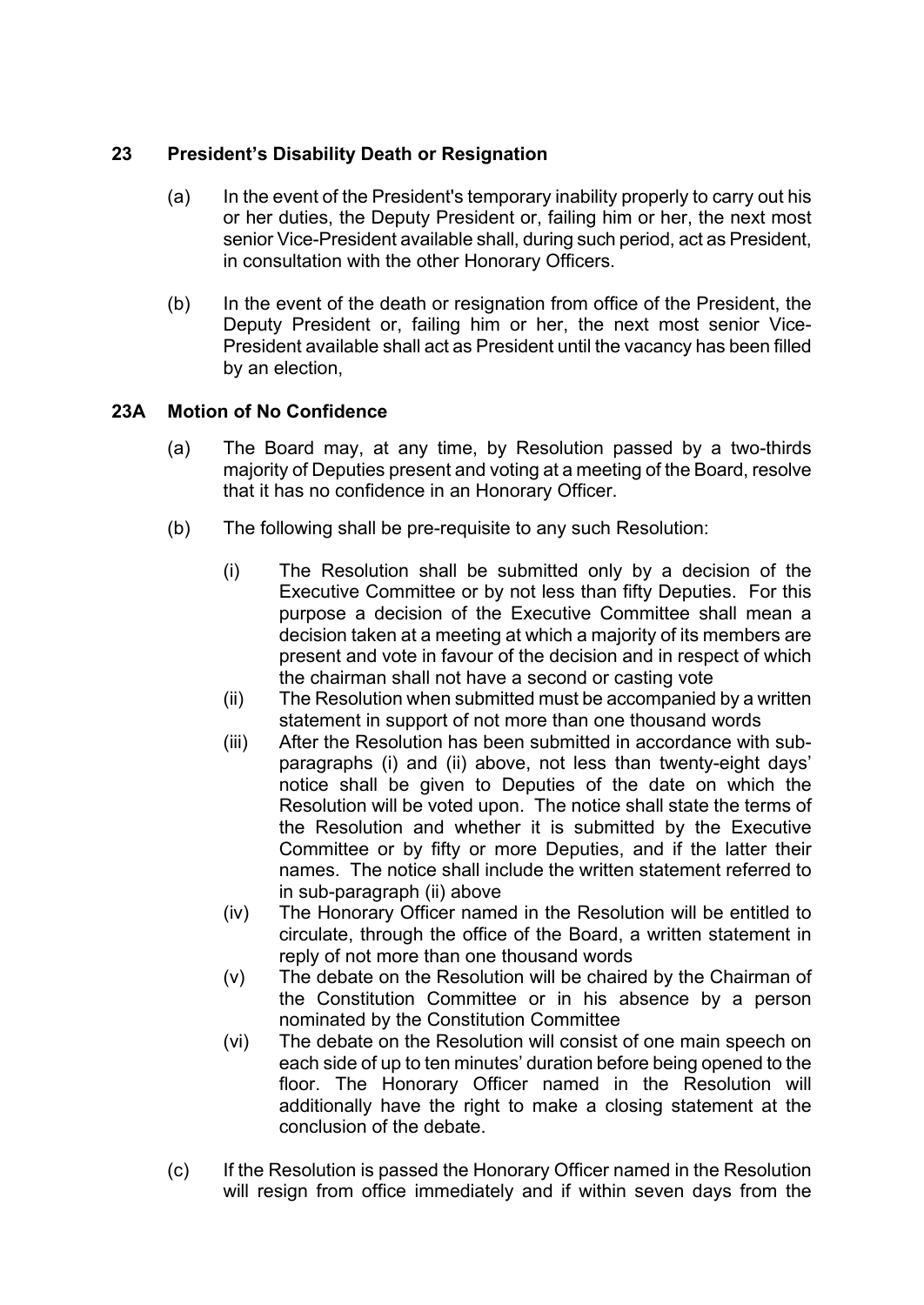passing of the Resolution he or she does not resign he or she will be treated as having resigned at the expiry of that time and his or her office will be vacated accordingly.

(d) No such Resolution shall relate to events occurring before  $16<sup>th</sup>$  February 2003, the date of the adoption of this clause into the Constitution.

#### **24 Continuation in Office of President Officers Divisional Boards and Committees**

Notwithstanding the expiration of the period for which the Deputies shall have been elected:

- (a) the Honorary Officers shall continue in office and shall exercise their respective functions, and the President shall continue to exercise all the powers vested in him or her by any Act of Parliament and to perform all the duties imposed on him or her by any such Act, until 1<sup>st</sup> June immediately following the election whereupon their respective successors shall assume office; and
- (b) all Divisional Boards, committees and working groups and the Regional Council of an outgoing Board shall continue in office and shall exercise their respective functions until the conclusion of the meeting of the Board at which their respective successors shall have been elected, save that the Honorary Officer who is to chair each Divisional Board pursuant to Clause 16(b) shall replace the outgoing Chairman thereof.

## **25 Quorum at Meetings of the Board**

The quorum at meetings of the Board shall be thirty, and at meetings of Divisional Boards and committees and working groups shall be one third (or the nearest whole number above) of the Divisional Board's and committee's and working group's voting membership.

#### **26 Voting at Meetings**

- (a) Unless stated otherwise, all decisions of the Board and its Divisional Boards and committees and working groups shall be by a majority of those present and voting at the relevant meeting.
- (b) In contested elections, voting shall be by secret ballot.
- (c) Save as otherwise stated in this Constitution, the chairman of a meeting shall have a second or casting vote.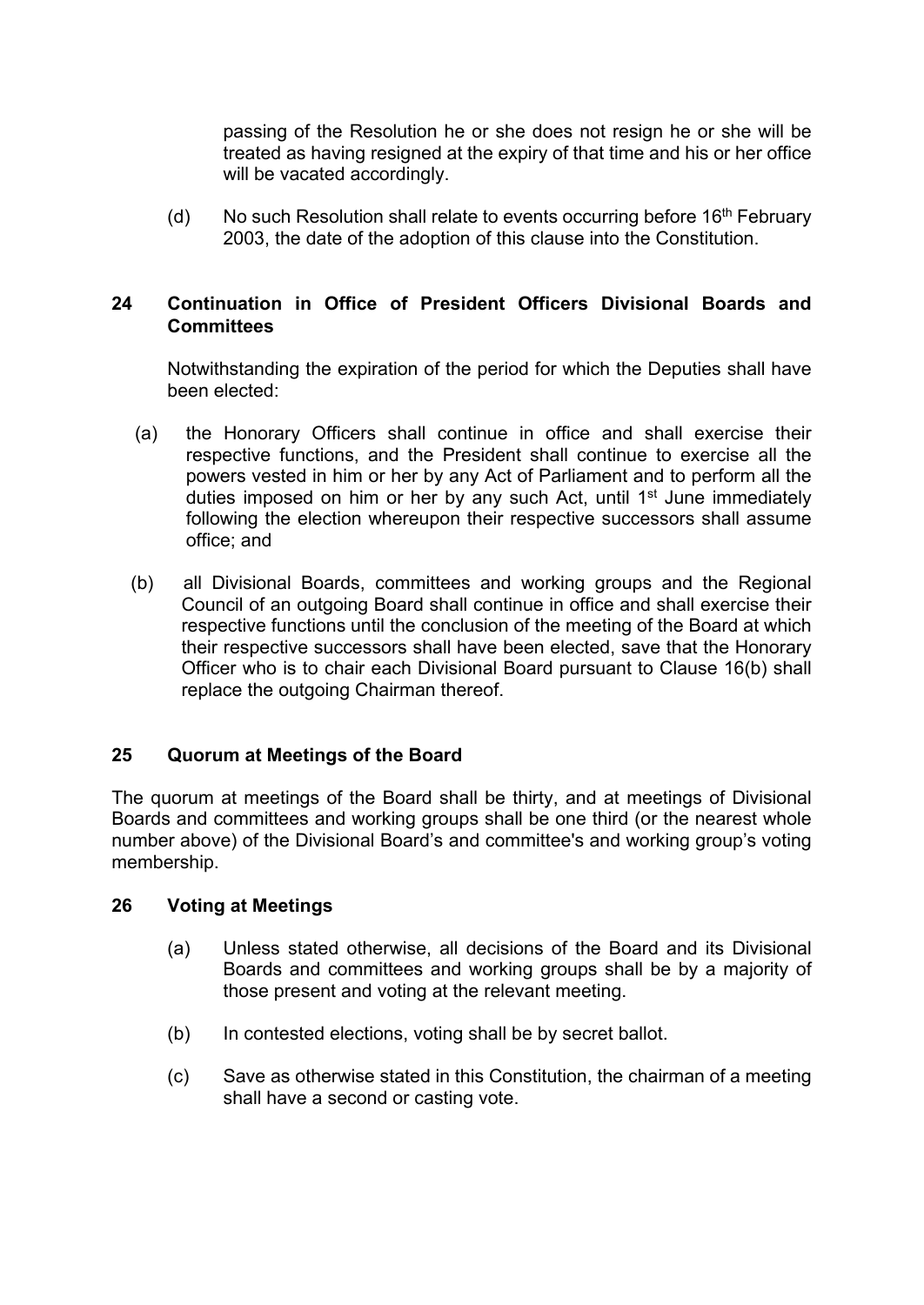# **27 Cessation or Amalgamation of Constituencies**

If any constituency which has returned a Deputy or Deputies shall thereafter cease to exist during the session for which the Deputy or Deputies was or were returned, such Deputy or Deputies shall not, as from the date when such constituency ceases to exist, be summoned to any meeting of the Board or any of its Divisional Boards or committees or working groups or be allowed to sit or vote thereat for the remainder of the session; but if any constituencies already represented on the Board shall amalgamate, the Board may give leave to such amalgamated constituency to be represented until the end of the session by the Deputies elected by the constituencies so amalgamating.

# **28 Advocacy of Views**

Whilst the right of Deputies to combine for the advocacy of views which they hold in common is admitted, the method of so doing must not involve any system which interferes, by means of improper pressure, with the free choice of Deputies in recording their votes at the Board's sessions and also in the election of the Board's Honorary Officers, Divisional Boards and Regional Council.

## **29 Annual Report**

An Annual Report shall be issued as soon as practicable after 31<sup>st</sup> December of the year to which the activities of the Board relate, and not later than 30th April of the subsequent year, and shall be sent to the constituencies represented at the Board and otherwise in such manner as the Board shall think fit.

## **30 Dissolution of the Board**

The Board may, at any time, by Resolution passed by a two-thirds majority of Deputies present and voting at a meeting of the Board of which two weeks' notice shall have been given, notifying the purpose of such meeting, and at which not less than fifty per cent of the members of the Board shall be present, resolve that the Board be dissolved, and that a general election of Deputies shall be held between dates to be provided in the Resolution or an amendment thereto. It shall be pre-requisite to any such resolution that the President or failing him or her the Executive Committee give consent to the submission of the resolution, or that a requisition for the submission thereof signed by at least fifty Deputies be lodged with the Director General of the Board.

## **31 Religious Matters**

The Board shall be guided on religious matters (inclusive of matters relating to marriages and matters involving questions affecting the religious customs and usages of the Jews) by the Ecclesiastical Authorities to whom all such matters shall be referred; but without prejudice to the position of congregations, groups of congregations and institutions not under the jurisdiction of the Ecclesiastical Authorities, or either of them which may be represented on the Board, in regard to which congregations or groups of congregations and institutions, nothing in this Clause contained, nor any decision given under it, shall be taken to represent the opinion of any such congregation or group of congregations or institutions, nor shall abridge the rights of action of or affect in any way such congregations or groups of congregations or institutions, and the Board shall consult with those designated by such groups of congregations as their respective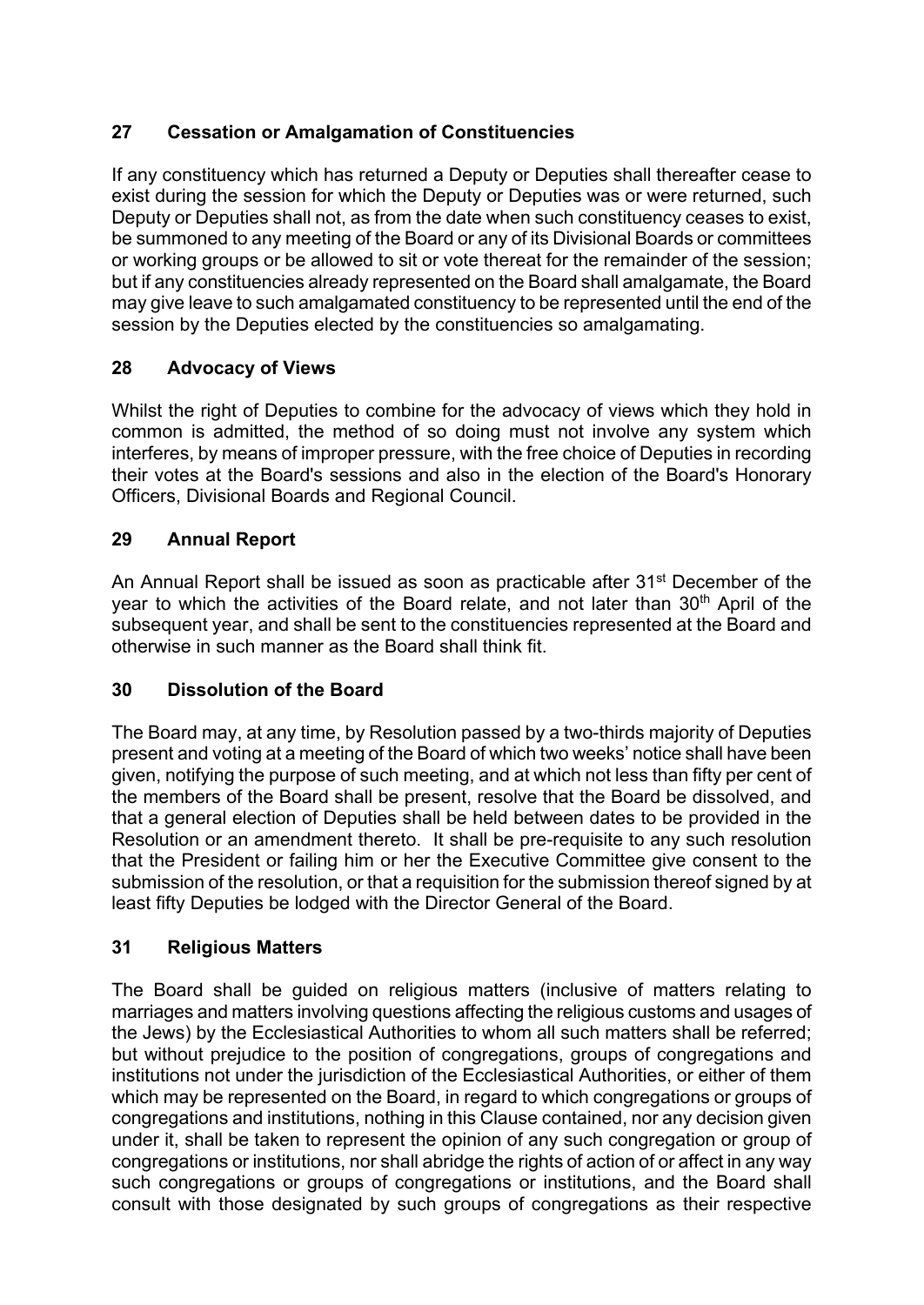religious leaders for this purpose on religious matters in any manner whatsoever concerning them.

## **32 Secretaries for Marriages**

- (a) In every future application to the President of the Board to certify the Secretary for Marriages of a Synagogue, under any Act for the time being in force, for which no such Secretary has been previously certified by the President, such application shall be made on a form supplied by the Board for this purpose, signed by the President or Warden and not less than five members of the Congregation making application, and shall be accompanied by a certificate from the relevant Ecclesiastical Authority testifying that the applicants do constitute a Synagogue of persons professing the Jewish religion.
- (b) A Secretary for Marriages of any Synagogue for which such a Secretary has not been previously certified to the Registrar General by the President of the Board, shall be certified to the Registrar General only with the previous sanction of the Board, and due notice of the application shall be inserted in the agenda of the meeting of the Board at which the same is to be considered.

# **33 Legacies and Gifts**

The Board shall be competent to receive legacies or other gifts, to form or take over trust funds which in the opinion of the Board may conveniently be administered by it, and to hold land. Such legacies, gifts and funds (subject to any conditions imposed by the Donor or Testator or the Trusts affecting the same) shall be invested either in the joint names of the President and Treasurer for the time being, or in Trustees appointed for that purpose from time to time by resolution of the Board, or in the name of any Bankers in the United Kingdom or of the Nominee Company of such Bankers, in such stocks, funds and securities as are more fully set out in the Schedule at the end of the Constitution. Any such land shall (subject as aforesaid) be held by Trustees nominated for that purpose from time to time by Resolution of the Board. The investments representing legacies, gifts and funds and the income thereof and such land and the income therefrom, and the investments representing the proceeds of sale thereof and the income thereof, shall be dealt with and applied for such purposes and in such manner as the board shall (subject as aforesaid) from time to time by Resolution determine. Subject thereto, the Trustees of such land shall have full powers of management over such land. A Trustee who ceases to be a Deputy shall, if required by Resolution of the Board, retire from his or her trusteeship and execute such documents as shall thereupon be necessary.

# **34 Standing Orders**

The Board shall have power to make Standing Orders for the regulation, management and government of its meetings, affairs and business, provided that no such Standing Orders be inconsistent with this Constitution. The Board shall also have power to alter, suspend and revoke such Standing Orders.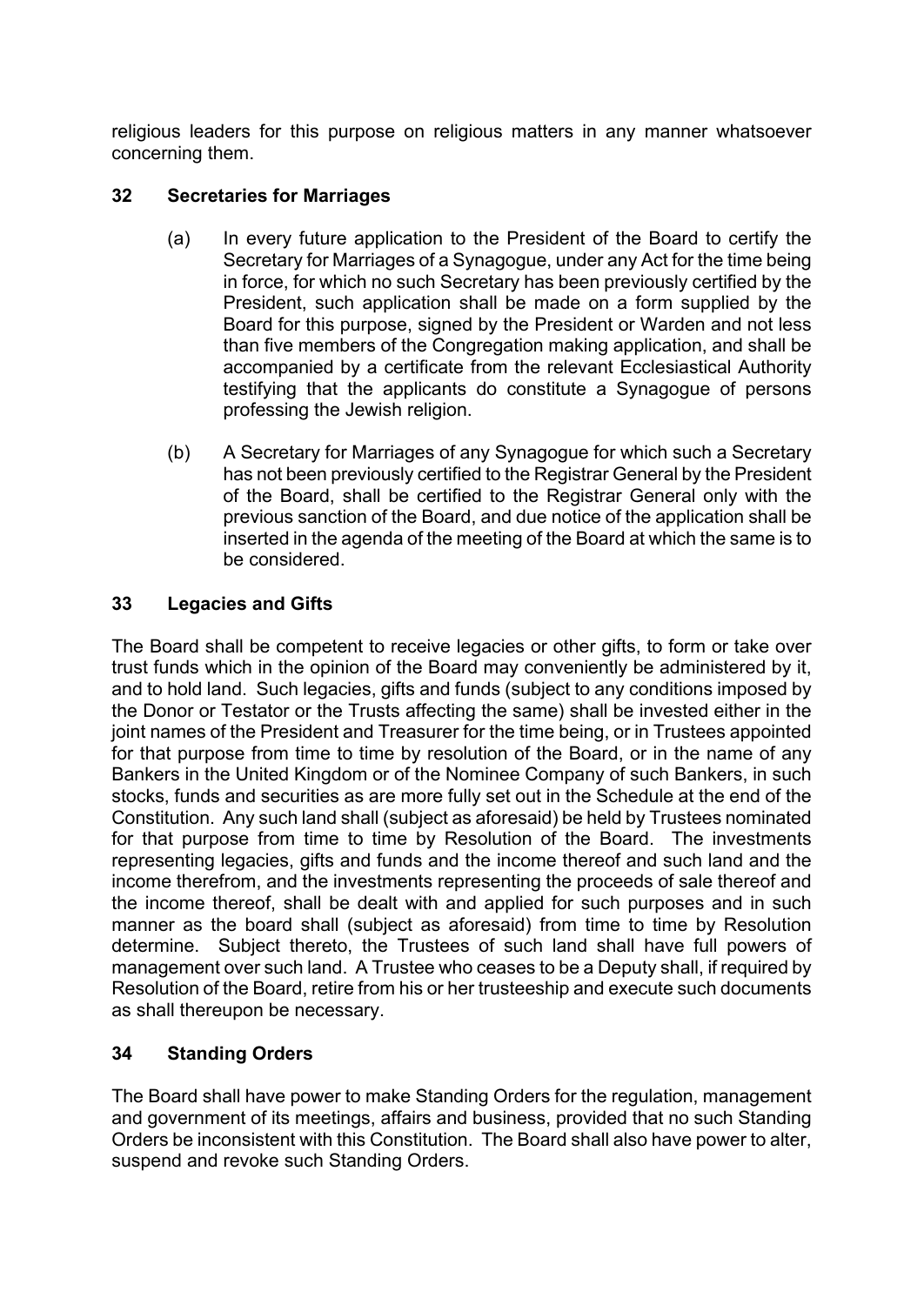#### **35 Changes to the Constitution**

- (a) Amendments to this Constitution shall be made only at a Special Meeting convened for that purpose, and provided that twenty days' previous notice shall be given, except in an emergency, and subject at all times to the following:
	- (i) The Special Meeting shall be convened only by the President, or if there is a requisition signed by not fewer than fifty Deputies and specifying the proposed amendments to the Constitution;
	- (ii) The quorum for such a meeting shall be one quarter of the total number of Deputies; and no business shall be transacted at any such meeting unless the requisite quorum is present.
	- (iii) Except in an emergency and/or with the consent of the President, the only amendments to be proposed at such meeting shall be those that have been circulated to Deputies not less than nineteen days before such meeting; and either
		- (1) have been approved by the Constitution Committee and endorsed by the Executive Committee; or
		- (2) have been put forward by the Executive Committee one of Divisional Boards or the Regional Council and have not been objected to by the Constitution Committee; or
		- (3) have been proposed by a Deputy, with his or her signature, and accompanied by signed agreements of not less than eleven other Deputies, each specifying the constituency they represent.
	- (iv) Except in an emergency, and with the consent of the President, any Deputy may propose amendments to those circulated under Clause 35(a) (iii) above, provided that he or she does so not less than eleven days prior to such meeting, and the amendments are supported by the signed agreement of eleven other Deputies. Such amendments shall be circulated not less than six days prior to the meeting.
	- (v) The President may, in his or her absolute discretion, give leave at the meeting for oral or short manuscript amendments to be proposed.
	- (vi) No amendment passed at such meeting by a majority of less than two thirds of the Deputies personally present and voting shall be valid unless such resolution is confirmed by a simple majority at either of the next two meetings.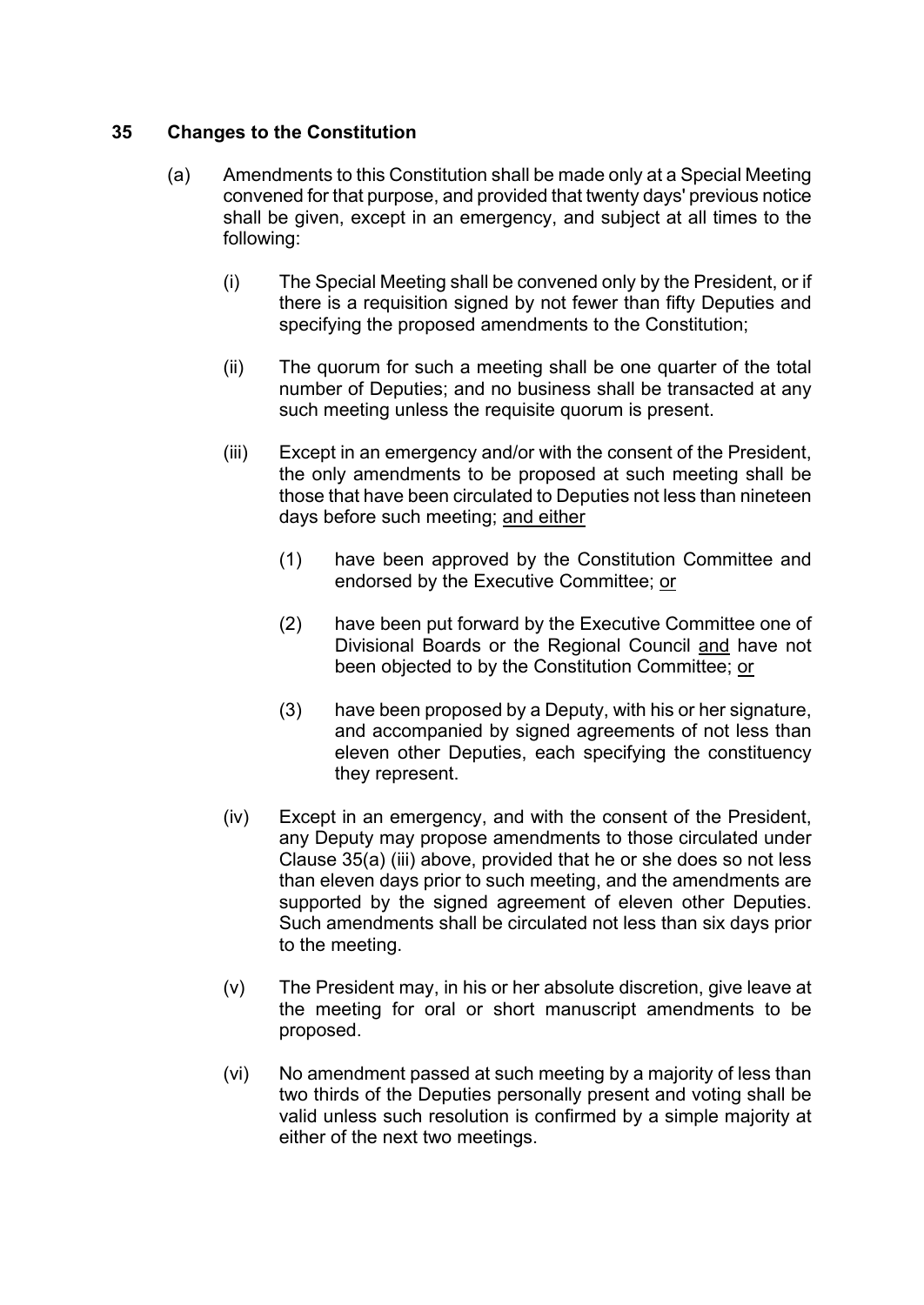(b) Any part of this Constitution may be suspended for any specified period or indefinitely by the same procedure as is laid down for the alteration of the **Constitution** 

#### **36 Affiliation to other Bodies**

No resolution for the affiliation of the Board with any other body or organisation shall be considered except by a Special Meeting of the Board convened for that purpose, provided always that:

- (a) A Special Meeting shall only be convened by the President or pursuant to a Requisition signed by not fewer than 50 Deputies and setting forth the specific resolution regarding affiliation;
- (b) The quorum for such meeting shall be one-half of the total number of Deputies;
- (c) No business shall be transacted at any such meeting unless the requisite quorum be present;
- (d) No resolution shall be proposed at such Special Meeting unless fourteen days' previous notice thereof shall have been sent in writing to the Director General and shall have appeared on the agenda;
- (e) No resolution passed at such meeting by a majority of less than threequarters personally present and voting shall be valid or effectual.

#### **37 Interpretation**

In this Constitution:

- (a) The "Ecclesiastical Authorities" shall mean, in the case of the Ashkenazim, "the Ecclesiastical Authority for the time being of the United Hebrew Congregations of the Commonwealth", and in the case of the Sephardim, "the Ecclesiastical Authority for the time being of the Spanish & Portuguese Jews' Congregation of London";
- (b) "Constituency" shall mean any congregation or organisation, synagogal or otherwise, or representative council referred to in Clause 4;
- (c) "Members" of a constituency shall mean all persons recognised as members according to the rules of that constituency and who have the right within that constituency to vote in and to stand for election as Deputies to the Board of Deputies;
- (d) A "synagogal organisation" shall mean one whose Executive Officers are elected directly or indirectly by representatives of the boards of management of at least ten individual congregations represented on the Board and claiming association with the synagogal organisation;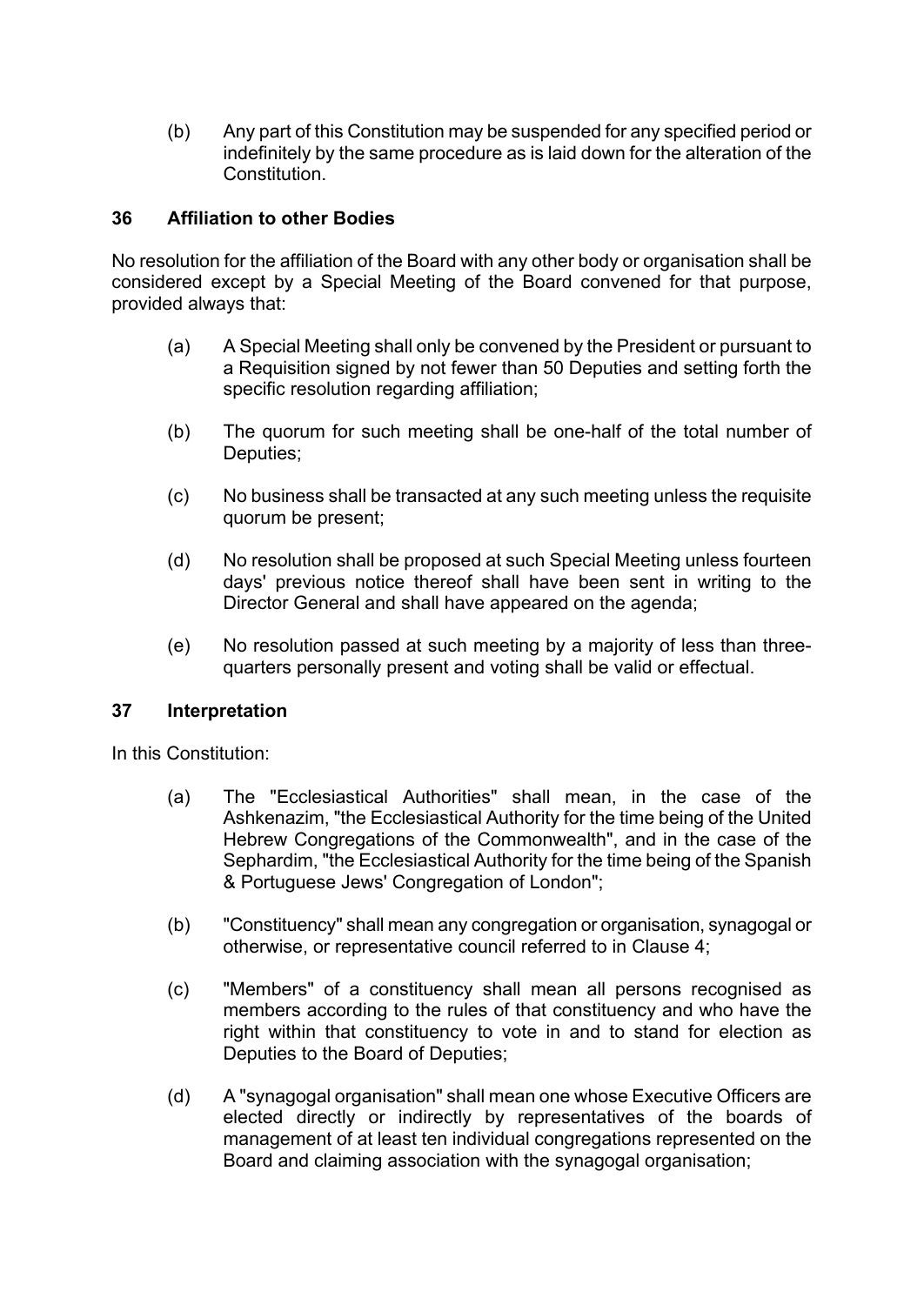(e) A "large representative council" is one in which at least two of the following criteria apply: a Jewish population of more than four thousand according to the figures given in The Jewish Year Book; four congregations, all of which are represented on the Council; ten organisations, all of which are represented on the Council;

#### **38 Commencement**

This Constitution was adopted on 30<sup>th</sup> Tishri 5757, 13<sup>th</sup> October 1996, and shall come into operation so as to take effect from the first meeting of the Board after the triennial election in 5757 (1997), and amendments shall, unless otherwise stated, come into operation on the day after their approval by the Board.

## **39 Code of Conduct**

Deputies shall be bound by a Code of Conduct, set out in Appendix G to this **Constitution**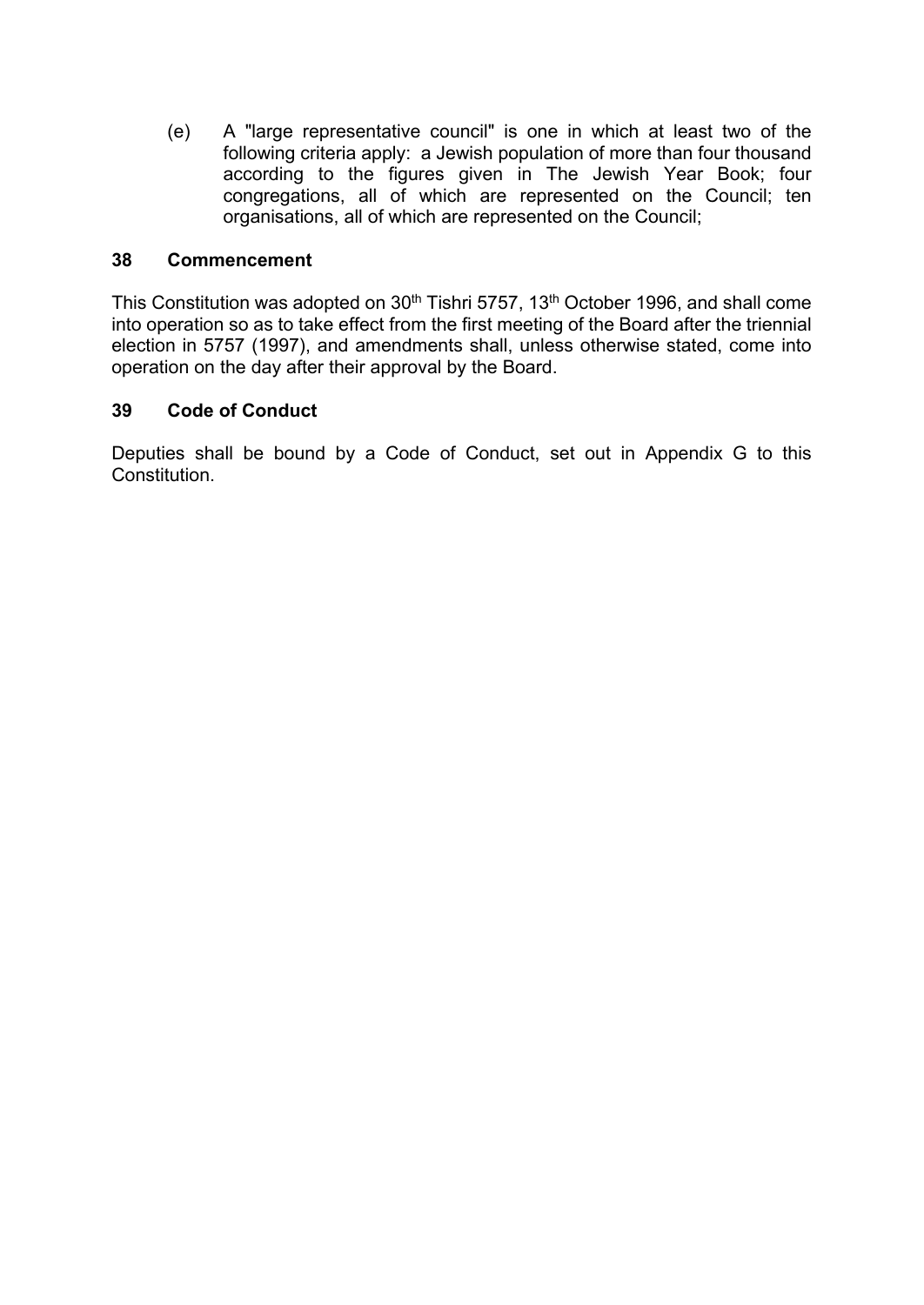#### **APPENDIX A**

# **Rules for the Election and Tenure of Office of Deputies**

**A1.**

- (a) Not later than  $1<sup>st</sup>$  December preceding the calendar year in which elections of Deputies are to be held, the Director General (or other authorised official) of the Board shall, in writing, advise the administrator or secretary of each constituency represented on the Board in the previous session, and of each constituency eligible for and admitted for representation, that arrangements should be made, during the prescribed period under Clause 7 of the Constitution to elect a Deputy or Deputies to represent the constituency during the ensuing session.
- (b) That notification shall include
	- (i) a statement of the attendance record of the constituency's Deputy(ies) during the session then ending;
	- (ii) a statement of the Representation Fee fixed by the Board for the ensuing session;
	- (iii) advice on the date by which the Form of Return should be received at the Board's office;
	- (iv) advice to the constituency's administrator that there may be a delay in enrolling the elected Deputy if the stated conditions are not fully complied with.
- (c) The notification shall be accompanied by the official Form of Return; a statement of the rules relating to the eligibility and election of Deputies; and information about the responsibilities of Deputies.

#### **A2.**

- (a) All elections of Deputies at meetings of constituencies shall be conducted in accordance with the Rules of those constituencies, provided that they do not conflict with the Rules of the Board and in particular with paragraphs (b) & (c) of this Rule.
- (b) The election of a Deputy or Deputies for a congregation must take place at a general meeting of its members who are, according to the congregation's own rules, entitled to vote for a Deputy or Deputies. Such members must, in writing, be notified of the date, time and place of such meeting and must additionally be invited to submit written nominations for the office of Deputy.
- (c) The election of a Deputy or Deputies for any other constituency shall be at a meeting of persons qualified to vote according to the rules of its governing body. All such persons must be notified in writing of the date, time and place of such meeting and of their entitlement to submit written nominations for the office of Deputy.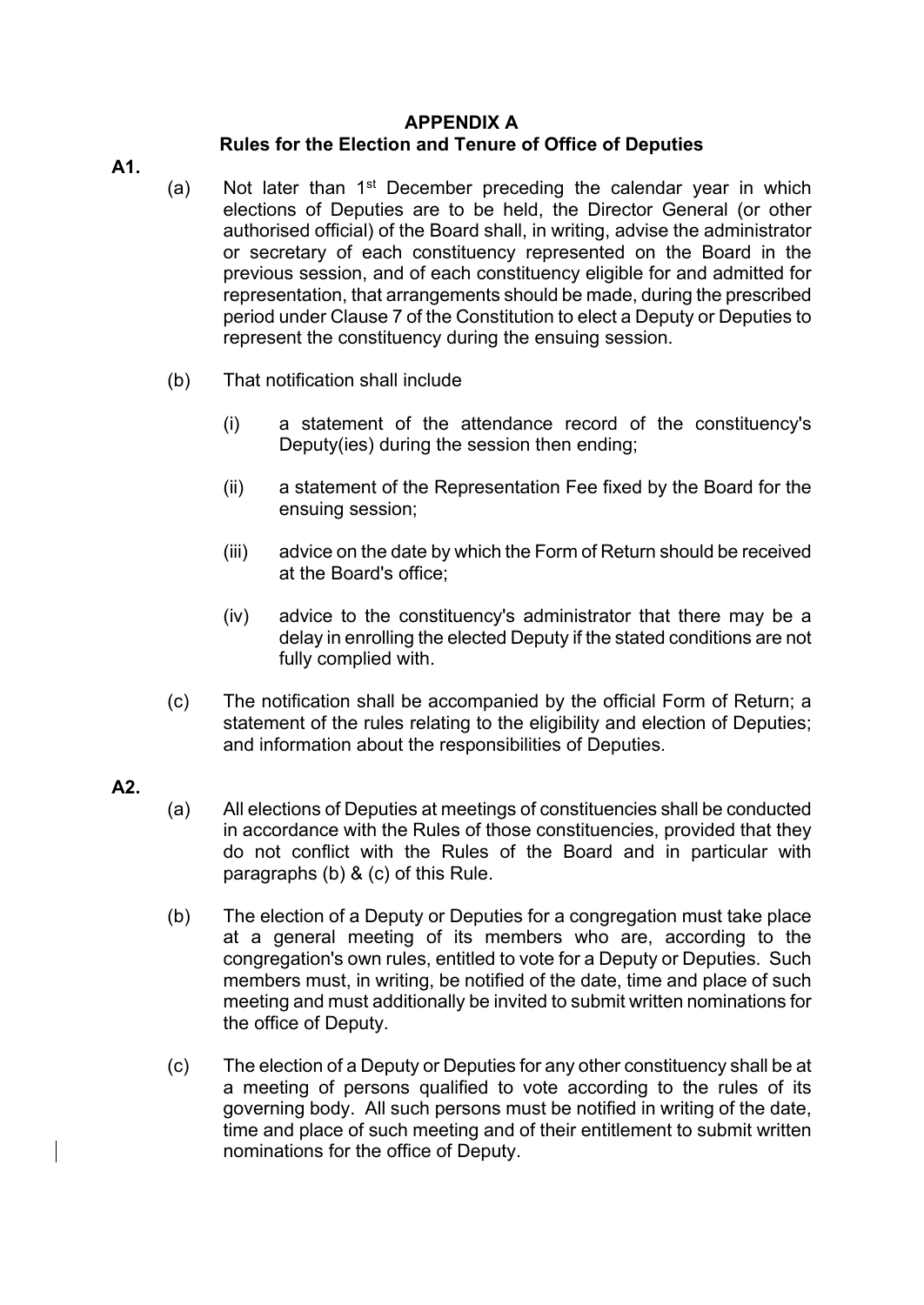#### **A3.**

- (a) The official Form of Return of the election of a Deputy(ies) shall be received at the Board's office by the Director General or other authorised official of the Board by the date specified, and the election shall not be validated unless the Form incorporates the following information:
	- (i) Details of the place and date of the meeting at which the election was held.
	- (ii) In the case of a congregation, the total number of members of the congregation (and, if different) the number who were entitled to vote in the election and the number who attended the election meeting; or

in the case of an organisation, the total number of members of that organisation, the number eligible to vote in the election, and the number of members present at the election meeting.

- (iii) The name and address and telephone numbers of each elected Deputy.
- (iv) The signature of the Chairman or similar official and the countersignature of the administrator or secretary, confirming that all the requisite procedures for electing a Deputy were complied with by that constituency.
- (b) Each Form of Return shall also be accompanied by
	- (i) a copy of the notice convening the election meeting and a copy of the invitation to members of the constituency to submit nominations (which may be combined in one document);
	- (ii) a remittance of the first year's Representation Fee, payable in advance in respect of the Deputy(ies) named on the Form, and incorporating on the Form a certificate that the Representation Fees will be paid by the constituency for the second and third years of the triennial session by it, (or by its parent body if arrangements have been made between the Treasurer of the Board and the parent body.)
- (c) Each form submitted by a congregation shall also be accompanied by a signed undertaking that its Board of Management will make every effort to ensure that the members of the congregation are urged by way of invoice or otherwise to pay the Communal Levy as stipulated under Clause 11, or as agreed with the Treasurer of the Board.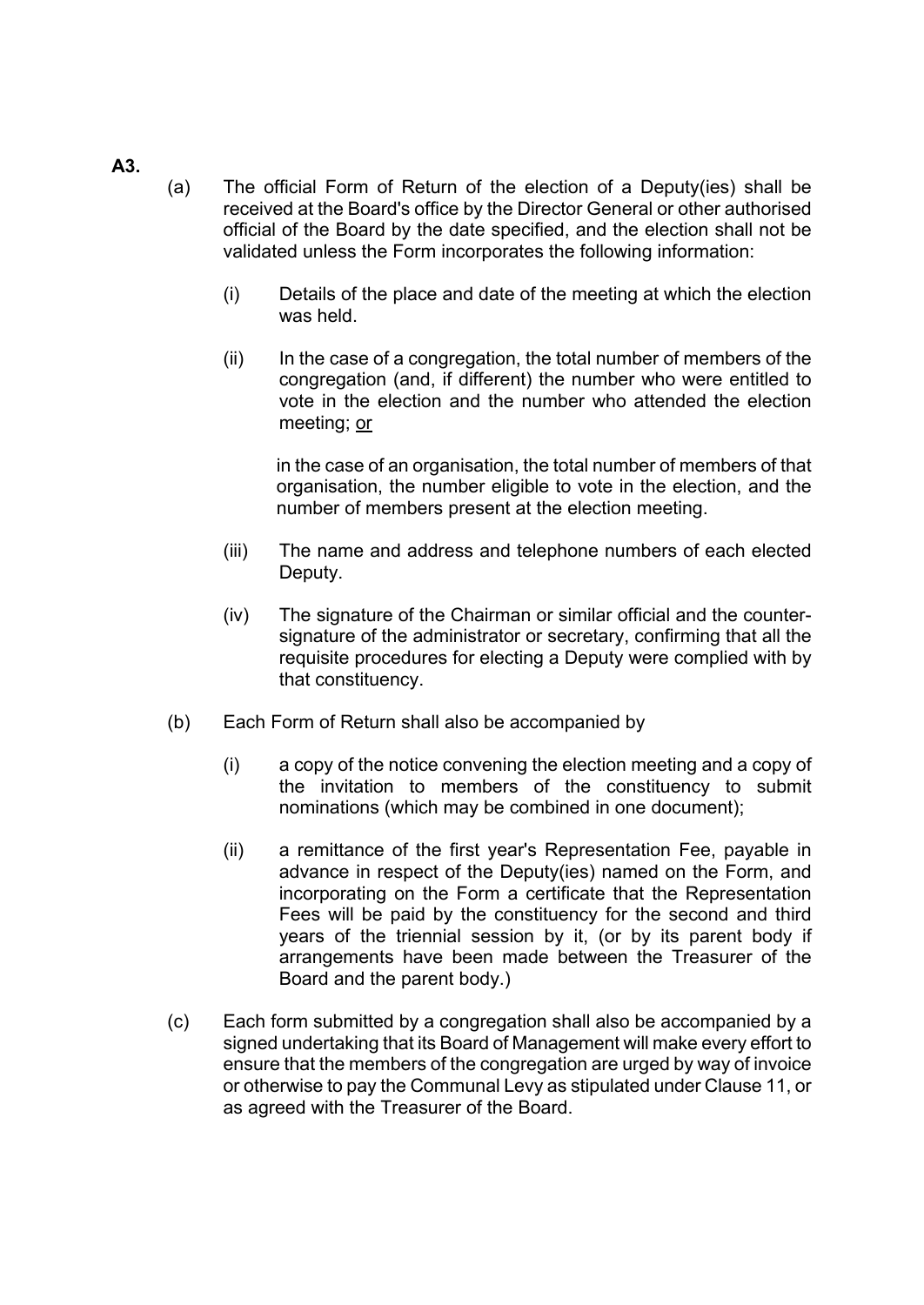## **A4.**

An election of a Deputy or Deputies may take place at any time after the prescribed period in any of the following circumstances, provided that the election conforms to the requirements of Rules A2 and A3 above:

- (a) if it was not convenient for a constituency to hold an election during the prescribed period; or
- (b) if the constituency has not already elected the full number of Deputies to which it is entitled under Clause 5;
- (c) to enable representation by a congregation or organisation for the time being unrepresented on the Board, but qualified for such representation;
- (d) to fill a vacancy caused by the resignation or death of a Deputy, but if such vacancy occurs for these or any other reasons during the last twelve months of a triennial session, the governing body may appoint a Deputy without recourse to the election rules outlined above.

# **A5.**

In special circumstances, and if the rules of an organisation admitted for representation under Clause 4(a)v) & vi) do not fully provide for the election of a Deputy in accordance with the Board's Rules set out in this Appendix, the Constitution Committee may permit the governing body of such organisation to elect one Deputy in accordance with directions given by that Committee.

## **A6.**

At the written request of the Chairman or similar official of a constituency, setting out special reasons why any of the requirements of these Rules have not been complied with, the Chairman of the Constitution Committee may agree to dispense with such requirements and validate the election of a Deputy(ies). In doing so, the Chairman of the Constitution Committee shall draw attention to the provisions of Rule A9 and shall report such action to the following meeting of the Executive Committee.

# **A7.**

All Forms of Returns of elections of Deputies and the accompanying documents, shall be subject to examination by one or more members of the Constitution Committee who shall ensure that the provisions of the Rules in the Appendix have been complied with, and that any error or omission is rectified.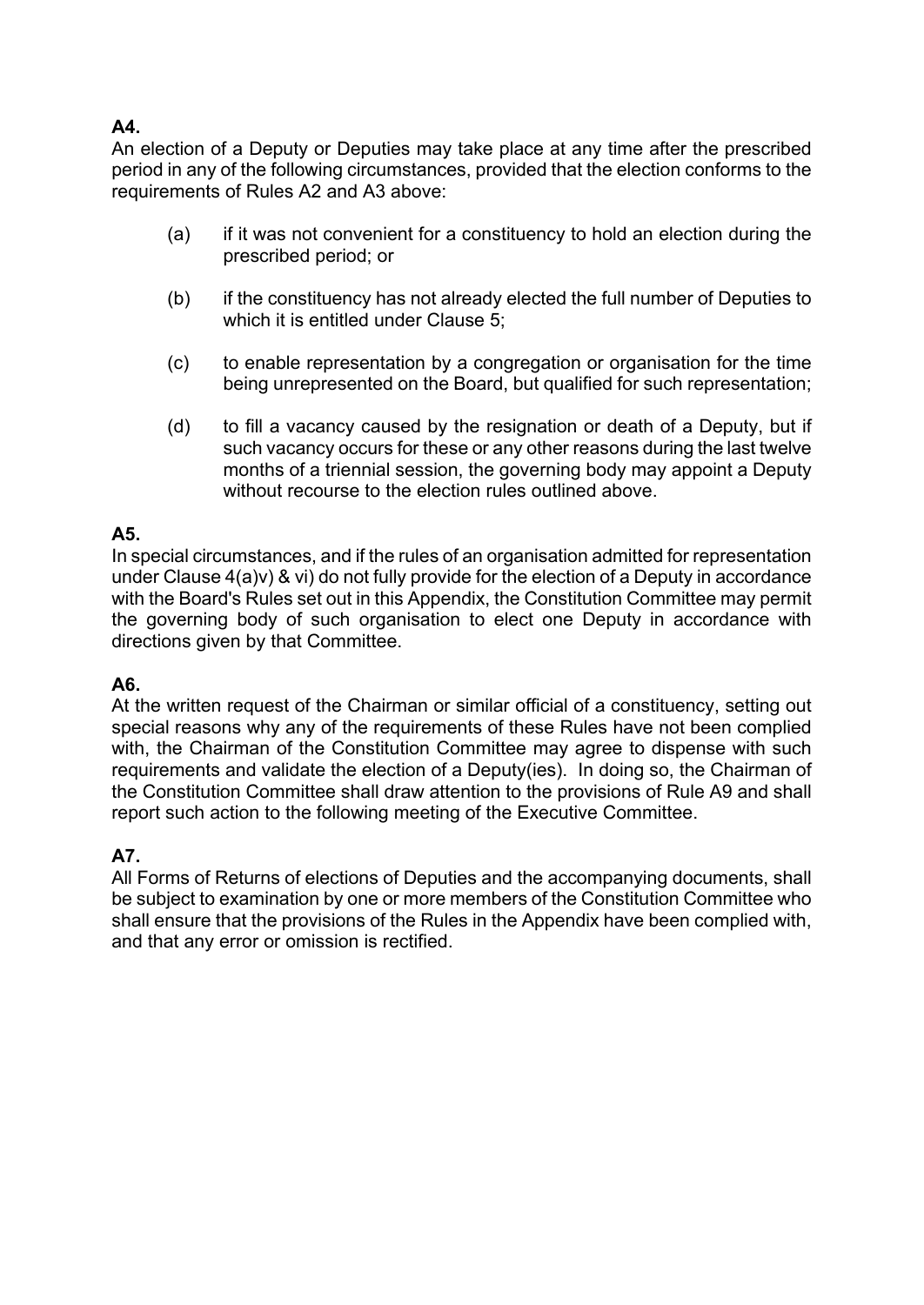# **A8.**

A return, if properly completed and signed and accompanied by the necessary documents and remittance, shall be accepted as final and the names of the persons elected shall be entered on a roll of Deputies.

# **A9.**

If, however, there are allegations of irregularity in the conduct of elections, or allegations that persons elected are not qualified to serve as Deputies, and such allegations are made in writing to the Director General of the Board within one month of the date of the return, the Constitution Committee shall make an appropriate enquiry. If after such enquiry, that Committee is satisfied that there has been a substantial irregularity, it shall declare such election null and void, and the Executive Committee shall direct that a new election be held.

## **A10.**

A person shall not at the same time represent more than one constituency and, if elected for more than one, shall choose which he or she will represent.

#### **A11.**

- (a) In respect of each period of three years (a "triennium") commencing on  $1<sup>st</sup>$ June 2006 and 1st June of every third year thereafter, a Deputy shall hold office from the later of the date of the validation of his/her election pursuant to Rules A7 and A8 and the first day of the triennium until the last day of that triennium.
- (b) Retiring Deputies shall be eligible for re-election.

#### **A12.**

A Deputy wishing to resign membership of the Board shall do so in writing to the Board's office, with a copy sent to his or her constituency, who shall inform the constituency concerned of its rights to elect a successor.

#### **A13.**

If a Deputy who resides within 60 miles of the Board's office does not attend at least one out of three consecutive meetings of the Board, or if a Deputy who resides beyond that distance does not attend at least one out of four consecutive meetings of the Board, the Constitution Committee may, after consultation with him or her and the constituency, recommend to the Board that the seat be declared vacant.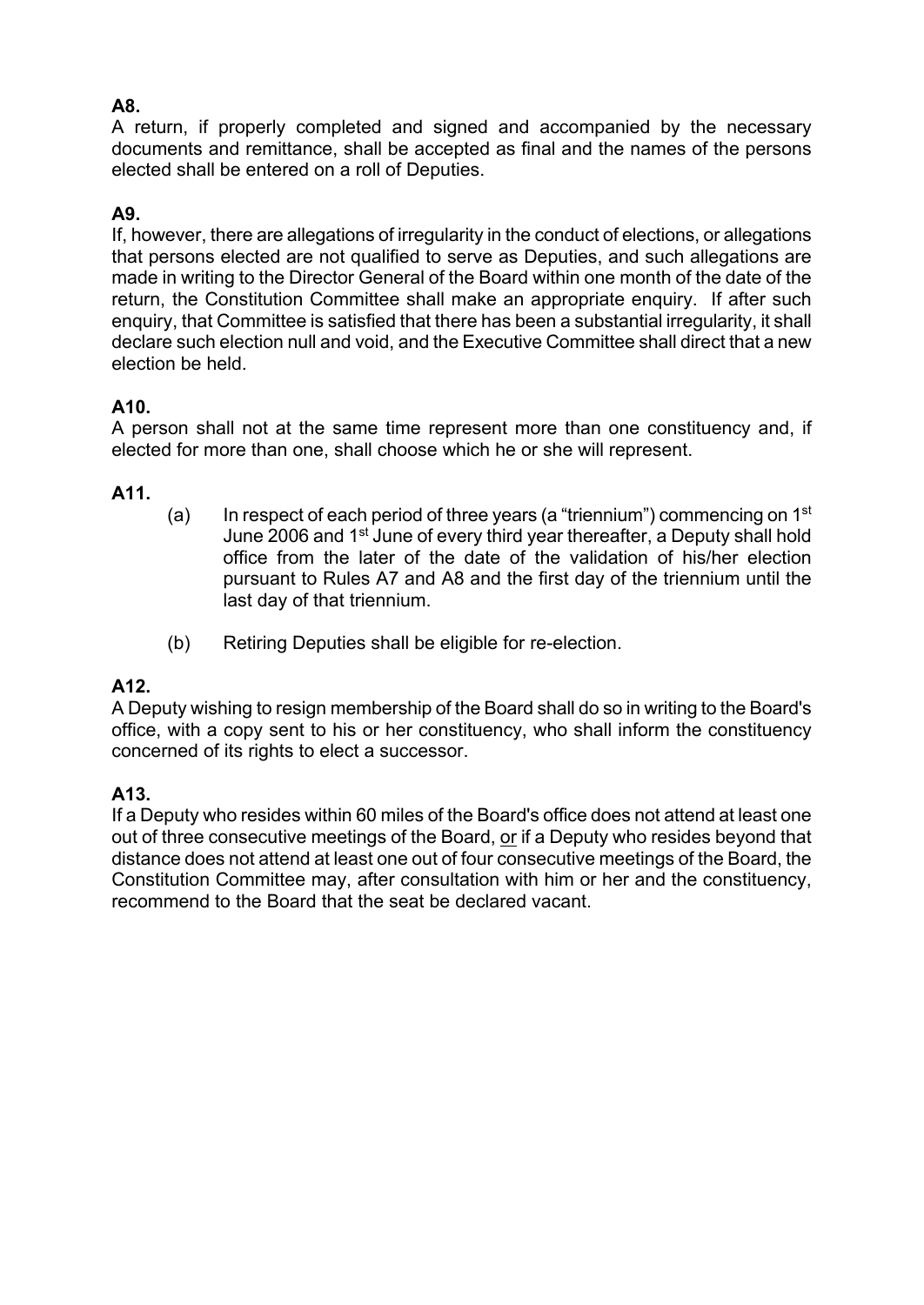## **APPENDIX B Rules for the Election of Honorary Officers**

## **B1.**

At least thirty-eight days prior to the Election Meeting, the Director General or other authorised official of the Board shall send by first class post to all Deputies then enrolled a list of those Deputies, an invitation to submit nominations for each of the offices named in Clause 12, an appropriate nomination form and forms enabling Deputies to register their wish not to be canvassed and to vote by post pursuant to Rules B13 and B14 respectively.

# **B2.**

No person shall be deemed to be nominated unless he or she has been enrolled as a Deputy, has been nominated by twenty other enrolled Deputies, and has signified in writing his or her willingness to stand.

# **B3.**

[deleted on 21 September 2008]

## **B4.**

No Deputy shall be eligible for election to the same Honorary Office which he or she has occupied during the two previous triennia.

#### **B5.**

A Vice-President who has served two consecutive terms in that office shall not be eligible to stand for further Honorary Office, except that of President, until one further triennial session has elapsed.

#### **B6.**

If an Honorary Officer is elected during the last year of a triennium, then that period shall be disregarded for the purposes of eligibility for continuing in Honorary Office. Service for a period exceeding twelve months in any triennium shall be deemed to be a term of service in office.

#### **B7.**

No Deputy may be nominated for more than one office, but a Deputy who stands for the office of President may also be nominated on the official form for one other office, and if unsuccessful in the presidential election, may stand for that other office.

#### **B8.**

Nominations shall be valid only on the official form and must be received by the Director General at least sixteen days before the Election Meeting. If there are no nominations by the due date, the Executive Committee shall determine an alternative date for an election.

#### **B9.**

The Director General shall satisfy him or herself as to the validity of each nomination and, if so satisfied, shall thereafter so confirm in writing to each candidate.

#### **B10.**

If there are more candidates than vacancies, a secret ballot shall be held. The Constitution Committee shall determine the times for the opening and closing of the ballot.

## **B11.**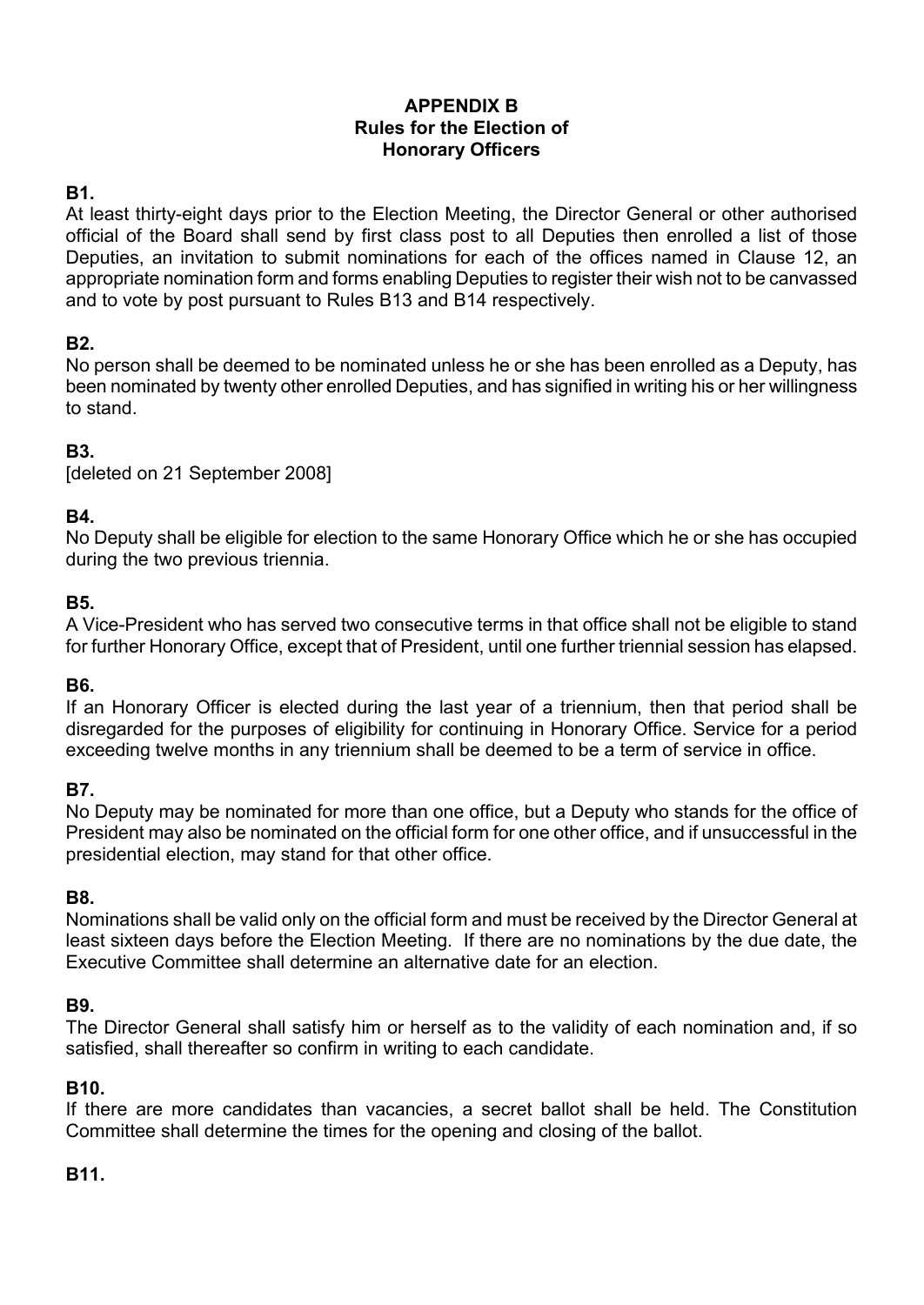The official written canvassing material of each candidate for Honorary Office shall not exceed one document comprising one side of A4 paper.

## **B12.**

Not later than eleven days before the date of the election meeting, the Director General shall send to Deputies a list of the names of all candidates for each Honorary Office and (in respect of each candidate from whom he has received it) a copy of their official canvassing material.

## **B13.**

Deputies shall be entitled to register with the Board their wish not to be canvassed by telephone or by any means other than receipt of the official canvassing material referred to Rule B11 above. Candidates shall comply with such expressions of wishes by Deputies.

## **B14.**

In relation to any given election the Board may at any Meeting before the relevant Election Meeting resolve by a majority of not less than two thirds of the Deputies personally present and voting that Deputies shall not be entitled to vote by post. *[Note 1]*. Subject only to any such resolution of the Board, Deputies shall be entitled to vote by post. The procedure and the timetable for registration for postal voting and for the casting and counting of postal votes shall be determined by the Constitution Committee.

## **B15.**

Deputies who shall have registered their intention to vote by post shall not under any circumstances be entitled to revoke their postal votes or (even if they shall not have voted by post) to vote in person at the Election Meeting. A list signed by the Director General or by the Chairman of the Constitution Committee of those Deputies who shall have registered their intention to vote by post shall in the absence of manifest error be conclusive.

## **B16.**

Prior to the casting of personal votes in a contested election, and at a time to be fixed by the Constitution Committee, each candidate for the relevant offices shall be entitled to give a brief presentation and shall be subject to questions by Deputies. The allocation of time for each candidate shall not exceed ten minutes, but an unsuccessful presidential candidate who stands in accordance with Rule B7, shall not be permitted to make a further presentation on that day.

## **B17.**

Personal voting in the ballot shall not open until completion of the presentations referred to in Rule B16. Subject thereto, the Constitution Committee shall determine the times for the opening and closing of the ballot. In any election in which the right to vote by post shall be available to Deputies, voting shall be by the system of Single Transferable Voting (STV). *[Note 2]*.

## **B18.**

Personal voting for all offices shall take place simultaneously; but in the event of a Deputy standing for the office of President and for one other office in accordance with Rule B7, personal voting for the second office shall not take place until after the declaration of the presidential election.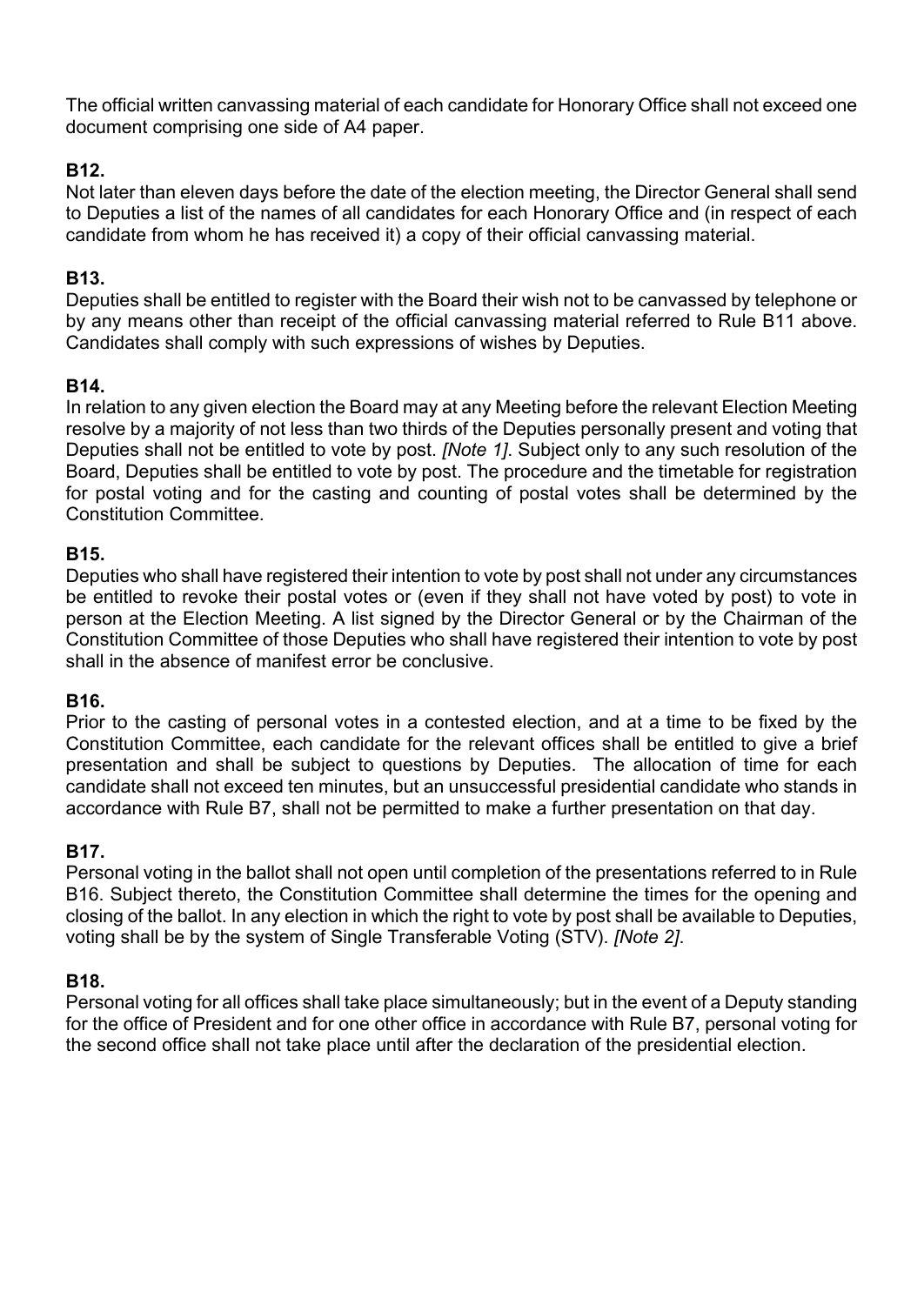## **B19.**

The counting of both postal and personal votes shall take place immediately after the polls close. The results of the poll, including the number of votes cast for each candidate, shall be announced to the meeting after validation by the scrutineers.

## **B20.**

A Deputy who has been elected an Honorary Officer shall stand for re-election as a Deputy for the forthcoming triennium by the congregation or organisation which he represents at the Board. Should he not be re-elected, he shall by virtue of his election as an Honorary Officer be during the ensuing triennium of the Board an *ex-officio* member of the Board having all the rights and privileges of an elected Deputy.

# **B21.**

The President or an Honorary Officer nominated by him or her shall (in addition to the Chairman thereof) be an *ex officio* member of each Divisional Board. Honorary Officers shall be entitled to attend (but not vote) at all Divisional Boards the Regional Council and committees (including the Constitution Committee) and working groups.

## **B22.**

A Deputy who has served the previous two consecutive triennia as an Honorary Officer shall not be eligible to be elected as the Vice-Chairman of a Divisional Board until at least one further triennium has elapsed.

## **B23.**

*.*

A Deputy who has served two consecutive terms as an Honorary Officer shall not be eligible for election as Treasurer until at least one further triennial session has elapsed.

## *Notes (not forming part of the Constitution).*

- *1. This enables the Board to disapply postal voting in any given election without the formality of changing the Constitution.*
- *2. At a Meeting on 13th April 1997, the Board resolved that voting at elections should be by the system of "Single Transferable Voting" (STV) rather than "First Past the Post" (FPP). At a Meeting on 21st July 2002 the Board voted to incorporate postal voting into its electoral procedures on the basis that this would necessitate the use of STV. At a Meeting on 19th January 2003 the Board amended the Constitution (inter alia) to incorporate postal voting and STV. Should the Board resolve to discontinue the use of postal voting, the use of STV will no longer be mandatory, but will continue, pursuant to the resolution of the Board of 13th April 1997, until such time as the Board may resolve to the contrary.*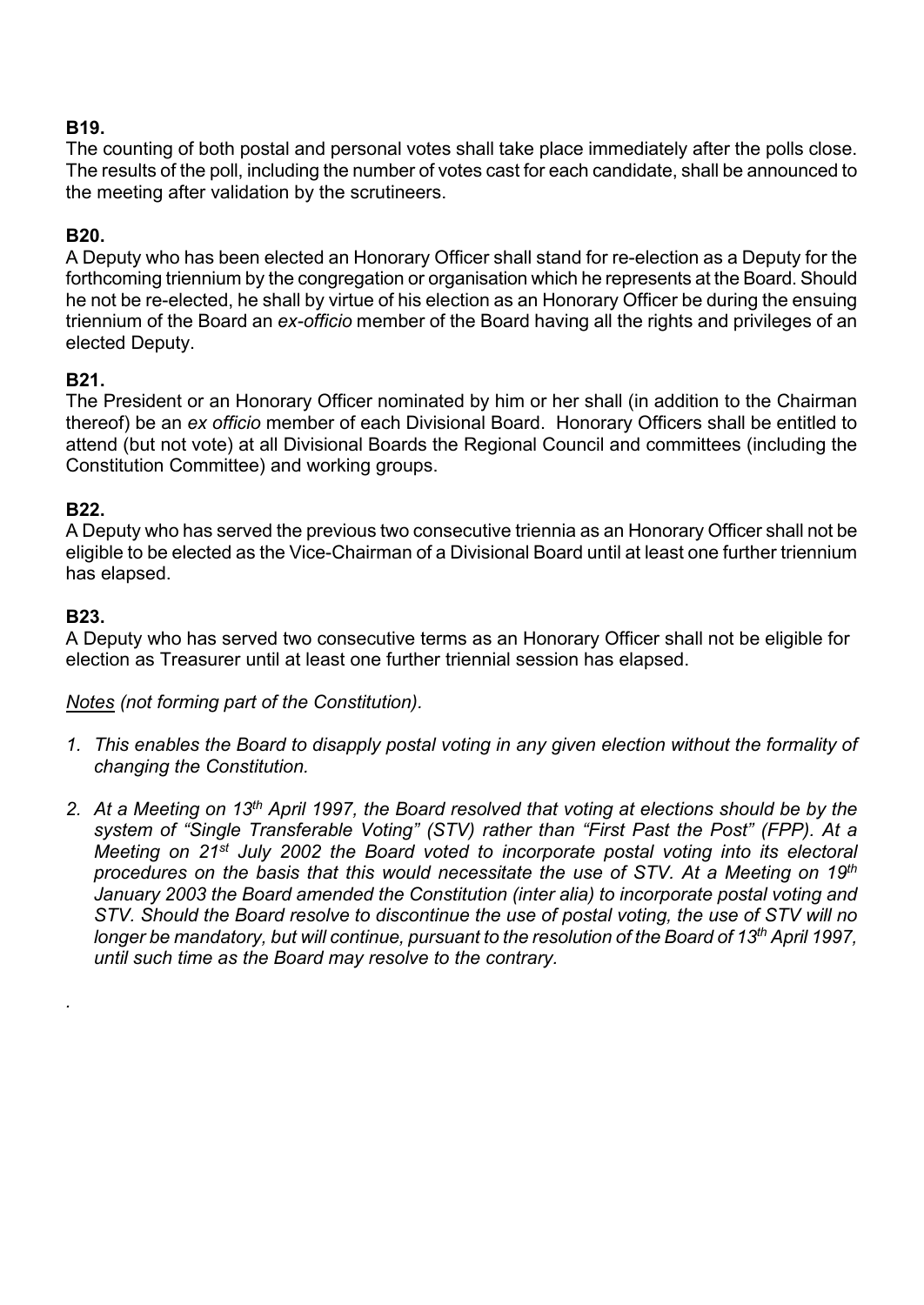#### **APPENDIX C Rules for the Election of Divisional Boards**

# **C1.**

An invitation to submit nominations shall be sent to all Deputies by first class post at least thirtyeight days prior to the election, and such invitation shall be accompanied by official nomination forms, a form of consent, forms enabling Deputies to register their wish not to be canvassed and to vote by post pursuant to Rules C7 and C8 respectively, notification of the date fixed for the first meeting of the Divisional Boards pursuant to Appendix D1 hereof and such supplementary lists of Deputies as may be necessary in addition to those already circulated.

# **C2.**

Nominations shall be received at the Board's office at least seventeen days before the election and shall be valid only on the official forms. No person shall be deemed to be nominated unless he or she has been nominated by two Deputies other than himself, and he or she has signed the form of consent provided.

## **C3.**

All candidates may furnish the Board by the date specified with a standard postcard onto which shall be affixed a passport-sized photograph of themselves on the top right-hand corner and such details as they may choose to provide. The postcard will be displayed on boards in the voting area at least one hour prior to voting until the closing of the poll.

# **C4.**

A Deputy shall not be eligible for nomination to or to serve on more than one Divisional Board. This shall not prevent a member of a Divisional Board from being a member of the Executive Committee, the Regional Council or any committee or working group under Clause 19.

## **C5.**

If the number of vacancies to be filled exceeds or equals the number of persons nominated, the persons nominated shall be declared elected. If it does not, the vacancies shall be filled by election pursuant to Clause 17. In that event a summons for the electoral meeting shall be sent to all Deputies at least eleven days before the meeting and shall indicate the time of the elections.

# **C6.**

The summons shall be accompanied by lists stating the names of the candidates, the constituencies which they represent, the year of their birth, their occupations and statements prepared by the candidates of not more than two hundred words (unless the candidates have not furnished such particulars or have requested that such particulars should not be divulged), and their attendance records at relevant meetings. An asterisk shall indicate Regional Deputies.

## **C7.**

Deputies shall be entitled to register with the Board their wish not to be canvassed by telephone or by any means other than receipt of the canvassing material referred to in Rule C6 above. Candidates shall comply with such expressions of wishes by Deputies.

## **C8.**

In relation to any given election the Board may at any Meeting before the relevant Election Meeting resolve by a majority of not less than two thirds of the Deputies personally present and voting that Deputies shall not be entitled to vote by post. *[Note 1]*. Subject only to any such resolution of the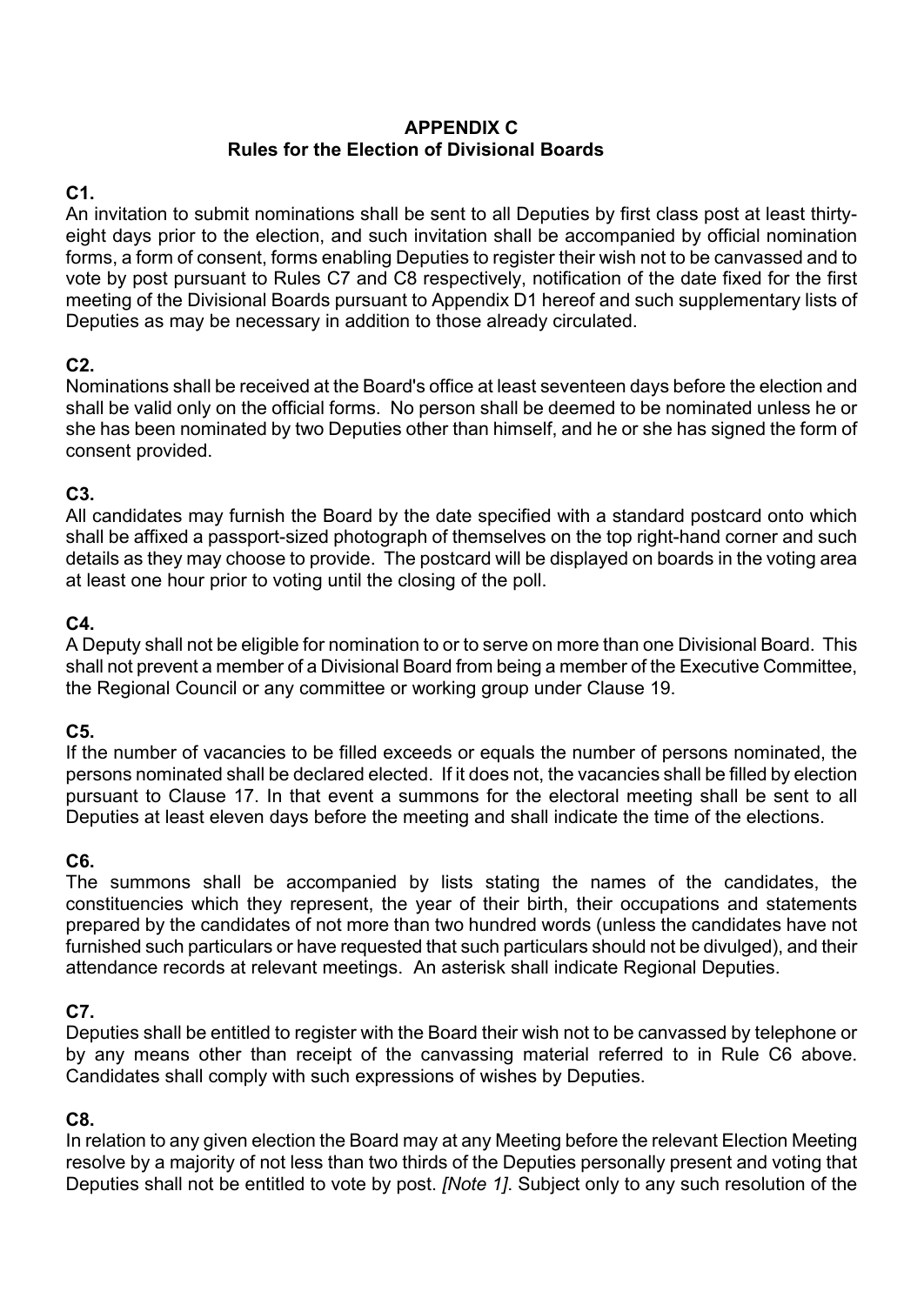Board, Deputies shall be entitled to vote by post. The procedure and the timetable for registration for postal voting and for the casting and counting of postal votes shall be determined by the Constitution Committee.

#### **C9.**

Deputies who shall have registered their intention to vote by post shall not under any circumstances be entitled to revoke their postal votes or (even if they shall not have voted by post) to vote in person at the electoral meeting. A list signed by the Director General or by the Chairman of the Constitution Committee of those Deputies who shall have registered their intention to vote by post shall in the absence of manifest error be conclusive.

#### **C10.**

Ballot papers shall contain only the full names of all candidates. In any election in which the facility to vote by post shall be available to Deputies, voting shall be by the system of Single Transferable Voting (STV). *[Note 2]*. If two candidates are equally placed in the ballot, the Chairman of the meeting at which the election is held shall have a second or casting vote.

#### **C11.**

Counting of both postal and personal votes shall take place as soon as practicable. Successful candidates shall be informed forthwith in writing of the result of the elections. The names of the candidates who have been successful in the poll shall be sent to all Deputies as soon as practicable after the results are known. The voting figures shall be sent to any Deputy who so requests.

*Notes (not forming part of the Constitution).* 

- *1. This enables the Board to disapply postal voting in any given election without the formality of changing the Constitution.* 
	- *2. At a Meeting on 13th April 1997, the Board resolved that voting at elections should be by the system of "Single Transferable Voting" (STV) rather than "First Past the Post" (FPP). At a Meeting on 21st July 2002 the Board voted to incorporate postal voting into its electoral procedures on the basis that this would necessitate the use of STV. At a Meeting on 19th January 2003 the Board amended the Constitution (inter alia) to incorporate postal voting and STV. Should the Board resolve to discontinue the use of postal voting, the use of STV will no longer be mandatory, but will continue, pursuant to the resolution of the Board of 13th April 1997, until such time as the Board may resolve to the contrary.*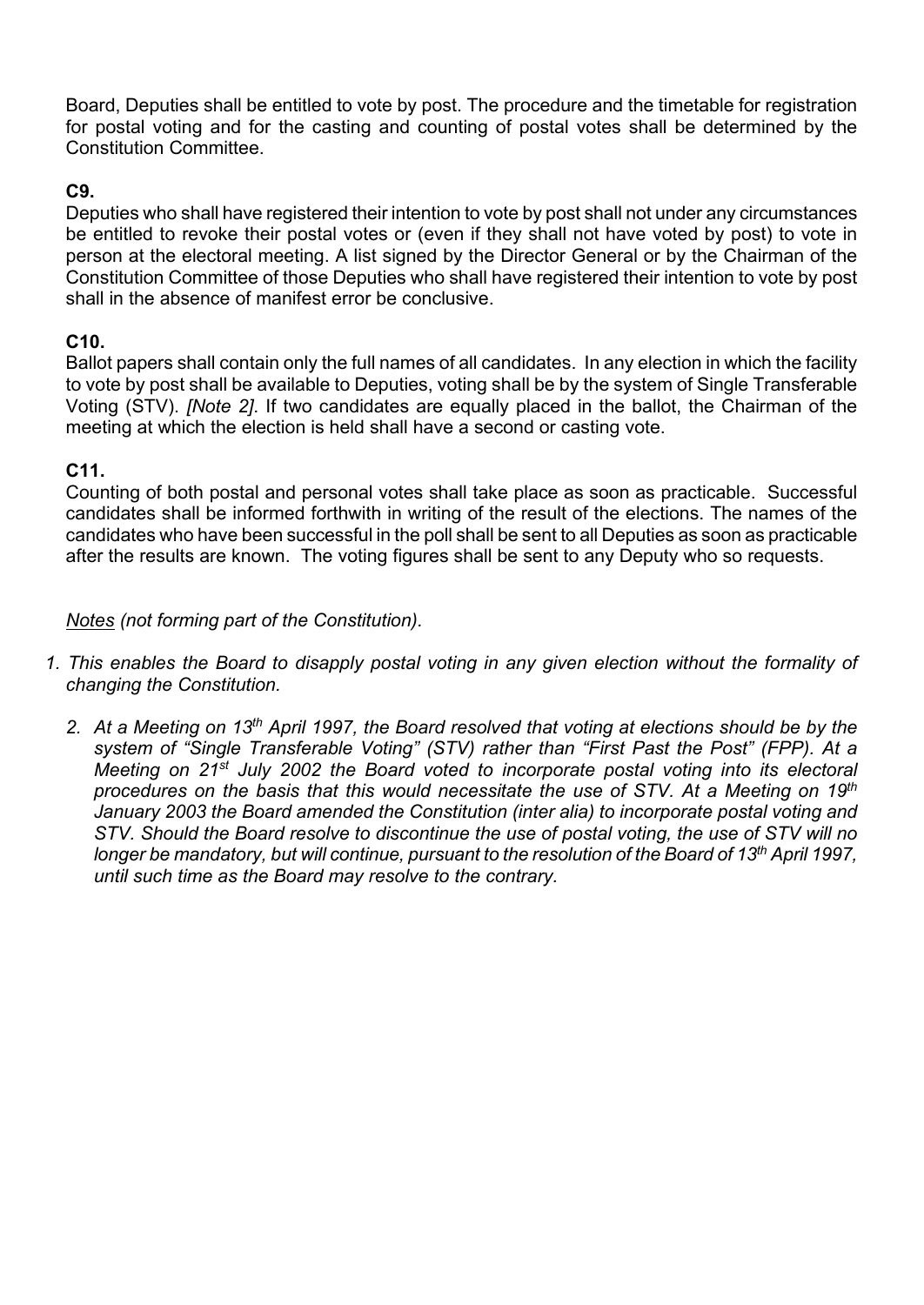# **APPENDIX D**

## **Rules for the Election and tenure of office of Divisional Board Vice Chairmen and the Regional Council Chairman and Vice-Chairman**

# **D1.**

Every Divisional Board shall meet on the same date on a Sunday not less than three weeks and not more than six weeks after they are elected for the purpose of, amongst other things, electing a Vice-Chairman from among its members. The date of the meeting shall be determined by the Executive Committee at least two weeks before nomination papers are sent out pursuant to Appendix C1.

# **D2.**

Invitations to submit nominations for the office of Vice-Chairman together with nomination forms and requests to vote by post shall be sent to the successful candidates at the same time as they are informed of their election pursuant to Appendix C11.

# **D3.**

Nominations shall be received at the Board's office at least 14 days before the date fixed for the election and shall be valid only on the official forms. All nominations shall be seconded and no Divisional Board member may nominate or second himself. The Chairman shall not be eligible to nominate or second the Vice-Chairman.

## **D4.**

In relation to any given election the Board may at any meeting before the relevant Election Meeting resolve by a majority of not less than two thirds of the Deputies personally present and voting that members shall not be entitled to vote by post. Subject only to any such resolution of the Board, Deputies shall be entitled to vote by post and the procedure and the timetable for registration for postal voting and for the casting and counting of postal votes shall be determined by the Constitution Committee.

# **D5.**

If there is more than one nomination for Vice-Chairman a secret ballot shall take place. The Chairman of the Divisional Board or, in his or her absence, any other Honorary Officer shall take the Chair. The Chairman of the Divisional Board, but not any other Honorary Officer, shall be entitled to vote in this ballot.

## **D6.**

If there are only two candidates then the candidate with the higher number of votes shall be elected. In the event of a tie the Chairman of the meeting shall have a casting vote.

## **D7.**

If there are three or more candidates, members shall vote for candidates in order of preference. If no candidate receives more than 50% of the votes, the candidate with the lowest number of votes shall be eliminated from the election and his or her votes shall be transferred in accordance with second and following preferences and so on thereafter until one candidate shall have achieved more than 50% of the votes.

## **D8.**

In the above elections each candidate may address his or her colleagues for not more than two minutes to advance his or her candidacy.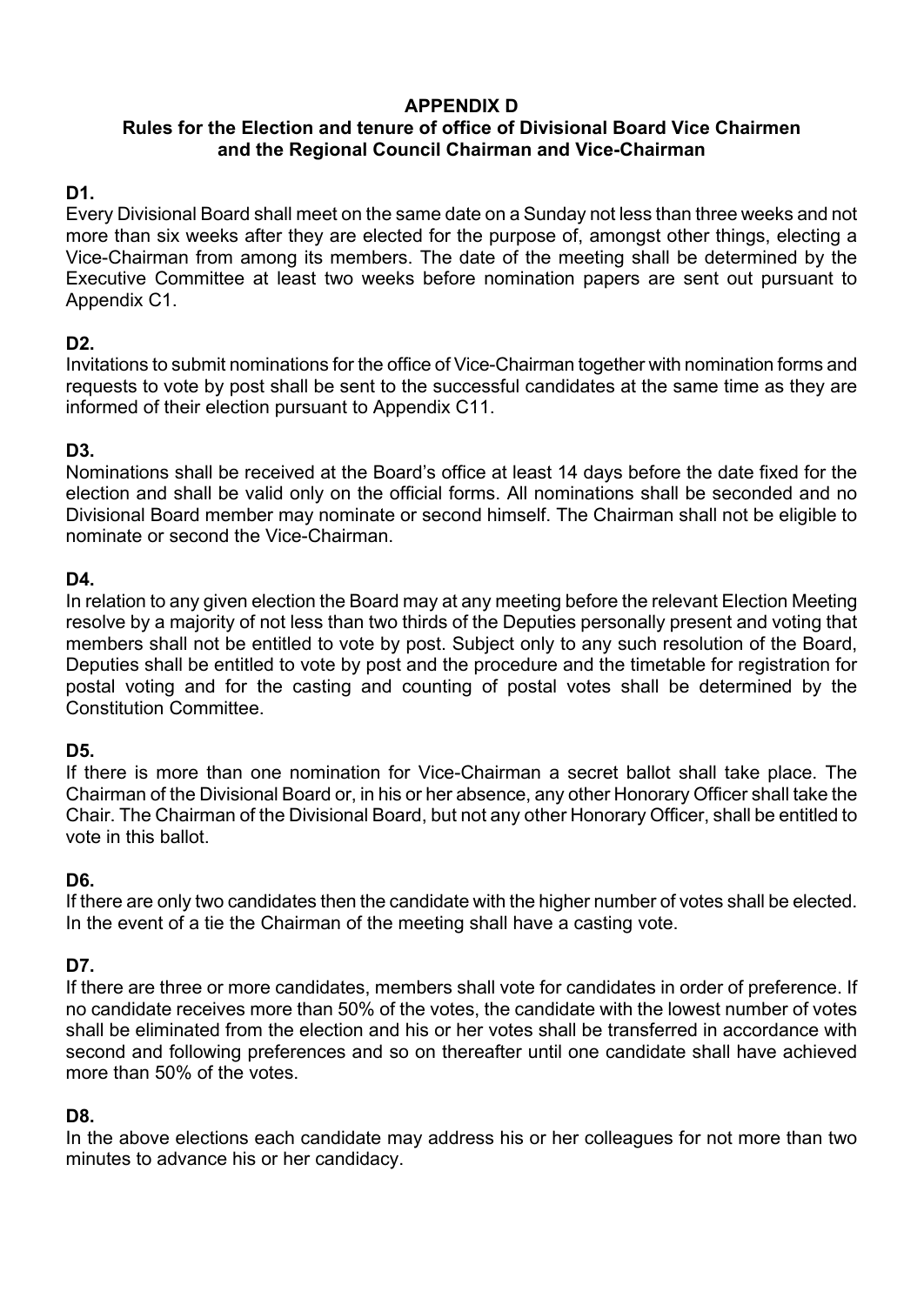# **D9.**

[deleted on 21 September 2008]

# **D10.**

No Deputy shall be eligible for election as Vice-Chairman of a Divisional Board or Chairman or Vice-Chairman of the Regional Council for longer than two consecutive triennial sessions but this shall not prevent the Vice-Chairman of the Regional Council for standing for election as Chairman thereof.

## **D11.**

A Deputy who has served two consecutive terms in office as Vice-Chairman of a Divisional Board shall not be eligible for election as Vice-Chairman of another Divisional Board or Chairman of the Regional Council until at least one further triennial session has elapsed. Such a Vice-Chairman shall be eligible to stand for election as an Honorary Officer.

## **D12.**

A Deputy who has served one term as a Vice-Chairman of a Divisional Board and the following term as an Honorary Officer (or vice versa) shall not be eligible for election as Vice-Chairman of any Divisional Board until at least one further triennial session has elapsed.

#### **D13.**

If a Chairman or a Vice-Chairman of a Divisional Board or the Regional Council is elected during the last year of a triennium, then that period shall be disregarded for the purposes of eligibility for continuing in that office. Service for a period exceeding twelve months in any triennium shall be deemed to be a term of service in office.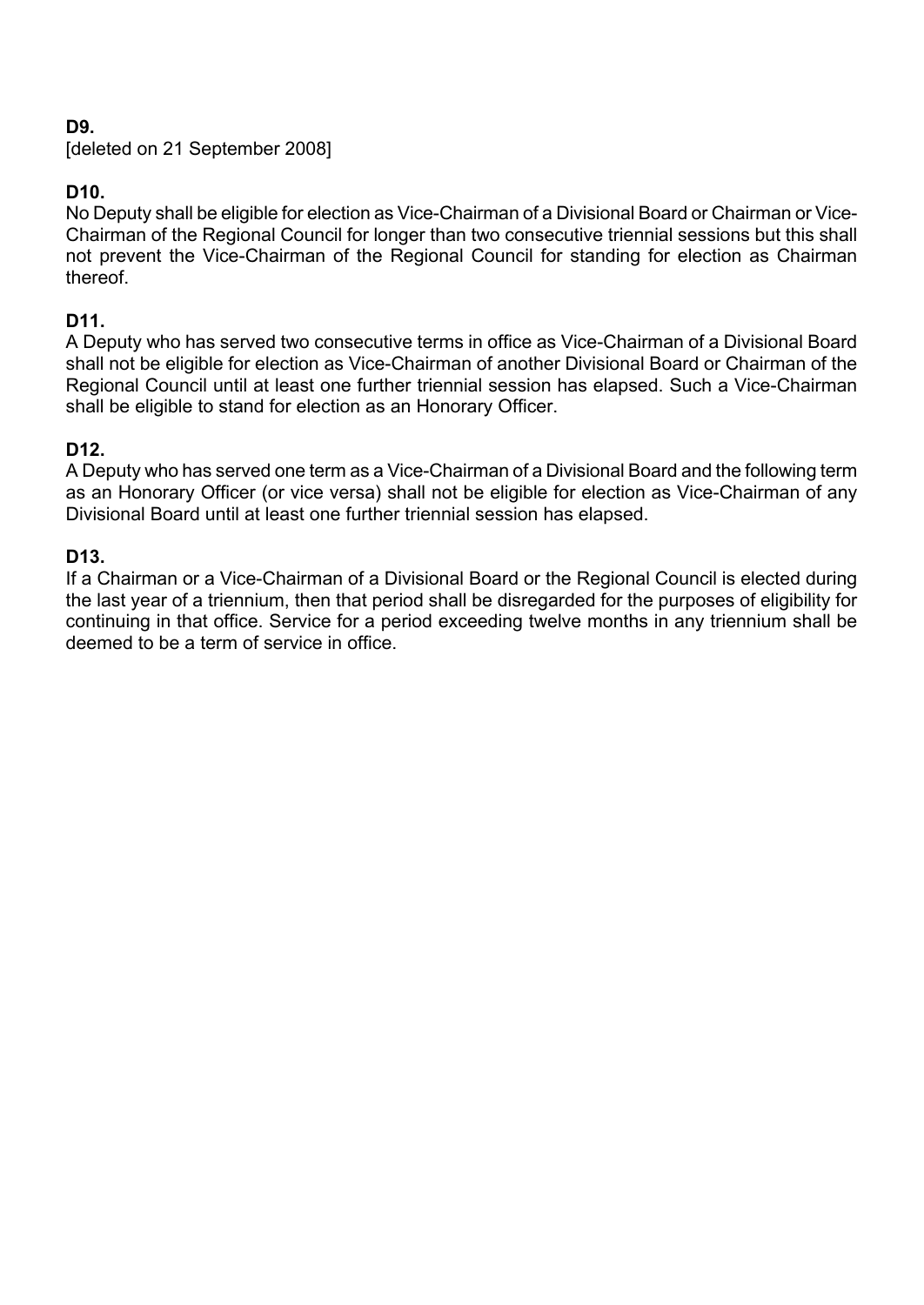#### **APPENDIX E Sundry Rules relating to Committees**

#### **E1.**

- (a) If, owing to the resignation or death of an Honorary Officer or a member of a Divisional Board or the Regional Council, a vacancy occurs, a by-election shall be held not later than the second Board meeting after the vacancy occurs. The procedure and timetable of such election shall conform as fully as possible to the Rules in the relevant Appendix.
- (b) If a vacancy occurs in the Vice-Chairmanship of a Divisional Board or the Chairmanship or Vice-Chairmanship of the Regional Council, it shall be filled in accordance with the procedure in Appendix D.

## **E2.**

- (a) The Executive Committee Divisional Boards and Regional Council shall have power to co-opt members to attend (but not vote) at their respective meetings and to invite other persons to attend (but not vote) at its meetings for such periods as they shall decide
- (b) Every committee, except the Executive Committee, shall include amongst those invited at least one Deputy who, at the time of his or her invitation, has been a member of the Board for less than five years and, if practicable, a Regional Deputy.
- (c) The disqualifications applicable to a Deputy in Clause 6 shall also apply to a person, not being a Deputy, who is proposed for invitation to a committee.

## **E3.**

A Deputy shall be entitled to attend meetings of the Executive Committee, the Divisional Boards, the Regional Deputies' Assembly and the Regional Council and the committees and working groups established under Clause 19, subject to the Chairman's right to exclude observers on the grounds of confidentiality from any part of a meeting.

## **E4.**

If a member of a Divisional Board who resides within thirty miles of the Board's office does not attend at least one out of three consecutive meetings of that committee, or if a member who resides beyond that distance does not attend at least one out of four consecutive meetings of that Divisional Board the Executive Committee may, after considering any extenuating circumstances, recommend that the Board declare the committee member's seat vacant. The member concerned may appeal to the Constitution Committee whose decision shall be final.

## **E5.**

The Board may from time to time delegate to any committee, with or without conditions, such powers as the Board may think fit, including authority to act in conjunction with any other body or association. Any such activity shall be reported and available for discussion by the Board, subject to such Standing Order as may apply.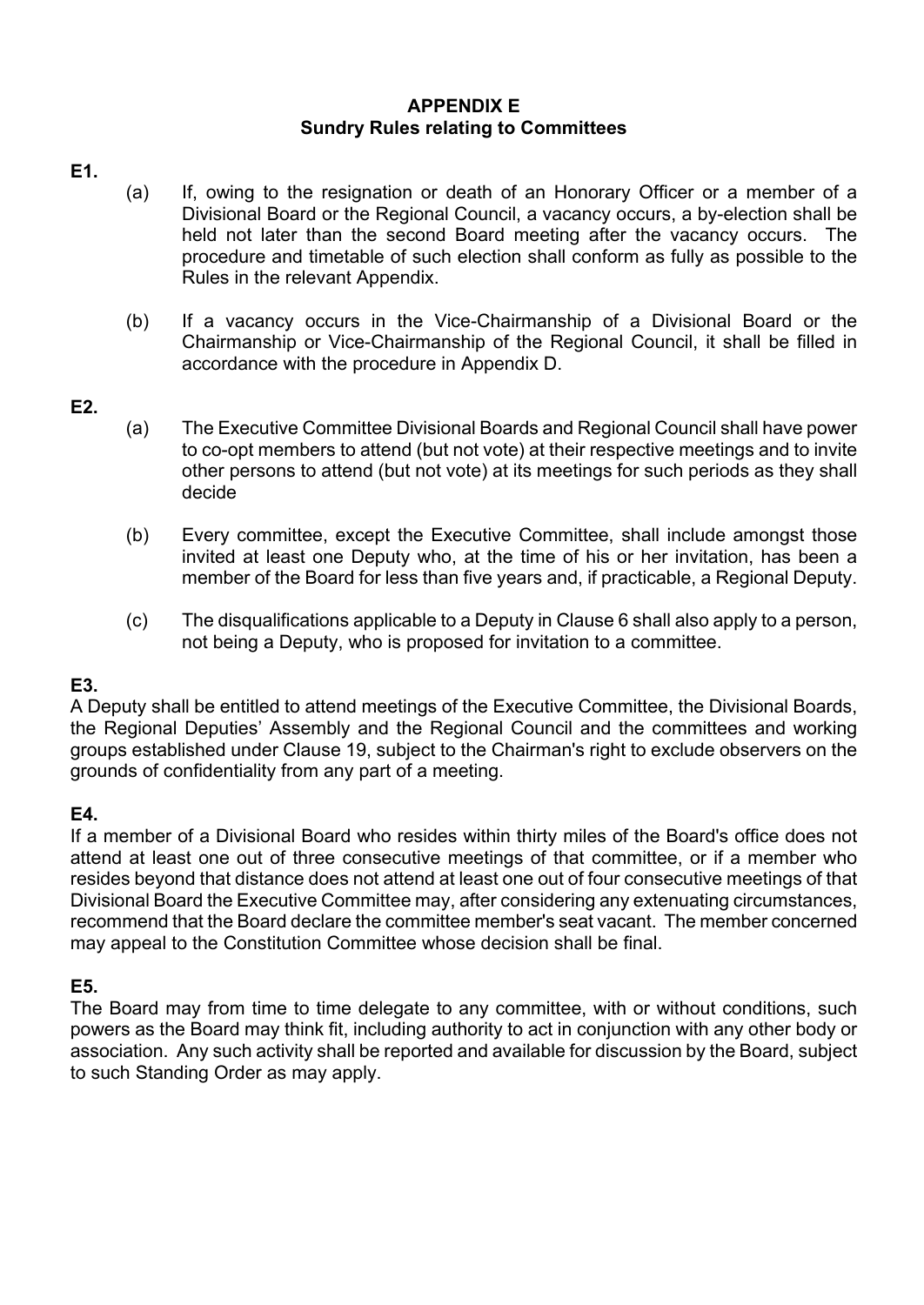## **APPENDIX F The Regional Deputies' Assembly and the Regional Council**

#### **The Regional Deputies' Assembly**

- **F1**. There shall be a Regional Deputies' Assembly whose membership shall comprise:
	- (a) Deputies representing Congregations whose principal meeting place is situated outside the M25 motorway ("Regional Communities")
	- (b) Deputies representing Representative Councils where not less than ninety per cent of the constituent congregations of that Representative Council are Regional Communities;

together referred to as "Regional Deputies"

- **F2.** The functions and powers of the Regional Deputies' Assembly shall include the following:
	- (a) At its first meeting in each triennium, to elect the members of the Regional Council in accordance with Rule F4 and thereafter to elect its Chairman in accordance with Rule F5.
	- (b) To discuss matters of relevance or concern to Regional Communities and make recommendations to the Board as appropriate.
	- (c) If the Board decides to hold meetings elsewhere than in London, to recommend the date and location of such meetings.
- **F3.** The Regional Deputies' Assembly shall meet not less than twice a year. It shall usually meet on the same day as a meeting of the Board and the first meeting of each triennium shall be held, if possible, on the same day as the Board meeting immediately following that fixed for the election of the Divisional Boards pursuant to Clause 17 but in any event no later than December. The Regional Deputies' Assembly shall regulate the conduct of its meetings and the procedure for the election of the Regional Council.

#### **The Regional Council**

- **F4.** The Regional Council shall consist of eight Regional Deputies made up as follows:
	- (a) Four members who shall be elected at the first meeting of the Regional Deputies' Assembly of the triennium. Should there be insufficient candidates to fill the positions referred to in sub-rule (b) below the number of members elected under this sub-rule shall be increased accordingly.
	- (b) One elected member from each of the Divisional Boards selected thus:
		- (i) Should a Divisional Board have only one Regional Deputy, then that Deputy shall automatically be entitled to be a member of the Regional Council unless he or she is elected to be a member pursuant to Rule F4(a) above.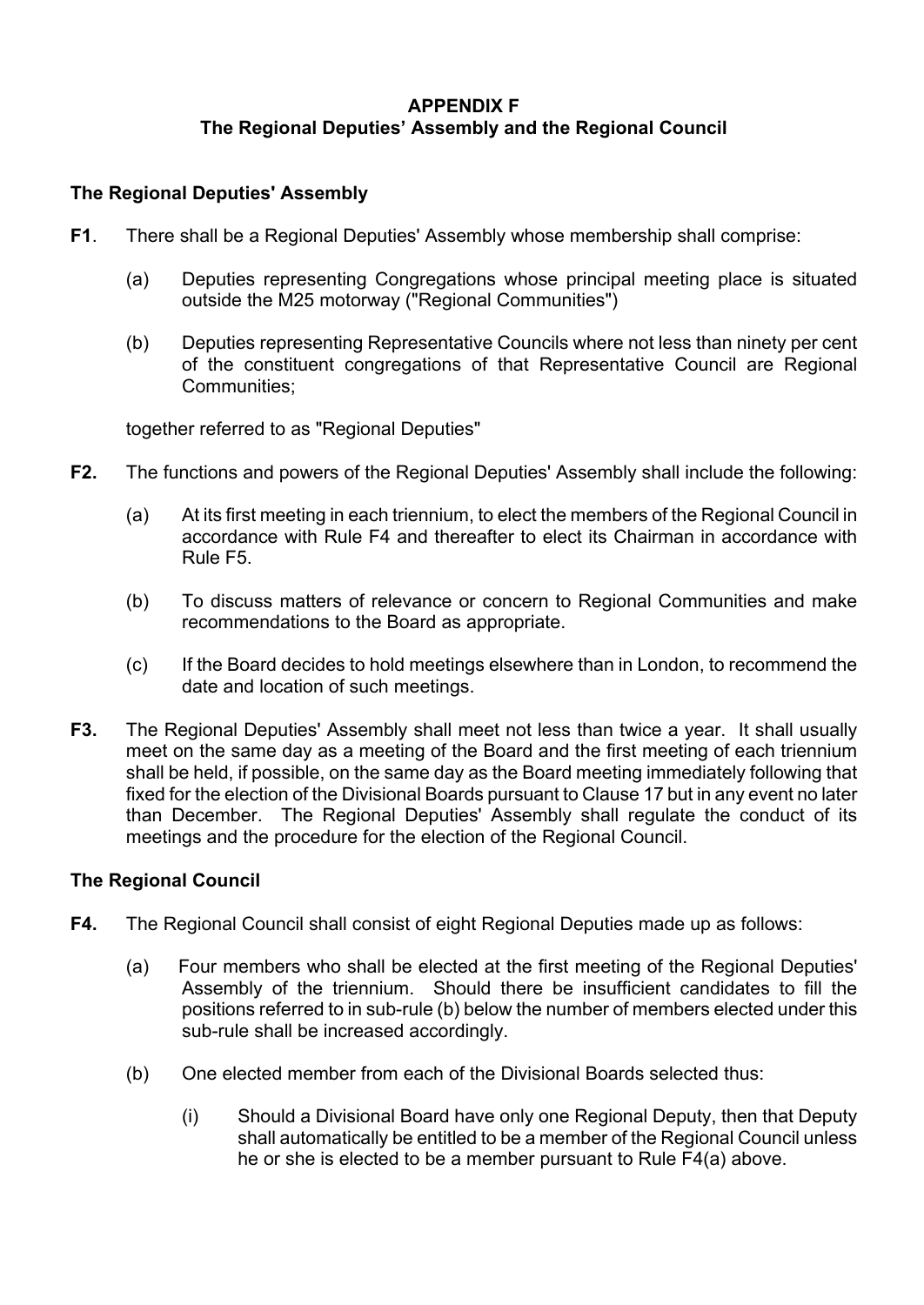- (ii) Should a Divisional Board have two or more Regional Deputies those Deputies shall decide amongst themselves which of them shall serve on the Regional Council. In default of agreement, those candidates shall stand for election at the first meeting of the Regional Deputies' Assembly of the triennium.
- **F5**. The Chairman of the Regional Council shall be elected by the Regional Deputies' Assembly at its first meeting of the triennium from amongst those members elected under Rule F4(a) above.
- **F6.** At its first meeting the Regional Council shall elect a Vice-Chairman from the remaining members elected under Rule F4(a).
- **F7.** [deleted on 15 June 2008]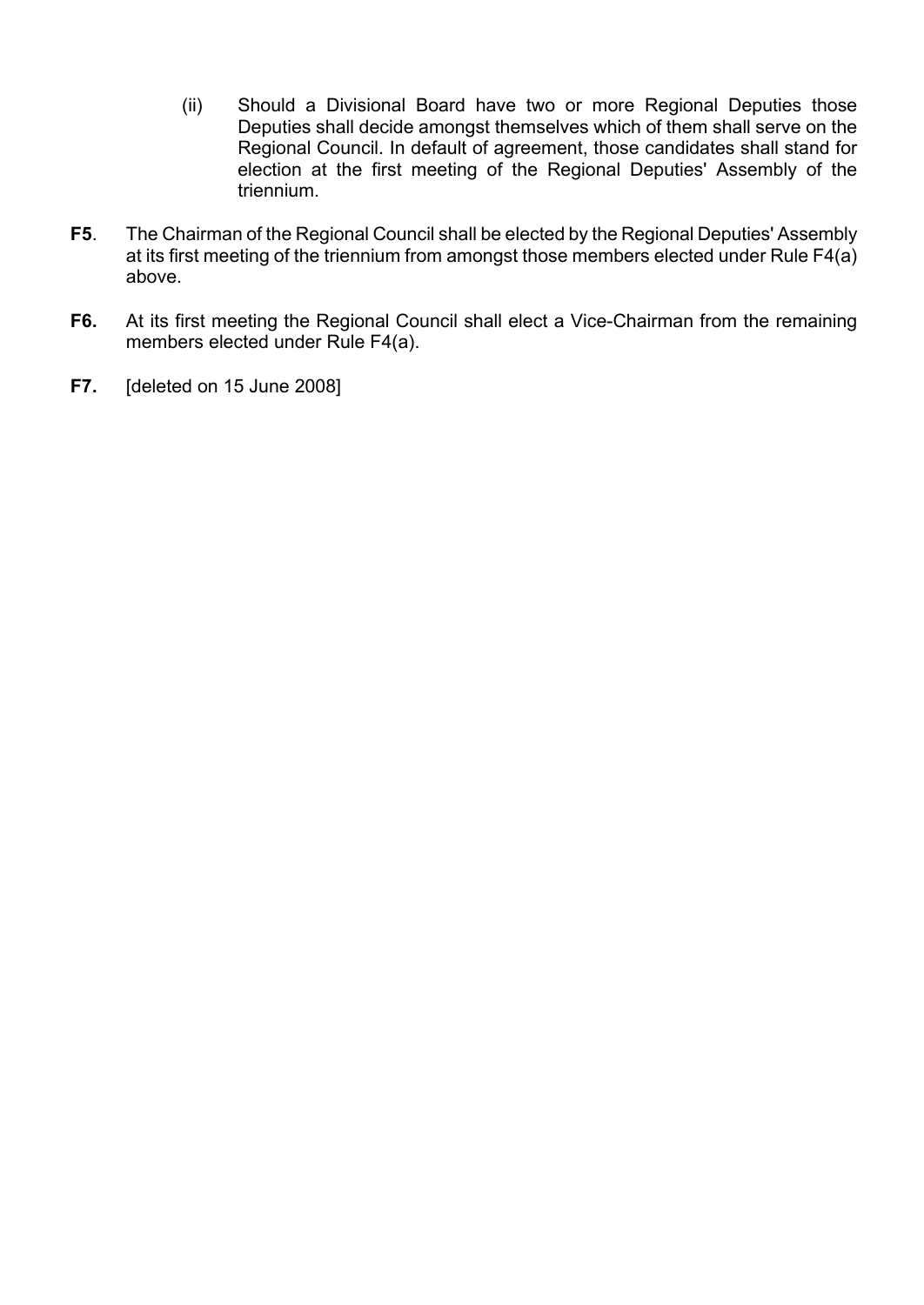# **APPENDIX G Code of Conduct**

#### 1. **INTRODUCTION**

#### 1.1 **Reasons for the Code of Conduct**

Deputies, including Honorary Officers, Under-35 Observers and Past Presidents (together referred to below as "**Deputies**"), perform an important and valued public role. The way in which they conduct themselves reflects on the Board of Deputies of British Jews (the "**Board**") and the community as a whole. For this reason it is essential that they do so according to the highest standards expected of those in public life.

The intention of the Code of Conduct (the "**Code**") is formally to record the standard of conduct expected, and behaviour which is not acceptable, and to provide a framework to address any departure from these standards.

#### 1.2 **Persons to whom the Code applies**

The Code applies to Deputies. It applies to all meetings and visits attended in that capacity and to any other situation when individuals represent or purport to represent the Board or its views in the community. It also applies to personal, business and professional activities where the reputation of the Board may be affected.

#### 1.3 **Values**

In all the activities and relationships of Deputies, they should act with integrity and probity in all their dealings with fellow Deputies, with Board employees, with other organisations or stakeholders, with the wider Jewish community and with the general public.

#### 2. **CONDUCT**

#### 2.1 **Personal conduct**

Deputies must:

- 2.1.1 act ethically and with integrity and probity;
- 2.1.2 act according to the Board's constitution, policies and rules that apply to them;
- 2.1.3 treat fellow Deputies, Board employees and others with respect, courtesy, honesty and fairness;
- 2.1.4 not harass, bully or unreasonably discriminate against fellow Deputies, Board employees and others;
- 2.1.5 contribute to a respectful, harmonious, safe and productive working environment;
- 2.1.6 take responsibility for contributing in a constructive and positive way to the enhancement of good governance and to the reputation of the Board;
- 2.1.7 not bring the Board into disrepute by their actions or activities.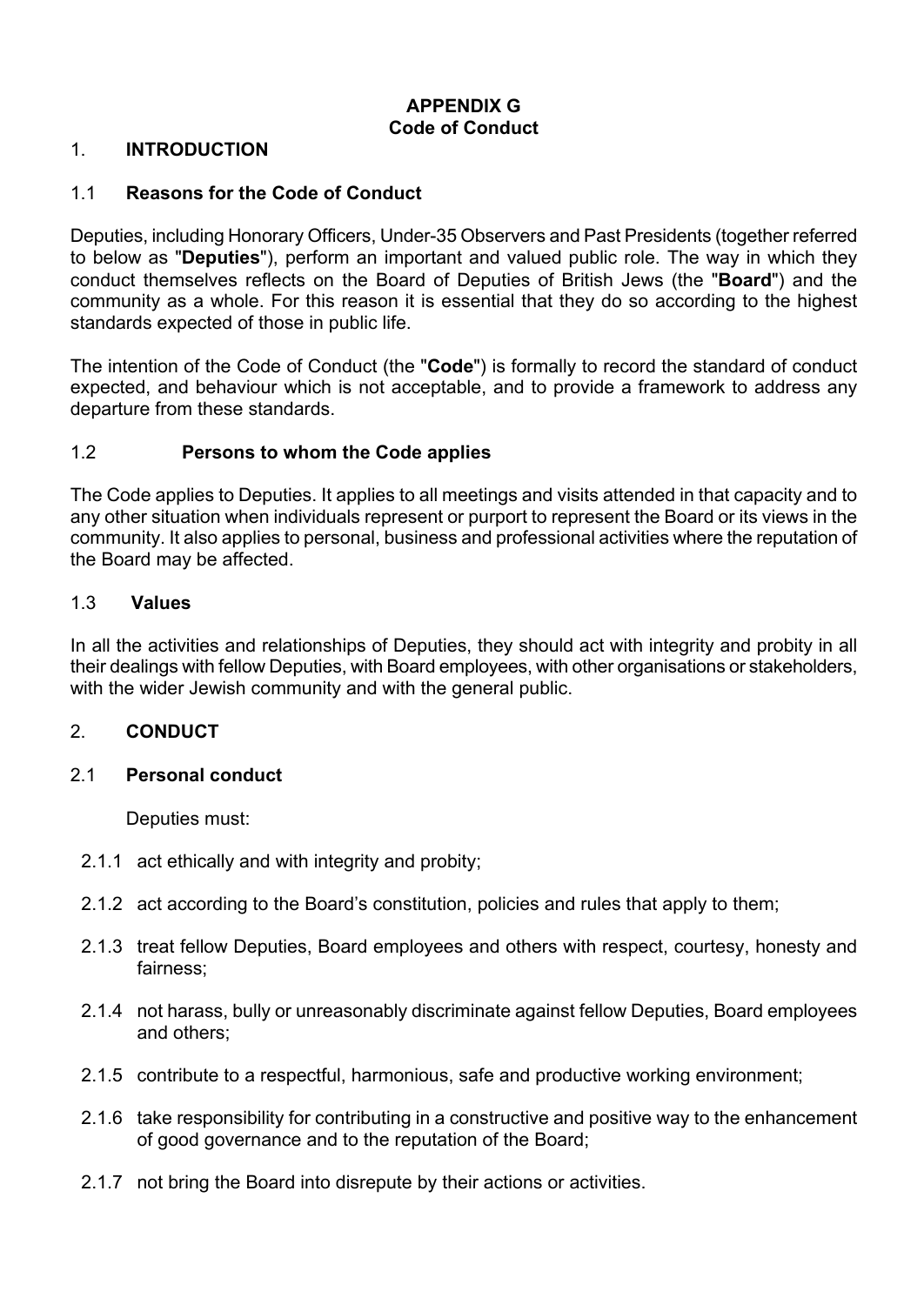## 2.2 **Communication and official information**

Deputies must:

- 2.2.1 not disclose information which by its nature is confidential and which has been acquired through their role, other than where proper authorisation has been given;
- 2.2.2 not represent their own views as the views of the Board to third parties;
- 2.2.3 not misuse information acquired through their role for personal or commercial gain for themselves or anyone else;
- 2.2.4 respect the confidentiality and privacy of all information as it pertains to individuals, for example the misuse of the list of Deputies;
- 2.2.5 if convicted of any serious criminal offence report this to the President of the Board and to the Director General of the Board (referred to below as the "**Chief Executive**") as soon as practicable following conviction.
- 2.3 The provisions of paragraph 2.2.1 above shall not prevent a Deputy from raising any matter at, or in preparation for, a meeting of the Board, save to the extent that the Constitution provides that the matter is to remain confidential.

## 2.4 **Conflicts of interest**

Deputies must:

- 2.4.1. ensure that personal or financial interests do not conflict with their ability to perform their role; and
- 2.4.2 manage and declare any conflict between their personal and public duties as a Deputy.

#### 3. **PROCEDURE FOR DEALING WITH ALLEGATIONS OF A BREACH OF THE CODE Alleged breaches of the Code or breaches of the spirit of the Code may give rise to a complaint which will be dealt with as provided in this Code.**

## 3.1 **Complaints**

- 3.1.1 Complaints may be made in writing by letter, fax or e-mail addressed to the Chief Executive. Complaints will be acknowledged in writing and referred to the Chair of the Constitution Committee of the Board (the "**Constitution Committee**"). Anonymous complaints will not be accepted.
- 3.1.2 Complaints must be made within four weeks of the alleged incident or of the complainant becoming aware of the incident. If good reason is given for a delay in referral, a complaint made out of time may be accepted at the sole discretion of the Constitution Committee.
- 3.1.3 The Board encourages a friendly resolution to complaints wherever possible and should the Constitution Committee think it appropriate, it will seek to achieve this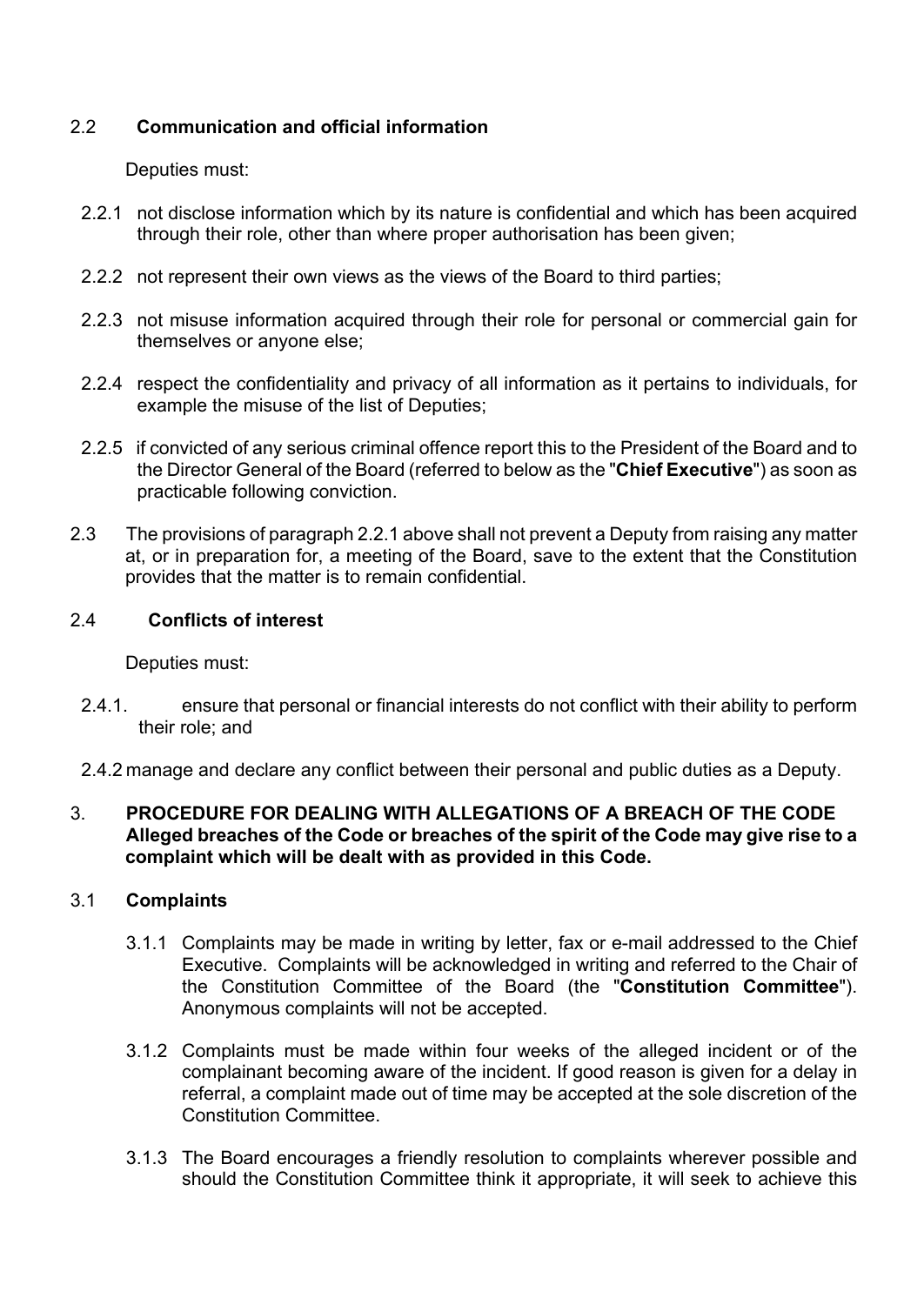through conciliation undertaken by a disinterested member of the Constitution Committee or of the executive committee of the Board (the "**Executive**").

- 3.1.4 When a complaint cannot be resolved by agreement, it will be progressed in a timely, efficient and courteous manner. If, following referral and consideration of the issue raised in the complaint, the Constitution Committee considers that there is no case to answer or that the complaint is frivolous or vexatious, the Constitution Committee may, in its sole discretion, decide that it should not be progressed further but will provide the complainant with reasons for its decision.
- 3.1.5 In all other cases, the Chair of the Constitution Committee will ensure that the matter is dealt with as quickly as possible by the establishment of, and referral of the complaint to, a panel (the "**Panel**") of no fewer than three disinterested members of the Constitution Committee. If there are not three such members, or if there are not three members who are available to act, the Constitution Committee may appoint such other disinterested Deputies as may be necessary to constitute the Panel. The Panel will be chaired by one of its members who will act as a point of contact for the parties. If for any reason a member of the Panel becomes unable to continue as a member, the remaining members shall consult with the parties as to how to proceed further.
- 3.1.6 The complainant or complainants and the party or parties complained against will be given an opportunity to make representations to the Panel in writing, including any additional statements from witnesses to the events concerned. Any party may request that, in addition to making written representations, oral representations be made to the Panel. The Panel may in its absolute discretion accede to or decline such request. Complaints will then be fully considered by the Panel, which may make such further enquiries, including by way of interview, as it considers to be appropriate in order to reach a decision. A report of such further enquiries will be made available to the parties. Once a decision has been made, a report will be sent to the parties explaining the outcome of the complaint review.
- 3.1.7 There will be no right of appeal against a decision of the Panel, which will be final other than in the circumstances outlined in paragraph 3.1.8 below.
- 3.1.8 Any appeal by one of the parties made by reason of fresh material evidence or procedural irregularity must be made in writing within fourteen days of issue of the Panel decision and addressed to the Chief Executive. If an acceptable reason is given for a delay in making the appeal, an appeal made out of time may be accepted at the discretion of the Constitution Committee. The Constitution Committee will establish an appeal panel (the "**Appeal Panel**") of no fewer than three disinterested members who were not members of the original complaint review Panel. If there are not three such members, the Constitution Committee may appoint such other disinterested Deputies as may be necessary to constitute the Appeal Panel. The Appeal Panel's decision will be final. Once a decision has been made, a report will be sent to the parties explaining the outcome of the appeal. If for any reason a member of the Appeal Panel becomes unable to continue as member, the remaining members shall consult with the parties as to how to proceed further.
- 3.1.9 The parties are expected to accept with courtesy the decision of the Panel or Appeal Panel and that it has been made in good faith.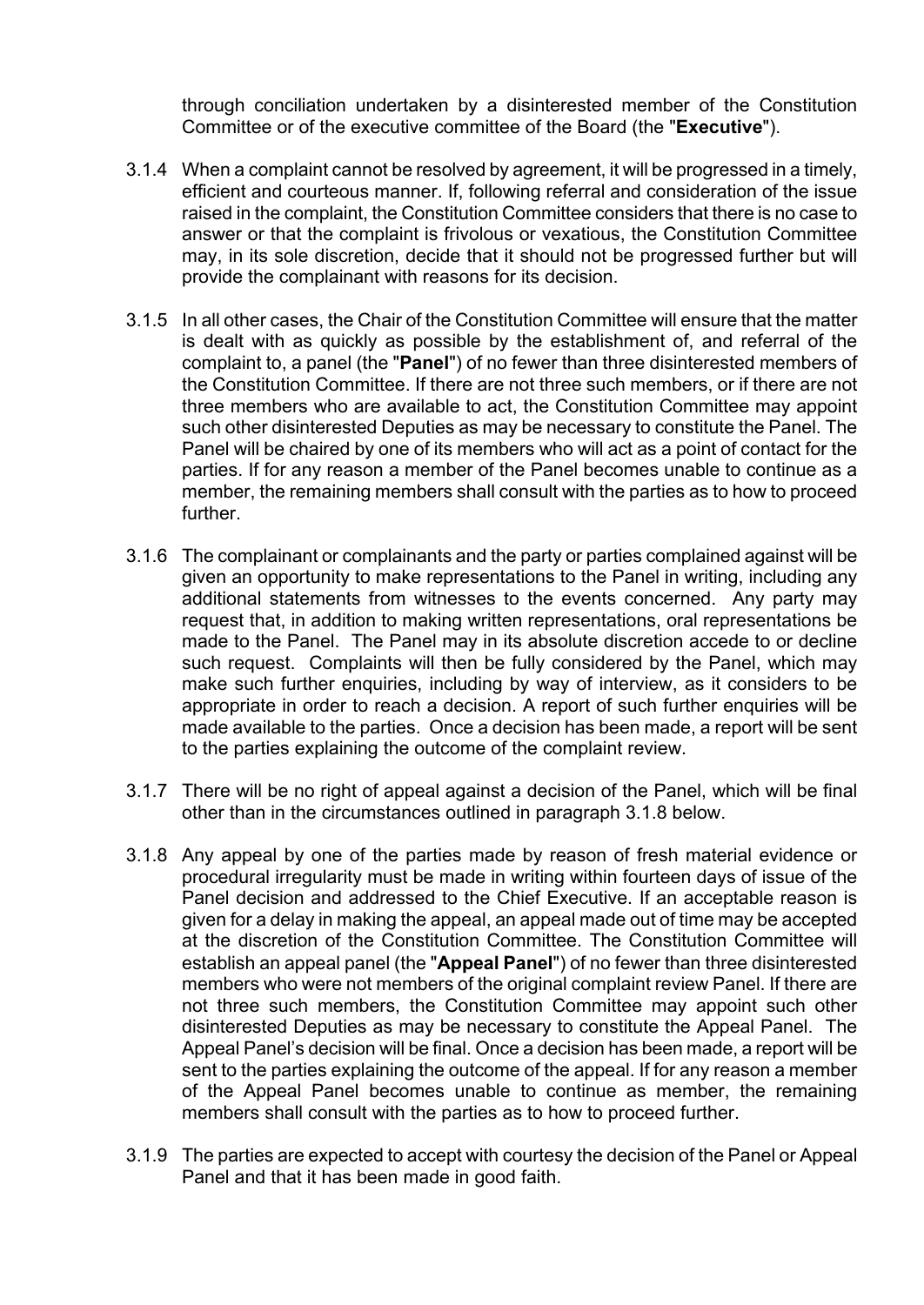## 3.2 **Complaint outcomes**

- 3.2.1 If the Panel or the Appeal Panel finds that the complaint is justified, it will have the authority to:
	- a) request that an apology be made in writing by the party or parties complained against;
	- b) issue a notice of criticism to the party or parties complained against and if appropriate send a copy to the President of the Board;
	- c) publish to Deputies details of the complaint made and the outcome of the Panel's review;
	- d) issue a prohibition from speaking at meetings of the Board and/or Divisions and/or committees of the Board for such period as the Panel or Appeal Panel shall determine;
- 3.2.2. If the matter is so serious that the Panel decides that further action is required, it shall refer the complaint review decision to the Executive for consideration of appropriate steps. These may include:
	- (a) the issue of a notice of criticism to a Deputy's constituency;
	- (b) removal from any position within the Board;

(c) suspension from the Board's activities for such a period as the Executive may decide;

3.2.3. Any referral by the Panel to the Executive shall be accompanied by the Panel's recommendation of appropriate steps, but the decision as to what steps to take shall be that of the Executive.

#### 3.3 **Conduct during or following a complaint procedure**

- 3.3.1 The Board does not tolerate abusive or threatening conduct or language from any complainant or anyone else in connection with a complaint.
- 3.3.2 If contact by a party to the complaint is made with the Panel or with the Appeal Panel or with other members of the Constitution Committee after the completion of the complaint review or appeal and becomes unreasonably persistent or abusive, such contact will be courteously brought to a close.
- 3.3.3 The chair of the Panel has discretion to decide if and when continued contact by a party to the complaint has become unreasonably persistent or abusive. The following situations may fall within this definition:
	- a) any contact that is continued without purpose, after a full response has been provided;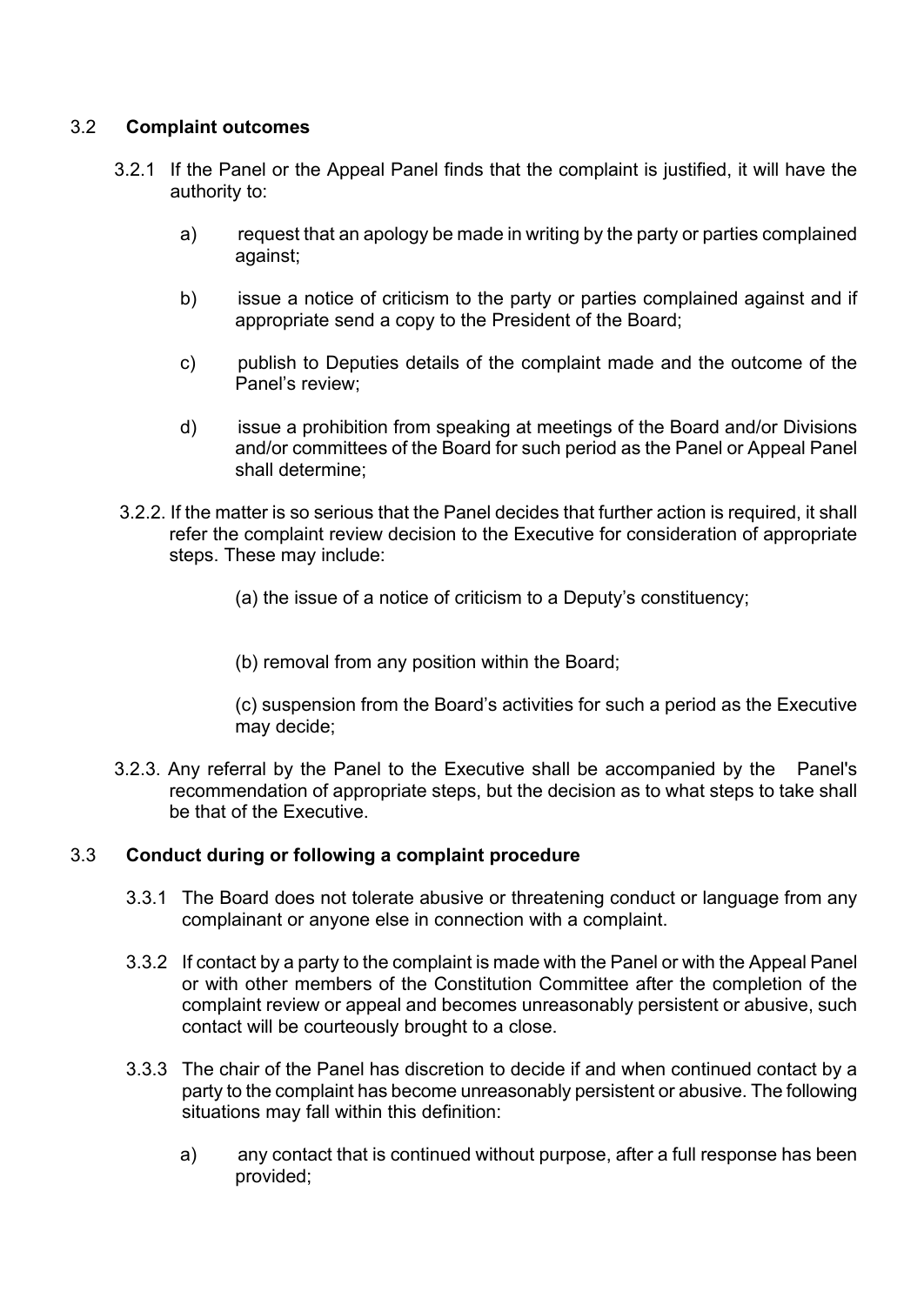- b) where the personal conduct of a party to the complaint (whether in written contacts, telephone conversations, face-to-face meetings or by any other means) towards members of the Panel, members of the Appeal Panel, members of the Constitution Committee, other parties to the complaint or the Chief Executive becomes abusive or unacceptable in tone or content;
- c) if a party to the complaint continues to contact any member of the Panel or Appeal Panel, members of the Constitution Committee, other parties to the complaint or the Chief Executive after it has been made clear that the chair of the Panel has nothing further to add.
- 3.3.4 Decisions by the Chair of the Panel, as referred to in this paragraph 3.3, and the reasons for them will be recorded in writing and retained.

Unwarranted continued contact will be brought to a close by written communication from the Chair of the Panel explaining the position. If appropriate, such communication will also explain the action that will be taken on receipt of any further contact. In general, this will be to provide no further response.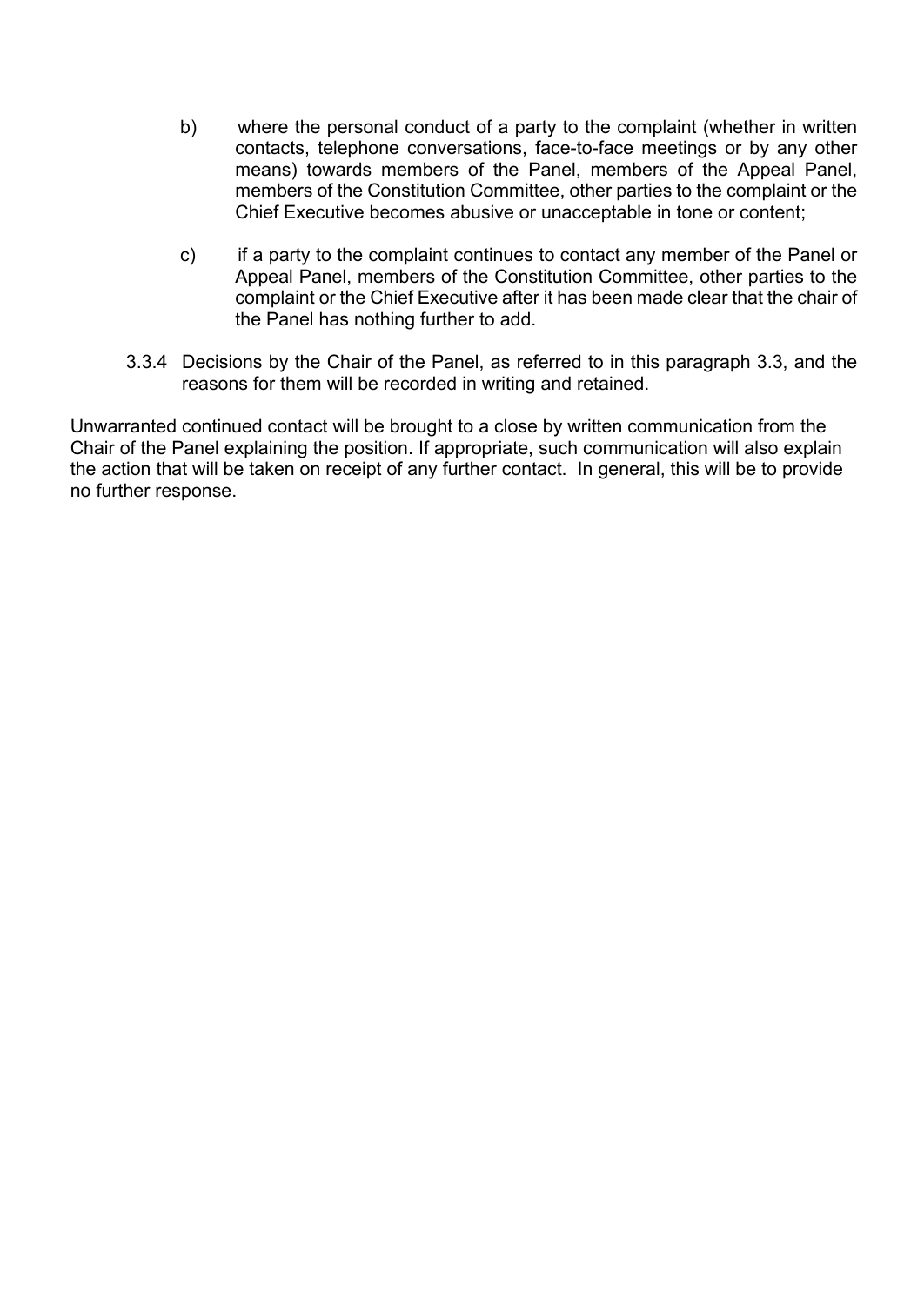#### **ANNEXE Code of Practice under Clause 31**

For the purpose of discharging its responsibilities under the Constitution with regard to religious matters, the following Code of Practice shall be applicable:

- 1. The Board shall with the Ecclesiastical Authorities
	- (a) keep under review developments in Parliament and elsewhere of concern to the religious well-being of the community; and
	- (b) consider proposals to secure that purpose by legislative or other means.
- 2. The Board shall, in becoming aware of any particular religious matter
	- (a) refer it to the Ecclesiastical Authorities or the person designated by them to be so informed, for guidance to be given to the Board by the Ecclesiastical Authorities;
	- (b) at the same time, notify the secretary for the time being of each of the other groups of congregations represented on the Board, but not under the jurisdiction of the Ecclesiastical Authorities (hereafter called 'the other groups') with a view to consultation in that regard.
- 3. The Board shall follow the guidance of the Ecclesiastical Authorities and support it in all ways possible and with all due speed. The Board shall, when acting in accordance with such guidance, at the same time notify in writing the other groups of congregations of the action it proposes to take.
- 4. The Board shall be informed at least once a year of the steps being taken to implement this Code of Practice.
- 5. Nothing in this Code of Practice shall affect the right of any of the other groups to take such separate action as it considers fit.
- 6. In this Code of Practice, the Board shall act through its Constitution Committee, which shall report to the Executive Committee on all guidance and information received as well as on all action proposed or taken.

#### **Addendum**

- i) In the event of consultation in accordance with Clause 31 of this Constitution revealing a difference of opinion concerning a matter in issue, the President of the Board shall forthwith invite the Ecclesiastical Authorities to attempt to reconcile any such difference.
- ii) Any submission made by the Board on religious matters in accordance with Clause 31 shall state the same is submitted by the Board of Deputies in accordance (or acting upon) the guidance of the Ecclesiastical Authorities.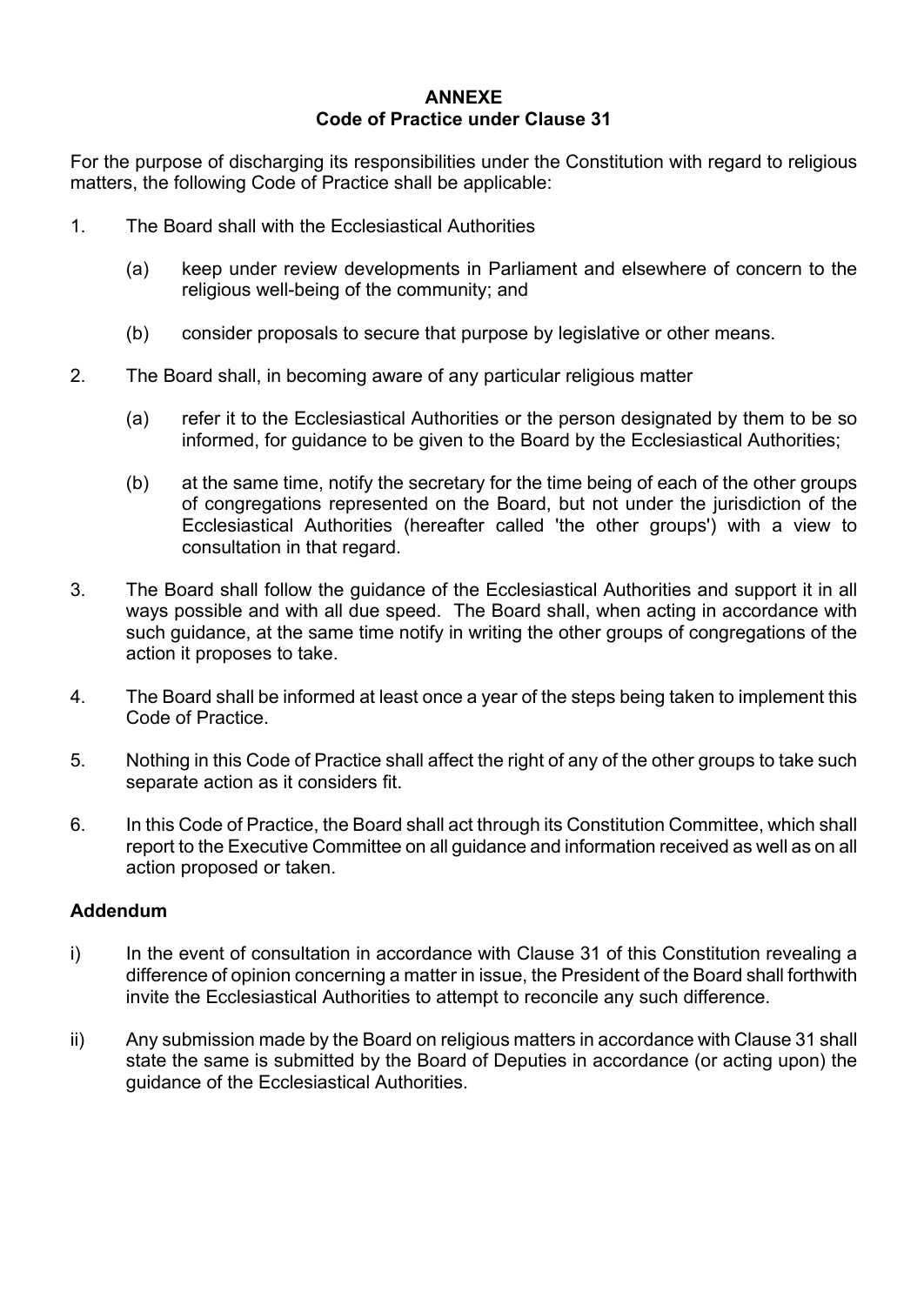#### **SCHEDULE REFERRED TO IN CLAUSE 33**

- 1. Any investments which at the date of investment are authorised by law for the investment of trust moneys but without any of the restrictions imposed by Section 1 of the Trustee Investments Act 1961.
- 2. Freehold land or leasehold land in Great Britain, whether or not subject to easements or restrictive covenants.
- 3. Such of the stocks, bonds, debentures or securities of any Municipality, County or District Council, Public Body, Local Authority, Public Utility Company or Railway situate within or operating within any part of the Commonwealth or the United States of America as may for the time being be quoted officially on the Stock Exchange or the New York Stock Exchange.
- 4. Such debentures, debenture stock or guaranteed or preference or ordinary stocks or shares of any Company having its registered office situated in any part of the Commonwealth or the Continent of America as may for the time being be quoted officially on the Stock Exchange or the New York Stock Exchange.
- 5. Mortgages, charges or other hypothecation at interest on the security of any investments or property of the nature set out in paragraphs 1, 2, 3 or 4 above.
- 6. For the purpose of paragraphs 3 and 4 above, a new issue shall be deemed to be officially quoted on the Stock Exchange or the New York Stock Exchange, if the Offer of Sale or Prospectus of any such new issue contains a statement to the effect that application for quotation has been made to the Committee of the Stock Exchange or (as the case may be) of the New York Stock Exchange, or if permission to deal in it has been given by the Committee of the Stock Exchange or the New York Stock Exchange.
- 7. No investment shall be made in or upon any such property or investment as is mentioned in paragraphs 3, 4, or 5 hereof at any time when (or of such amount that) the value for the time being of all investment of the kinds authorised by paragraphs 3, 4 and 5 hereof held by the Board exceeds or will exceed two-thirds of the total value for the time being of all the investments representing the funds of the Board.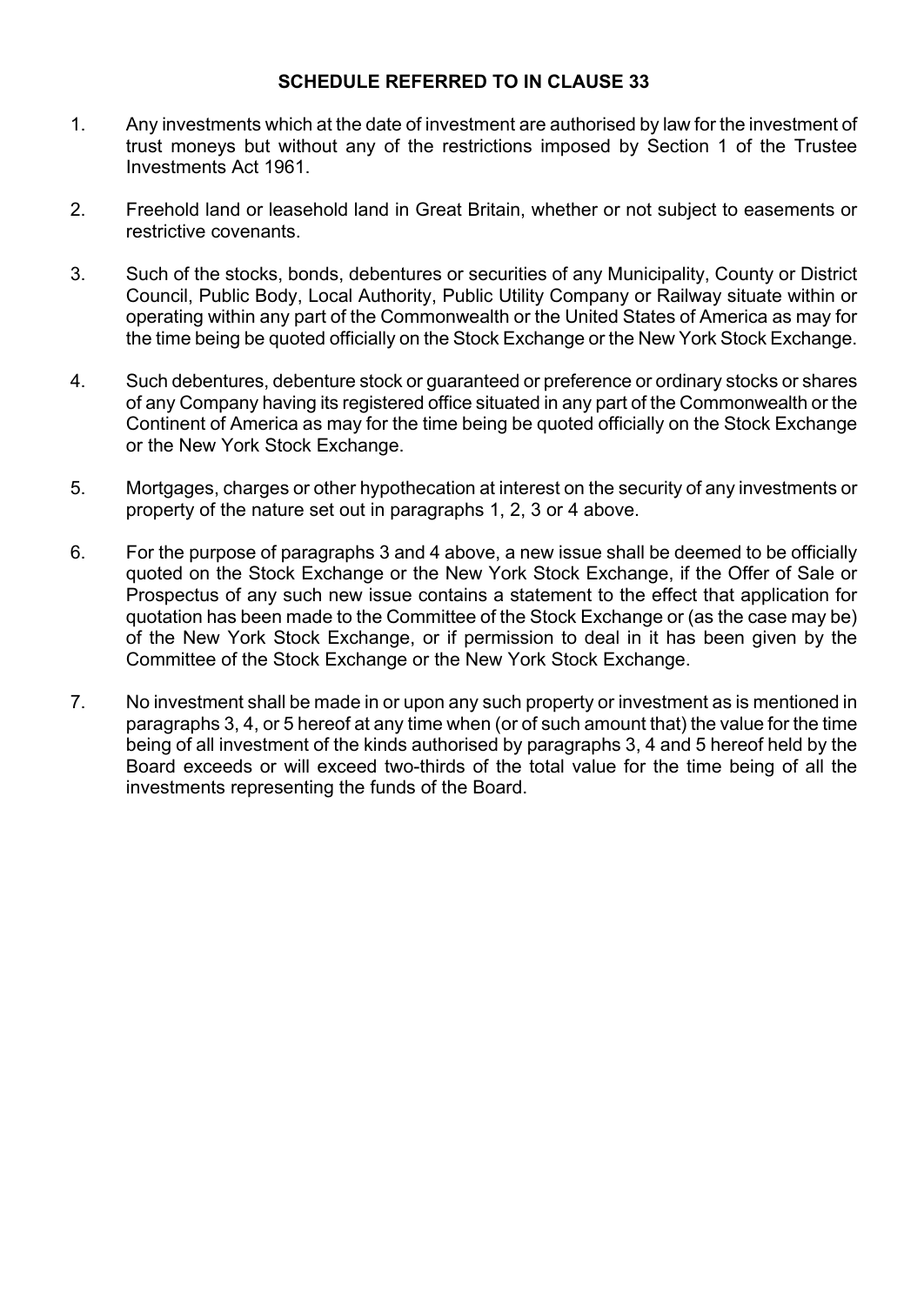# **CONTENTS: STANDING ORDERS**

- Board Meetings 26 Closure
- Notice of Meetings 27 Conduct Unbecoming
- 
- 
- Committee Reports
- Any Other Business
- Debate
- Speeches
- Interests of Deputies
- Reference Back
- Minutes
- President's Statement
- President's Keynote Address
- Agenda
- Questions
- Notices of Motion
- Procedure for Notices of Motion
- Extraordinary Expenditure
- Re-opening of Issues
- Control of Proceedings
- Amendments
- Voting
- Adjournments
- Points of Order
- Challenge to Rulings
- 
- 
- Chair of Meetings 28 Requisitioning of Meetings
- Despatch of Reports 29 Suspension and Alteration of Standing Orders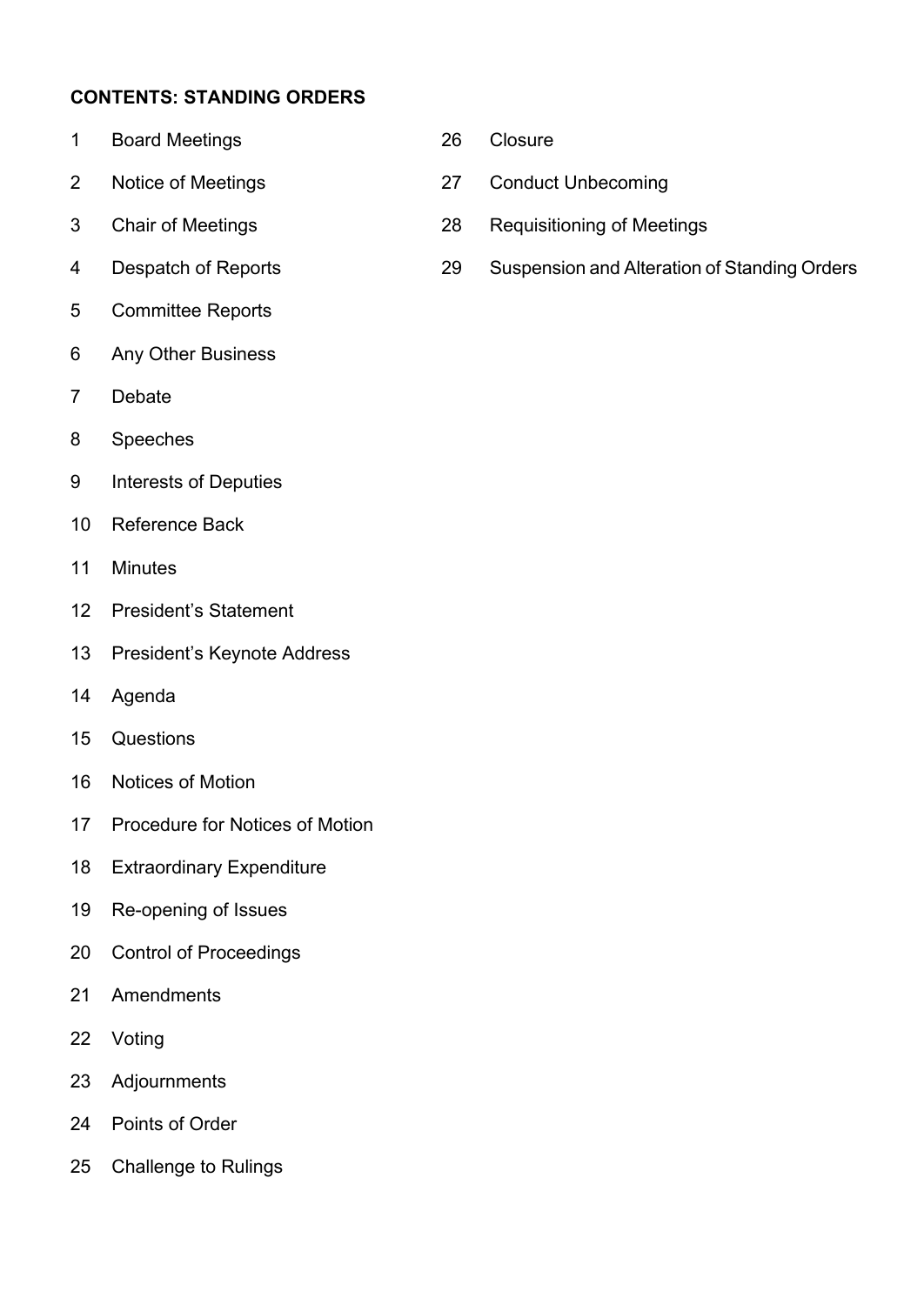# **STANDING ORDERS**

*(Incorporating all amendments up to 21 July 2013)* 

## **1. Board Meetings**

The Board shall, so far as may be practicable, hold at least eight Meetings of the Board ("Meetings") in each year. Meetings shall not be held (except to consider matters of urgency) during the month of August. The Board shall, before the summer recess each year, approve a list of dates of Meetings proposed to be held during the year commencing on the ensuing  $1<sup>st</sup>$  of January. Meetings shall normally be held on Sundays. The President may, if he shall think it necessary, vary the date of any such Meeting, and may at any time call a Meeting.

## **2. Notice of Meetings**

Except in cases of urgency, at least twenty-one days' notice of Meetings shall be given and notice of any September and October Meeting shall be given in the previous July. Notice of the first Meeting of each triennial session shall, however, be given as provided in the Constitution of the Board ("the Constitution").

# **3. Chair of Meetings**

The President of the Board shall be the Chairman at all Meetings unless he or she is absent or unable to act, when the Vice-Presidents in order of seniority shall act in his or her stead as Chairman, and failing them then, in precedence, the Treasurer and the Chairman of the Constitution Committee. If all of the foregoing are absent or unable to act, the Deputies present shall choose someone of their number to act as Chairman at such Meeting. The President may however invite any of the Vice-Presidents, the Treasurer, the Chairman of the Constitution Committee or any Deputy to chair any part of the Meeting.

## **4. Despatch of Reports**

The President's written statement and the reports of each of the Executive Committee, the Divisions (referred to in the Constitution at the date of the adoption of these Standing Orders as Divisional Boards), the Regional Council and other committees and working groups which report to the Board shall, if practicable, be sent to Deputies not less than five days before a Meeting.

## **5. Committee Reports**

5.1 Reports of the Executive Committee and the Divisions ("Reports") shall be in three parts. The Preamble, which shall not be open for discussion, shall contain dates of meetings, details of attendances by members, apologies for non-attendance and the dates of future meetings.

Part A shall contain, in separate paragraphs, any Recommendations requiring the endorsement of the Board, including, where necessary, brief reasons for the Recommendation. If there are no Recommendations, the Report shall so state.

Part B shall contain all other matters. Where necessary, it shall briefly explain the background to and reasons for issues and actions.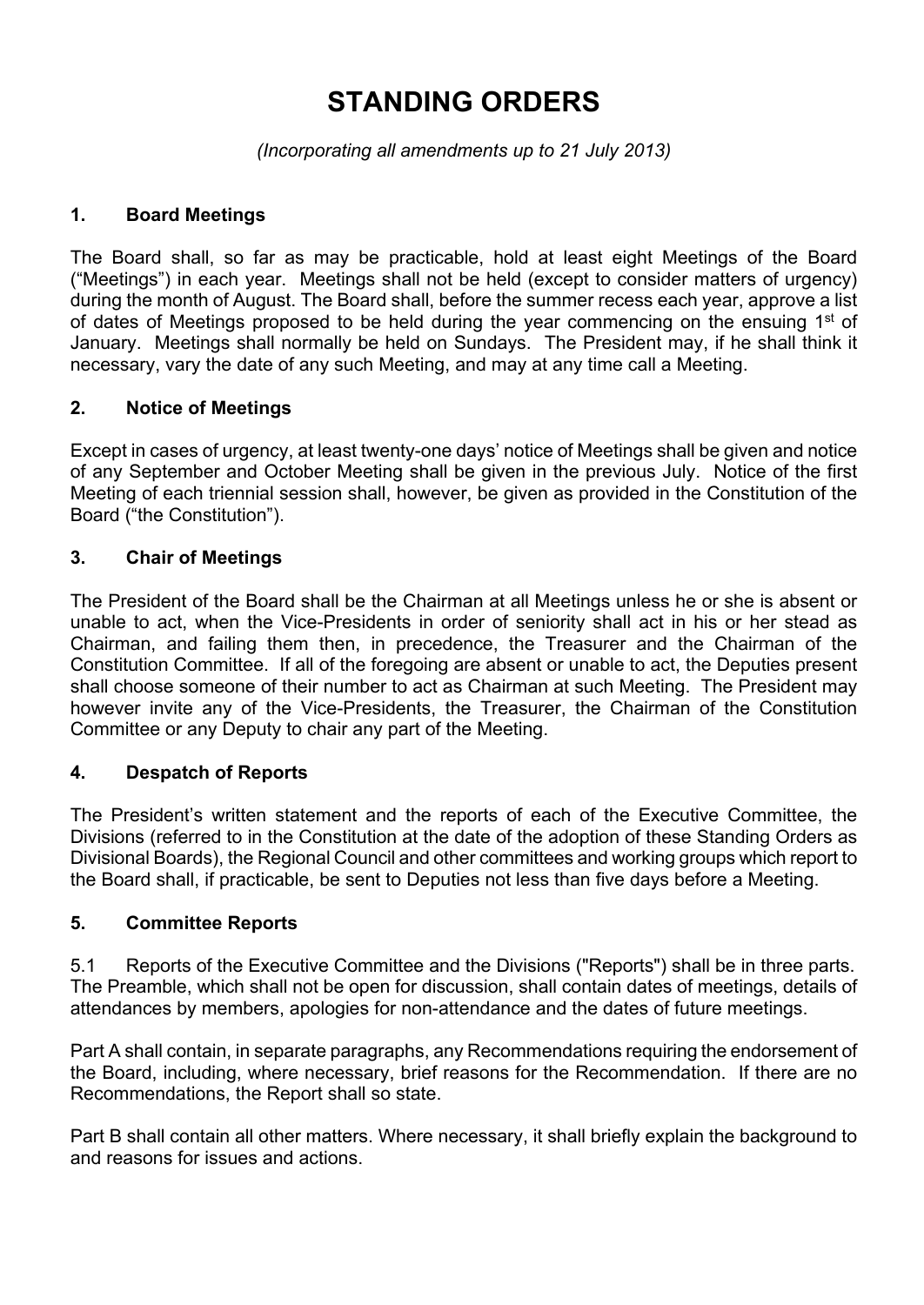5.2 Every Report shall be formally moved by the Chairman of the respective Committee or Division without any introductory speech, provided that any new matter arising since the date of the Committee or Division meeting and any corrections to the Report may, with the consent of the Chairman of the Meeting, be presented orally.

5.3 Each Recommendation shall be taken for discussion separately. Where a Recommendation is agreed without discussion, or no dissent is expressed in relation thereto, the Recommendation shall be deemed to have been carried.

5.4 Any matter referred to in Part B shall be open for discussion, provided that any matter referred to in Part B of the Executive Committee Report which directly refers to the work of a Division which is reporting at the Meeting shall, unless the Chairman of the Meeting otherwise directs, be discussed only under the Report of that Division.

# **6. Any Other Business**

Having taken Parts A and B of a Report, the Chairman of the Meeting shall enquire whether there is any other business pertaining to the work of that Committee or Division not already dealt with in its Report ("Any Other Business"). Any Deputy may then raise such other matters, which shall be open for discussion, provided that in the case of the Executive Committee Report, no matter shall be raised under "Any Other Business" which, in the opinion of the Chairman of the Meeting, should be raised under the Report of a Division or by questions to a Non - Reporting Division (as defined in Standing Order 14).

## **7. Debate**

No Deputy may, except with the consent of the Chairman of the Meeting, speak more than once on each Recommendation in Part A of a Report or on each separate topic in Part B of a Report, or during "Any Other Business" of a Report. This shall not apply to the Chairman of the Committee or Division whose Report is under discussion. No further debate on any Recommendation or topic shall take place after the Chairman of the Committee or Division has replied.

## **8. Speeches**

8.1 No speech may, except with the consent of the Chairman of the Meeting, last for more than four minutes.

8.2 No Deputy may, except with the consent of the Chairman of the Meeting, speak more than once to any motion or any amendment thereto except the mover of such motion who shall be at liberty to reply. A motion for Reference Back is for this purpose to be regarded as separate from the Recommendation to which it refers.

## **9. Interests of Deputies**

If a matter is under discussion at the Board in which a Deputy has a financial interest or in relation to which it is relevant to know that a Deputy holds an office or a prominent position in an organisation, the Deputy should declare that interest, office or position before participating in the discussion.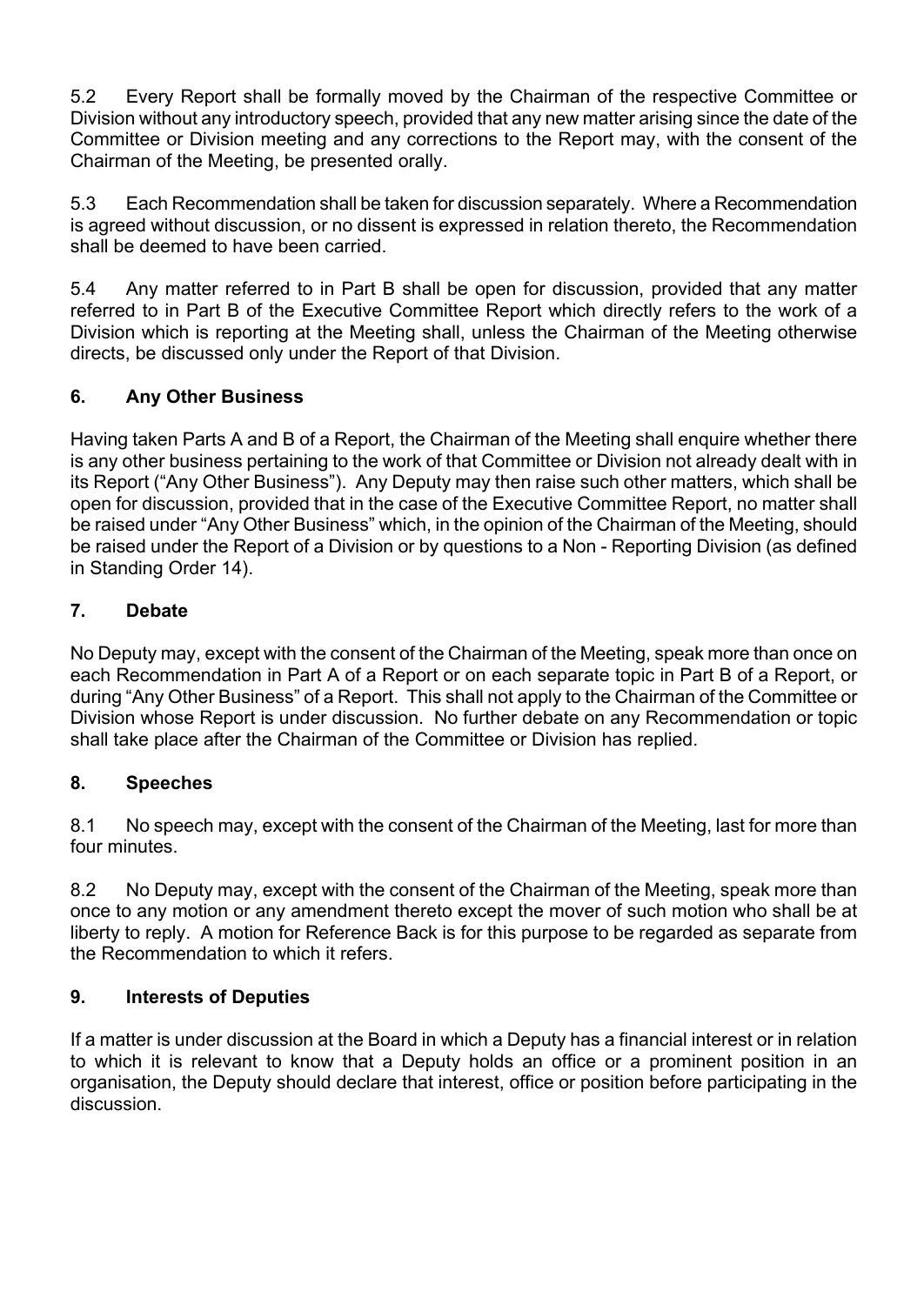# **10. Reference Back**

On consideration of any Recommendation, any Deputy may move the Reference Back. Such motion must be seconded. If the motion for the Reference Back is not accepted by the Committee or Division Chairman and when put to the vote is carried, the Committee or Division shall be required to reconsider the matter at its own next meeting and to report thereon to the first Meeting thereafter.

#### **11. Minutes**

11.1 Minutes of Meetings shall be entered in a Minute Book which shall be open to inspection by Deputies. Copies of the Minutes shall, if possible, be circulated to Deputies at least five days prior to the next Meeting. Any proposed amendments to the Minutes of a Meeting shall be notified prior to the next Meeting to the Director General who shall inform the next Meeting of them. The Minutes shall, after any amendment, be approved at the next Meeting and shall be signed by the Chairman of that Meeting.

11.2 A separate record shall be kept by the Director General of all Recommendations, and shall indicate whether the Recommendation was carried, defeated or referred back, and such record shall be open to inspection by Deputies.

## **12. President's Statement**

All matters of a formal character, including letters and addresses of congratulation and condolence, shall be dealt with by the President under the heading "President's Statement on Formal Matters" and there shall not be discussion thereon.

#### **13. President's Keynote Address**

Any statement of the Board's policy which the President wishes to make shall be made under "President's Keynote Address". Deputies may raise any matter contained in such Address under "Any Other Business" of the Executive Committee Report, subject only to Standing Order 6.

#### **14. Agenda**

14.1 The agenda of every ordinary Meeting shall include an item entitled "Questions to Chairmen of Non-Reporting Divisions". A Non-Reporting Division shall mean any Division not presenting a written Report to the Meeting.

14.2 There may be put to the Chairman of a Non-Reporting Division any written questions submitted under Standing Order 15, followed by any questions which the Chairman of the Meeting has directed under Standing Order 6 should be referred to the Chairman of a Non-Reporting Division.

14.3 Any Non-Reporting Division wishing to place a Recommendation before the Board for approval may do so at a Meeting under an agenda item "Recommendations of Non-Reporting Divisions". Standing Orders 5.3 and 5.4 shall apply to the discussion of such Recommendations.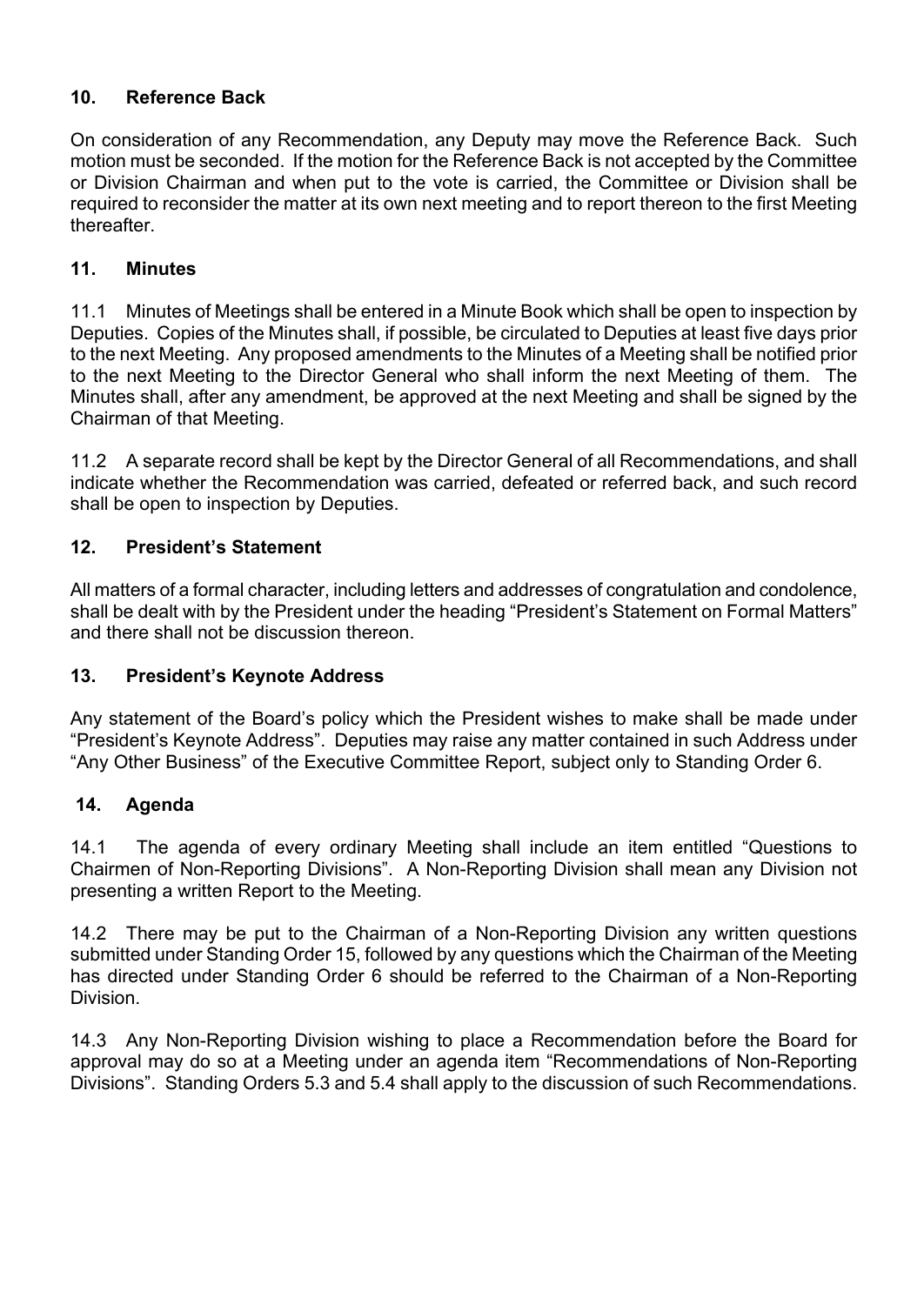# **15. Questions**

Written questions, whether to Reporting or to Non-Reporting Divisions, shall be submitted to the Director General in advance of any Meeting, but in any event not later than 10 a.m. if a morning meeting or 1.45 p.m. if an afternoon meeting on the day of the Meeting. Questions shall be read as submitted and will only be answered if they are within the scope of the Board's work. Each question, when answered, may be followed by the questioner putting one supplementary question. Other Deputies may then each put one supplementary question at the discretion of the Chairman of the Meeting. Such supplementary questions shall be brief and in interrogatory form.

# **16. Notices of Motion**

Any Deputy may submit a notice of motion signed by him and supported by a seconder in writing provided that it is received by the Director General not less than thirteen days before the Meeting to which it is to be submitted. The Chairman may, at his discretion, on the ground of urgency or other reasonable ground, allow any motion to be submitted of which insufficient or no prior notice has been given.

# **17. Procedure for Notices of Motion**

Where any Deputy submits a notice of motion under Standing Order 16, the notice of motion shall first be put before the next meeting of the appropriate Committee or Division for consideration. The mover and seconder shall be invited to attend or to submit views in writing to the Committee or Division. If the matter cannot be resolved to the satisfaction of the proposer within one month (or, if received during June, July or August, within two months) of its receipt by the Director General the proposer and seconder may, upon securing the support of not fewer than 20 Deputies (who may include the proposer and seconder) require the notice of motion to appear on the agenda of the next Meeting of the Board. Such support shall be evidenced by the signatures of such Deputies appended to a copy of the Notice of Motion and shall be delivered to the Director General. The Notice of Motion shall appear on the agenda of the next Meeting of the Board provided delivery of such evidence to the Director General is made not less than ten days prior to the date of such Meeting and shall be taken in conjunction with any report of the relevant Committee or Division which appears on the agenda or otherwise considered separately. Should such matter not be reached on the agenda of the Meeting, it shall be accorded priority on the agenda of the ensuing Meeting.

## **18. Extraordinary Expenditure**

Any motion or proposal made at a Meeting involving extraordinary expenditure shall be referred to the Finance and Organisation Division for the consideration of the financial obligations involved before it is brought before the Board for a decision, and no Meeting shall be asked to approve a recommendation from any Committee or Division involving such expenditure until it has been submitted to the Finance and Organisation Division.

## **19. Re-opening of Issues**

No questions or subject which shall have been, in the opinion of the Chairman, substantially discussed and determined at a Meeting shall be re-opened during the six calendar months following such Meeting, unless, in the opinion of the Chairman, new circumstances shall have arisen of such a character as to justify re-opening the question or subject, or a requisition on such question or subject shall have been presented under Standing Order 28.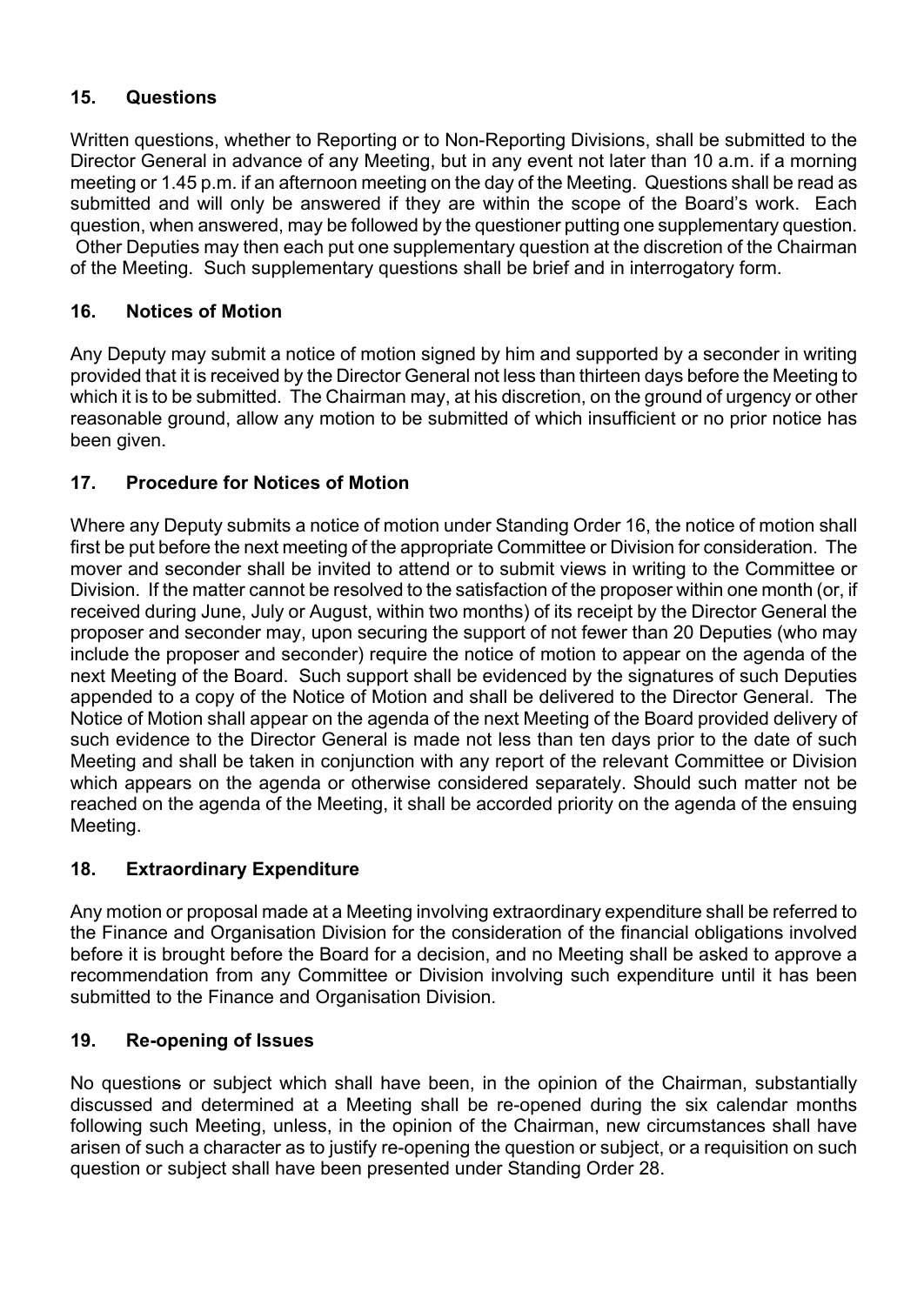## **20. Control of Proceedings**

The Chairman may disallow any question under Standing Orders 14 or 15 or any motion whatsoever if he is of the opinion:

- 20.1 that it would not be in the communal or public interest for such question or motion to be put; or
- 20.2 that the question or motion can be suitably dealt with elsewhere on the agenda; or
- 20.3 that (subject to sufficient time becoming available later in the Meeting) there is insufficient time to deal with the remainder of the agenda.

#### **21. Amendments**

- 21.1 Amendments may be proposed to any Motion or Recommendation on the agenda provided that they have been received by the Director General in writing by Noon on the Thursday preceding the Sunday meeting and have been signed by a proposer and seconder. Such amendments shall be made available to Deputies in writing prior to the start of the meeting.
- 21.2 Drafting amendments may be moved with the permission of the Chairman without prior notification.
- 21.3 Every amendment shall be relevant to the subject matter of the Motion or Recommendation on the agenda and the effect of the amendment must not be to reverse or substantially change the thrust of the original Motion or Recommendation.
- 21.4 Amendments shall be discussed and voted upon individually.
- 21.5 When an amendment is taken, the proposer of the Motion or Recommendation being debated shall be asked if he/she is prepared to accept the amendment and, if so, debate shall continue on the amended Motion or Recommendation. If the proposer is not prepared to accept the amendment, the proposer of the amendment shall speak to it and it shall then be debated with speeches for and against in turn before being put to the vote. The proposer of the amendment shall not have a right of reply.
- 21.6 If the amendment is defeated, debate on the original Motion or Recommendation continues but if it is carried then the amended version becomes the substantive Motion or Recommendation to which further amendments will be permitted provided that they fall within Standing Order 21.3.

#### **22. Voting**

Except as otherwise provided in the Constitution and Standing Orders, every question at a Meeting shall be determined by a simple majority of votes of the Deputies present and voting on that question and such majority shall be ascertained by a show of hands. The Chairman may at his discretion and shall upon the demand of not fewer than thirty Deputies, direct that the voting be either by Deputies standing or by division, in which event he shall appoint tellers accordingly. If the majority vote shall exceed the minority vote by fewer than ten votes, the Chairman may at his discretion and shall upon the demand of not less than three Deputies direct a recount by a method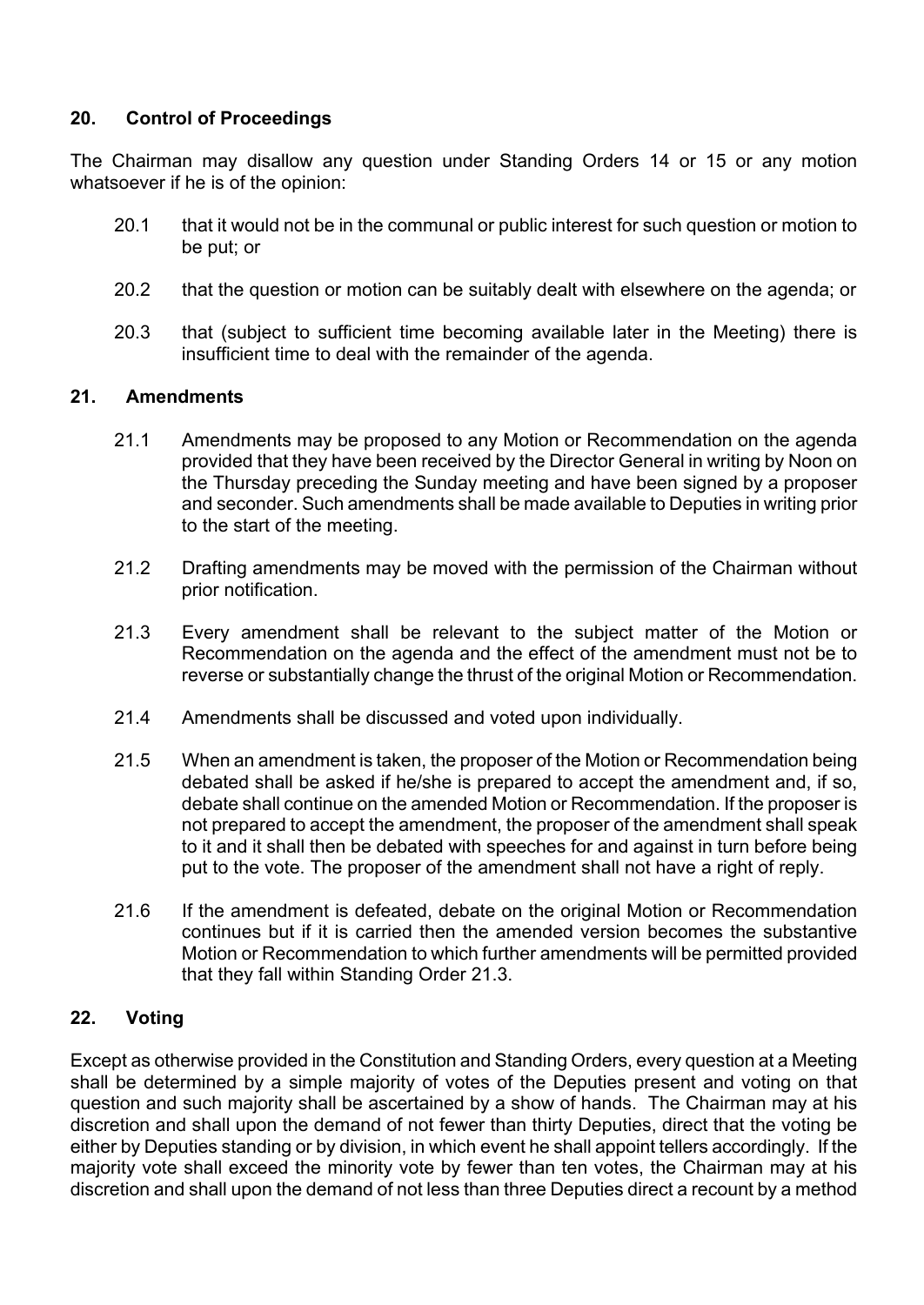of voting different to that utilised in the first count, and the results of the recount shall then prevail.

#### **23. Adjournments**

The Chairman shall have power both to adjourn a Meeting and to adjourn the consideration of any question being discussed at a Meeting, in which event no further speech shall be made at such Meeting or upon such question (as the case may be). The Chairman shall also have power to reject any motion for the adjournment of a Meeting or for the adjournment of consideration of any question being discussed thereat.

#### **24. Points of Order**

A Deputy shall be entitled to raise a Point of Order to draw attention promptly to any alleged breach of the Constitution or Standing Orders, or to object to a personal attack upon the Deputy, and for no other purpose.

#### **25. Challenge to Rulings**

Any Deputy desiring to challenge a ruling of the Chairman shall do so immediately thereafter, and such motion if seconded shall be put immediately, but shall not be deemed to be carried unless passed by a majority of not less than two-thirds of the Deputies present and voting.

#### **26. Closure**

Any Deputy may, during a debate, move for closure of the debate. The Chairman may thereupon defer the debate, and the motion for closure thereof, to a later point in the Meeting. Unless the Chairman shall do so or shall be of the opinion that the question before the Meeting has not been sufficiently discussed, the motion for the closure, if seconded, shall be put forthwith without amendment or debate. If the motion for the closure is carried, the Chairman of the Committee or Division whose Report or Recommendation is then under consideration shall be entitled to reply to the debate on the question before the Meeting, but no other speech shall be allowed before the Report or Recommendation is put.

#### **27. Conduct Unbecoming**

If any Deputy shall disobey a ruling by the Chairman or otherwise interfere with the business of the Meeting or be guilty of disorderly conduct thereat, the Chairman shall request the Deputy to cease such conduct, and in the event of refusal or failure to comply shall be at liberty to name such Deputy who shall forthwith withdraw from the Meeting. Upon a proposal by the Chairman, the Deputy so named shall be suspended for such period as the Board shall, by a two-thirds majority of the Deputies present and voting, think fit.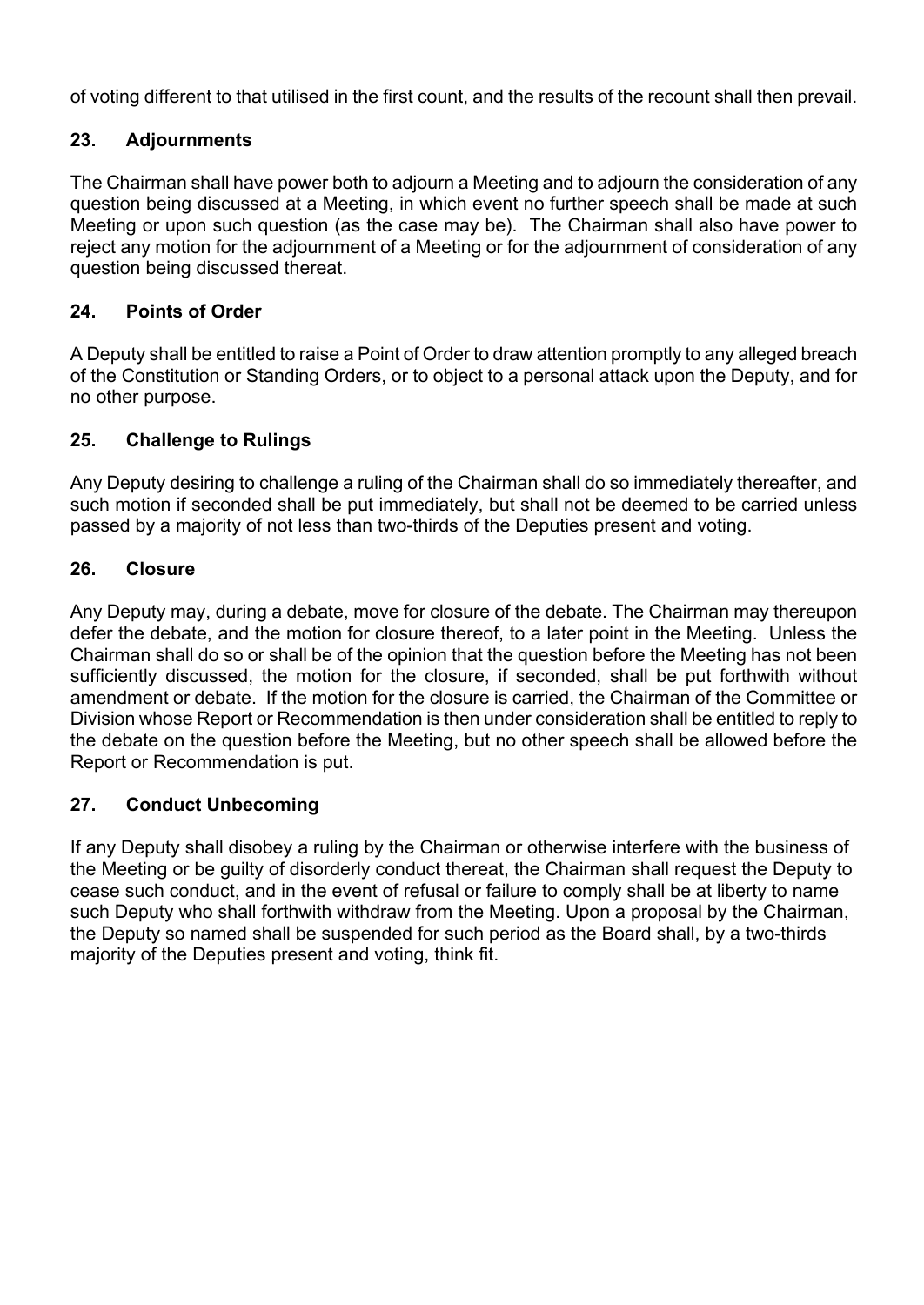# **28. Requisitioning of Meetings**

Whenever a requisition, signed by not less than thirty Deputies, shall be presented to the President to hold a Meeting, stating the purpose for which such Meeting is desired, the President shall (provided that such purpose shall not, in his opinion, be the discussion of a matter which has been dealt with at a Meeting summoned on a requisition presented within the previous six calendar months) within seven days from the receipt of such requisition summon a Meeting to be held within fourteen days (or such longer period as the Deputy who is the first signatory to the requisition shall in writing specify) of the date of the notice calling it, specifying in the summons the purpose for which it is to be held. If the President fails within seven days after the presentation of a requisition complying with the above conditions to summon a Meeting, any thirty or more Deputies may, on the expiration of such seven days, by notice to the Director General require a Meeting to be summoned for the purpose stated in the requisition. No such Meeting shall be held during the month of August except with the consent of the President or (in his absence) of one of the Vice-**Presidents** 

# **29. Suspension and Alteration of Standing Orders**

The Board may suspend the operation of any Standing Order for the duration of a Meeting or any part thereof provided that such resolution for suspension is proposed at a Meeting by the Chairman and passed by a majority of not less than three quarters of the Deputies present and voting. Subject thereto, no Standing Order shall be altered, suspended or repealed, nor any new Standing Order adopted, unless at a Meeting whereof at least seven days' notice shall have been given. The summons for such a Meeting shall specify the object for which it is convened and shall include the text of any proposed alteration to any Standing Order or of any proposed new Standing Order.